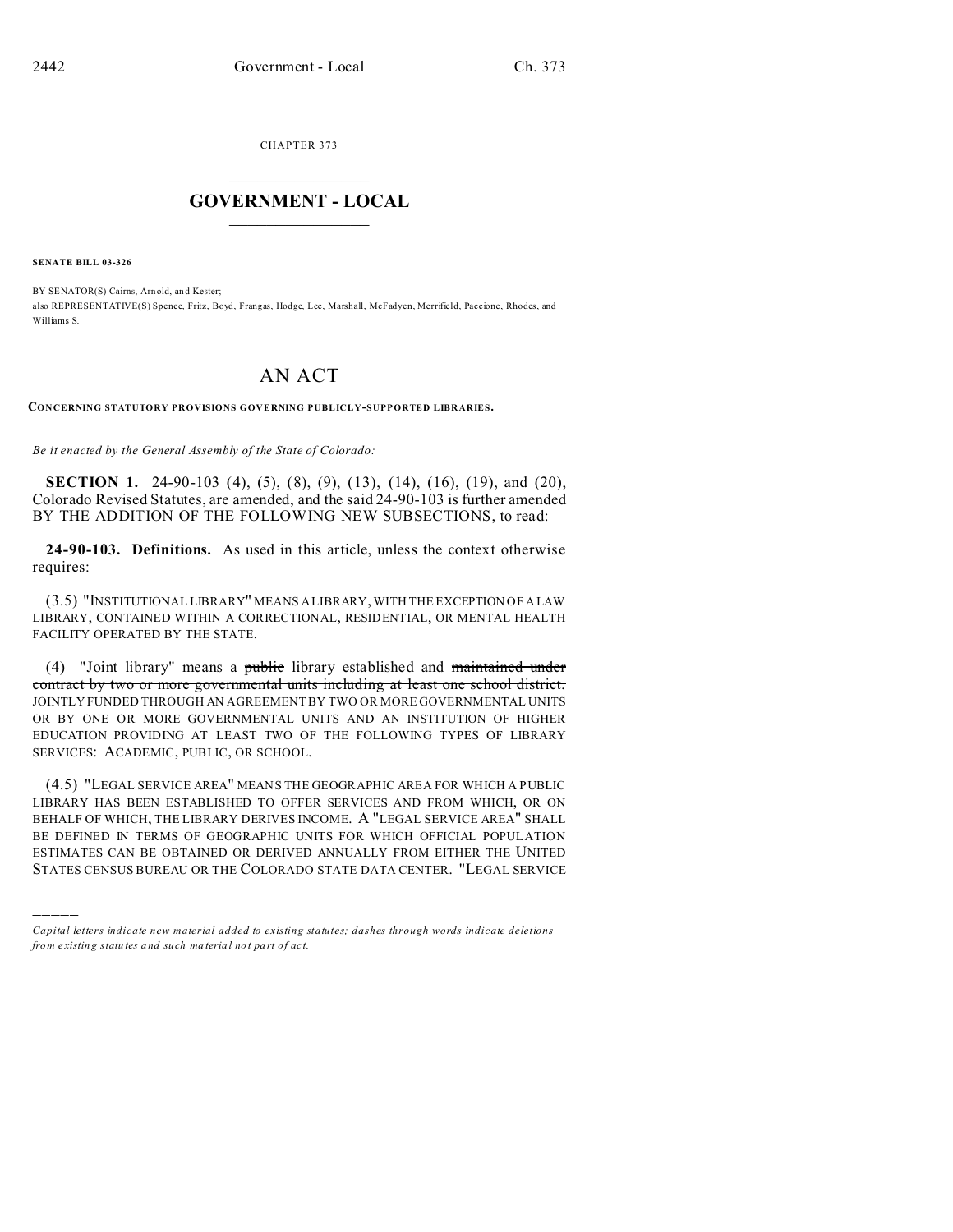AREA" INCLUDES ANY AREAS SERVED UNDER CONTRACT FOR WHICH THE LIBRARY IS THE PRIMARY PROVIDER OF LIBRARY SERVICES AND FOR WHICH THE LIBRARY RECEIVES FUNDS TO SERVE.

(5) "Legislative body" means the body authorized to determine the amount of taxes to be levied in a governmental unit OR IN A LIBRARY DISTRICT OR THAT UNDERTAKES OTHER ACTION ON BEHALF OF THE GOVERNMENTAL UNIT OR LIBRARY DISTRICT AS SPECIFIED IN THIS ARTICLE.

(5.5) "LIBRARY" MEANS AN ENTITY THAT PROVIDES:

(a) AN ORGANIZED COLLECTION OF PRINTED OR OTHER RESOURCES OR A COMBINATION OF SUCH RESOURCES;

(b) PAID STAFF;

(c) AN ESTABLISHED SCHEDULE IN WHICH SERVICES OF THE STAFF ARE AVAILABLE TO ITS CLIENTELE; AND

(d) THE FACILITIES NECESSARY TO SUPPORT SUCH COLLECTION, STAFF, AND SCHEDULE.

(8) "Library service area" means the geographic area served by any existing or proposed publicly-supported library.

(9) "Metropolitan library district" means a library district which is formed by a city and county and one or more counties or by two or more counties and which is supported by and serves all the governmental units comprising the district, regardless of whether the constituent governmental units operate their own public libraries.

(9.5) "METROPOLITAN AREA" MEANS A GEOGRAPHICAL AREA DESIGNATED AS A METROPOLITAN AREA BY THE OFFICE OF MANAGEMENT AND BUDGET OF THE UNITED STATES GOVERNMENT.

 $(13)$  (a) "Public library" means a library which is established AN ADMINISTRATIVE ENTITY THAT IS:

(I) Operated and maintained FOR THE FREE USE OF THE PUBLIC RESIDING WITHIN ITS LEGAL SERVICE AREA;

(II) OPERATED AND MAINTAINED in whole or in part with money derived from LOCAL taxation; and which is for the free use of the public, and includes county libraries, municipal libraries, library districts, and joint libraries.

(III) OPEN TO THE PUBLIC A MINIMUM NUMBER OF HOURS PER WEEK IN ACCORDANCE WITH RULES ESTABLISHED BY THE STATE LIBRARY.

(b) AN ADMINISTRATIVE ENTITY MAY PROVIDE PUBLIC LIBRARY SERVICES THROUGH A SINGLE PUBLIC OUTLET OR ANY COMBINATION OF ANY OF THE FOLLOWING TYPES OF OUTLETS: A CENTRAL OR MAIN LIBRARY, BRANCH LIBRARIES, OR BOOKMOBILES.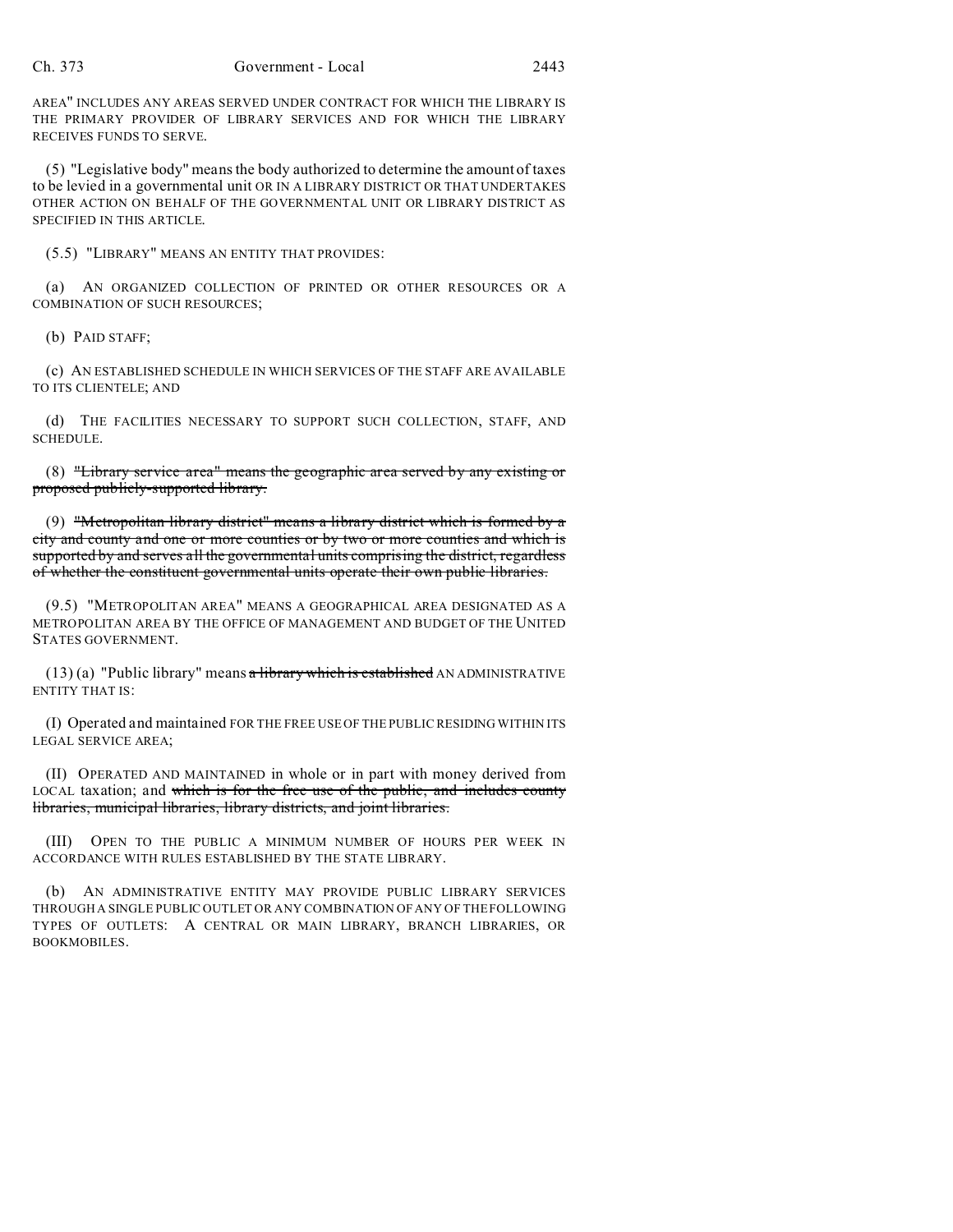(13.5) "PUBLIC LIBRARY SERVICES" MEANS SERVICES CUSTOMARILY PROVIDED BY A PUBLIC LIBRARY.

(14) "Publicly-supported library" means a library supported principally with money derived from taxation. and includes PUBLICLY-SUPPORTED LIBRARIES SHALL INCLUDE all public libraries as well as AND MAY INCLUDE academic libraries, school libraries, and special libraries.

(15.5) "REGIONAL LIBRARY AUTHORITY" MEANS A SEPARATE GOVERNMENTAL ENTITY CREATED BY AN AGREEMENT ENTERED INTO BY ANY TWO OR MORE GOVERNMENTAL UNITS FOR THE PURPOSE OF PROVIDING AND FUNDING PUBLIC LIBRARY SERVICES TO THE RESIDENTS OF THE GOVERNMENTAL UNITS THAT ARE PARTIES TO THE AGREEMENT.

(16) "Regional library service system" means an organization of publicly-supported MEMBER libraries, established to provide, DEVELOP, AND COORDINATE cooperative interlibrary services within a designated geographical area, THAT IS GOVERNED BY AN INDEPENDENT BOARD.

(19) "Special library" means a library established and maintained primarily for the use of a specialized population, including libraries operated by an Indian tribe having a reservation in this state; EXCEPT THAT, WHERE THE SPECIALIZED POPULATION THAT IS AN INDIAN TRIBE HAVING A RESERVATION IN THIS STATE REQUESTS CLASSIFICATION OF A LIBRARY ESTABLISHED AND MAINTAINED FOR ITS USE AS A PUBLIC LIBRARY AND THE LIBRARY SATISFIES THE DEFINITION OF A PUBLIC LIBRARY AS SPECIFIED IN SUBSECTION (13) OF THIS SECTION, THE LIBRARY SHALL BE TREATED AS A PUBLIC LIBRARY FOR PURPOSES OF THIS ARTICLE.

(20) "Standard metropolitan statistical area" means a geographical area designated as a standard metropolitan statistical area by the federal office of management and budget and having such designation on January 1, 1980, or any new area designated by the same office on the basis of the 1980 census counts and the standards for designation and definition of standard metropolitan statistical areas which were published in the federal register on January 3, 1980, and any county contiguous to such designated areas. "New area", as used in this subsection (20), means a geographic area composed of territory which was never previously within an area designated as a standard metropolitan statistical area.

**SECTION 2.** 24-90-103.5, Colorado Revised Statutes, is amended to read:

**24-90-103.5. Acts and elections conducted pursuant to provisions that refer to qualified electors or registered electors.** Any elections, and any acts relating thereto, carried out under this article, which THAT were conducted prior to  $J_{\text{t}}$ , 1987 JULY 1, 2003, pursuant to provisions which THAT refer to a qualified elector rather than a registered elector and which THAT were valid when conducted shall be deemed and held to be legal and valid in all respects.

**SECTION 3.** 24-90-104 (2), Colorado Revised Statutes, is amended to read:

**24-90-104. State library created - administration.** (2) The commissioner of education, as ex officio state librarian, has charge and direction of the state library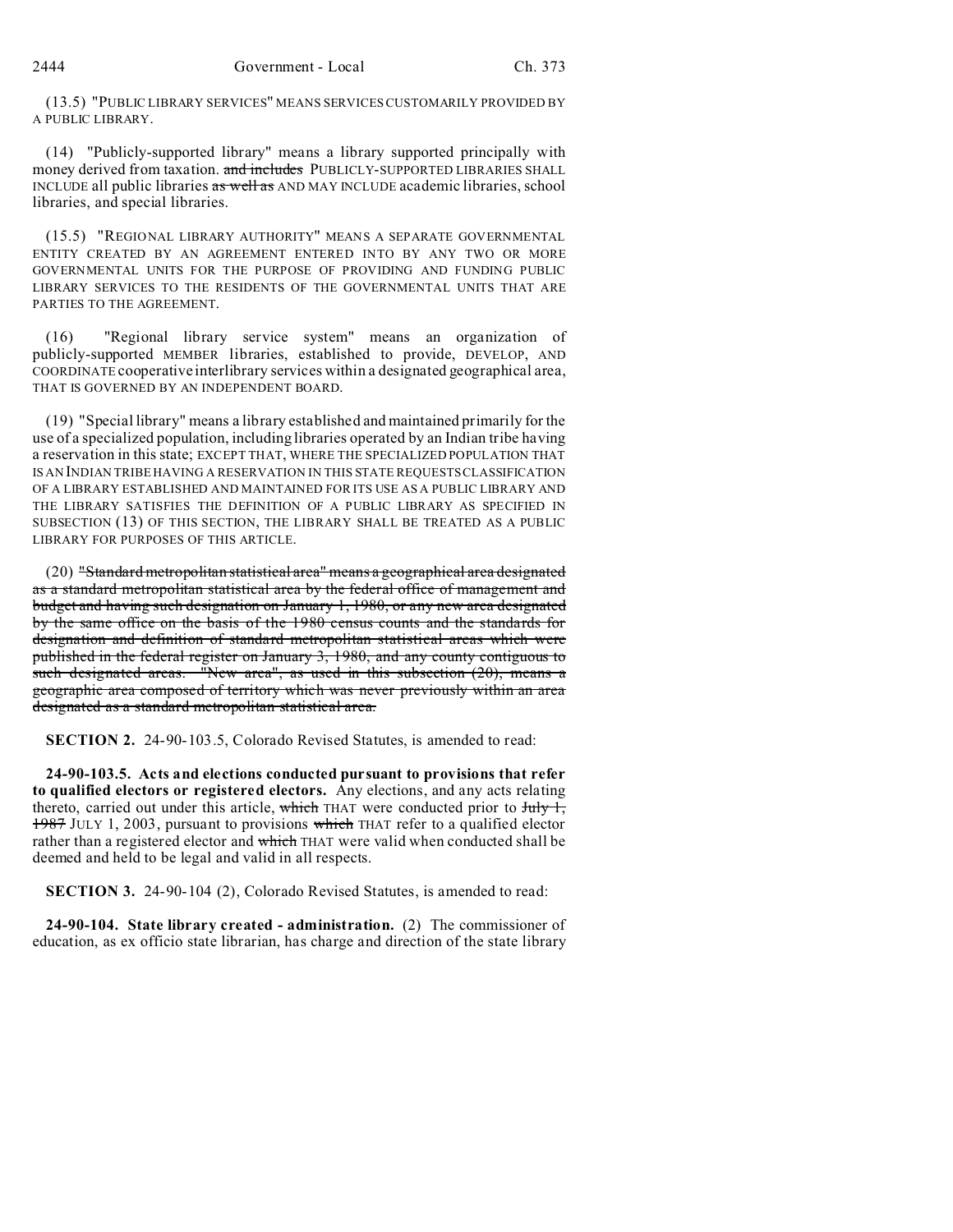but may delegate to the assistant commissioner in charge of the state library any or all of the powers given to the state librarian in this article for such periods and under such restrictions as he THE COMMISSIONER sees fit, upon approval of the state board of education.

**SECTION 4.** 24-90-105 (1) (a) (I), (1) (d), (1) (g), (1) (h), (1) (i), and (1) (j), Colorado Revised Statutes, are amended to read:

**24-90-105. Powers and duties of state librarian.** (1) The state librarian has the following powers and duties with respect to the state library:

(a) (I) To make reasonable rules and regulations for the administration of the provisions of this part 1 and part 4 PARTS 2, 3, 4, AND 5 of this article; for the use of state library materials; AND for the purchase, control, and use of books and other resources; and for the establishment, maintenance, and operation of libraries maintained by the state in correctional institutions, medical and mental hospitals, youth facilities, training schools, regional centers, psychiatric centers, nursing homes, and community care centers.

(d) To furnish or contract for the furnishing of library service to correctional, residential, and medical institutions operated by the state; INSTITUTIONAL LIBRARIES, AND TO MAKE REASONABLE RULES FOR THE ESTABLISHMENT, MAINTENANCE, AND OPERATION OF INSTITUTIONAL LIBRARIES; EXCEPT THAT ANY SUCH RULES SHALL NOT CONFLICT WITH ANY RULES PROMULGATED BY THE DEPARTMENT OF CORRECTIONS;

(g) To coordinate programs and activities of the regional library service systems, as provided by THE RULES OF THE REGIONAL LIBRARY SERVICE SYSTEM CREATED IN section 24-90-115:

(h) To provide for the collection, analysis, publication, and distribution of statistics and information relevant to the operation of the state library and all other types of TO PUBLIC, SCHOOL, ACADEMIC, AND INSTITUTIONAL libraries. in the state. Publications circulated in quantity outside the executive branch shall be issued in accordance with the provisions of section 24-1-136.

(i) To conduct or contract for research projects necessary to the development of long-range planning for effective PLAN AND EVALUATE THE EFFECTIVENESS OF library programs in the state;

(j) To contract for the lending of books and other resources to publicly-supported libraries and institutions, INCLUDING, WITHOUT LIMITATION, THE COLORADO RESOURCE CENTER AT THE DENVER PUBLIC LIBRARY AND ANY OTHER RESOURCE CENTERS AS MAY BE DESIGNATED;

**SECTION 5.** 24-90-105 (2) (a), (2) (b), (2) (d), and (2) (f), Colorado Revised Statutes, are amended, and the said 24-90-105 (2) is further amended BY THE ADDITION OF THE FOLLOWING NEW PARAGRAPHS, to read:

**24-90-105. Powers and duties of state librarian.** (2) The state librarian has the following powers and duties with respect to other publicly-supported libraries in the state: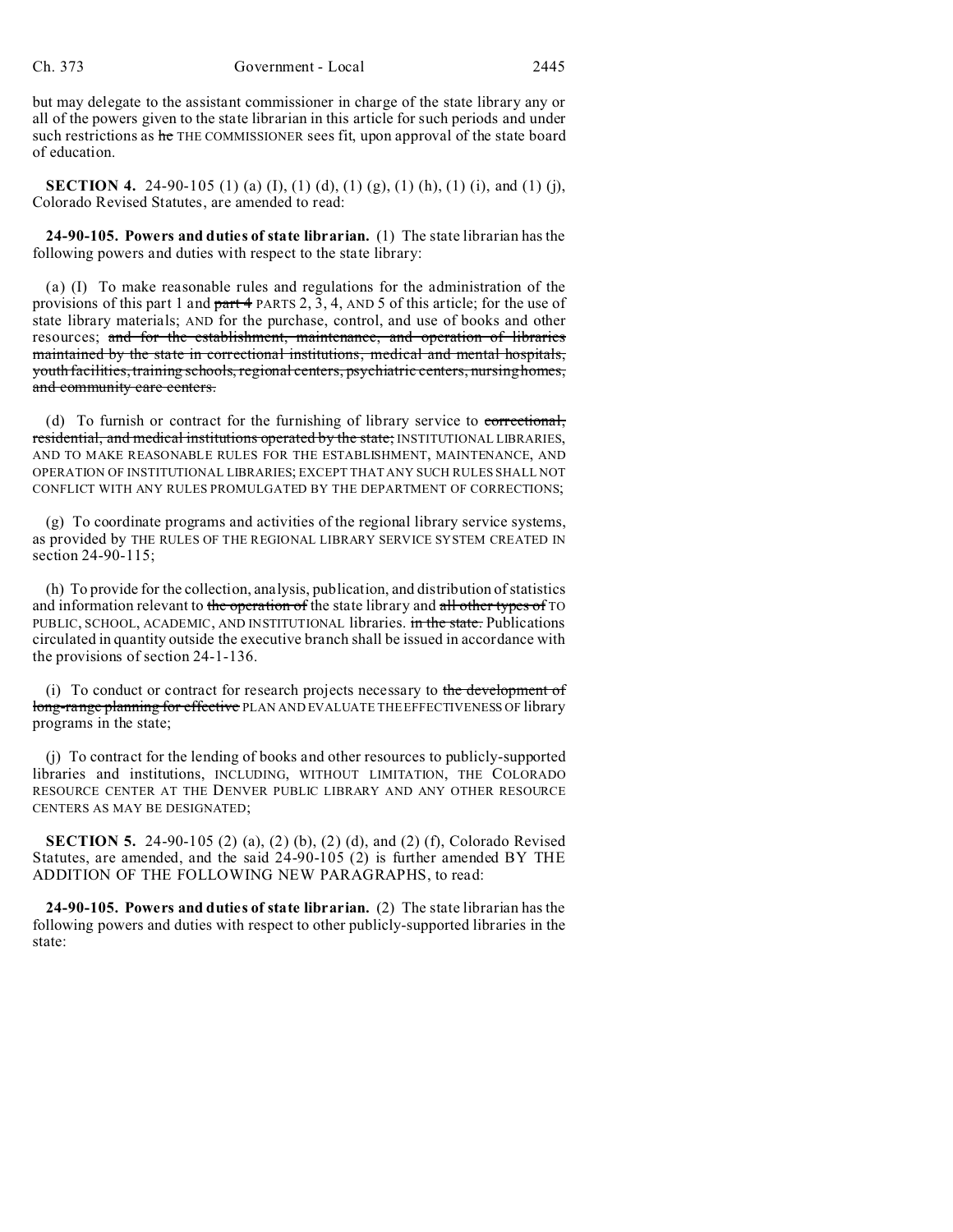2446 Government - Local Ch. 373

(a) To further library development and encourage contractual and cooperative relations to enhance resource sharing among all types of libraries and agencies throughout the state; TO PROVIDE FOR THE SUPPLYING OF CONSULTATIVE ASSISTANCE AND INFORMATION TO ALL TYPES OF PUBLICLY SUPPORTED LIBRARIES IN THE STATE THROUGH FIELD VISITS, CONFERENCES, INSTITUTES, CORRESPONDENCE, STATISTICAL INFORMATION, PUBLICATIONS, AND ELECTRONIC MEDIA; AND TO DO ANY AND ALL THINGS THAT MAY REASONABLY BE EXPECTED TO PROMOTE AND ADVANCE LIBRARY SERVICES<sup>-</sup>

(a.3) TO DEVELOP AND PROMULGATE SERVICE STANDARDS FOR SCHOOL, PUBLIC, AND INSTITUTIONAL LIBRARIES TO GUIDE THE DEVELOPMENT AND IMPROVEMENT OF SUCH LIBRARIES; EXCEPT THAT ANY SUCH STANDARDS SHALL NOTCONFLICTWITH ANY STANDARDS PROMULGATED BY THE DEPARTMENT OF CORRECTIONS;

(a.5) TO ENCOURAGE CONTRACTUAL AND COOPERATIVE RELATIONS TO ENHANCE RESOURCE SHARING AMONG ALL TYPES OF LIBRARIES AND AGENCIES THROUGHOUT THE STATE;

(b) To serve as the agency of the state to receive and administer state or federal funds which THAT may be appropriated to further library development within the state upon approval of the state board of education LIBRARIAN; except that this paragraph (b) shall not preclude other governmental units, including, but not limited to, municipalities, counties, a city and county, and library districts, from applying for, receiving, or administering such state or federal funds;

(d) To provide for the supplying of consultative assistance and information to all types of publicly-supported libraries in the state through field visits, conferences, institutes, correspondence, statistical information, and publications and to do any and all things he may reasonably be expected to do to promote and advance library services;

(f) To carry out the functions and responsibilities of the Colorado computer information VIRTUAL LIBRARY network pursuant to part 3 of this article.

**SECTION 6.** 24-90-106, Colorado Revised Statutes, is amended to read:

**24-90-106. Participation of existing libraries in the formation of new libraries.** (1) Any governmental unit of the state of Colorado has the power to establish and maintain a public library under the provisions of this part 1, either by itself or in cooperation with one or more other governmental units. WHENEVER A COUNTY LIBRARY OR LIBRARY DISTRICT IS PROPOSED TO BE FORMED, specific written notification of the proposed establishment shall be given at least ninety days prior to anticipated action on the proposed establishment to each governmental unit maintaining a public library in the proposed library LEGAL service area OF THE PROPOSED LIBRARY and each library THE board of trustees thereof OF EACH LIBRARY. The legislative body of any governmental unit that maintains a public library within the territory to be served by a county library or a library district or the board of trustees of an established library district shall decide, by resolution or ordinance, whether or not to participate in the county library or library district. If participation in the county library or library district is to be funded by any amount of tax levy not previously established by resolution or ordinance nor previously approved by the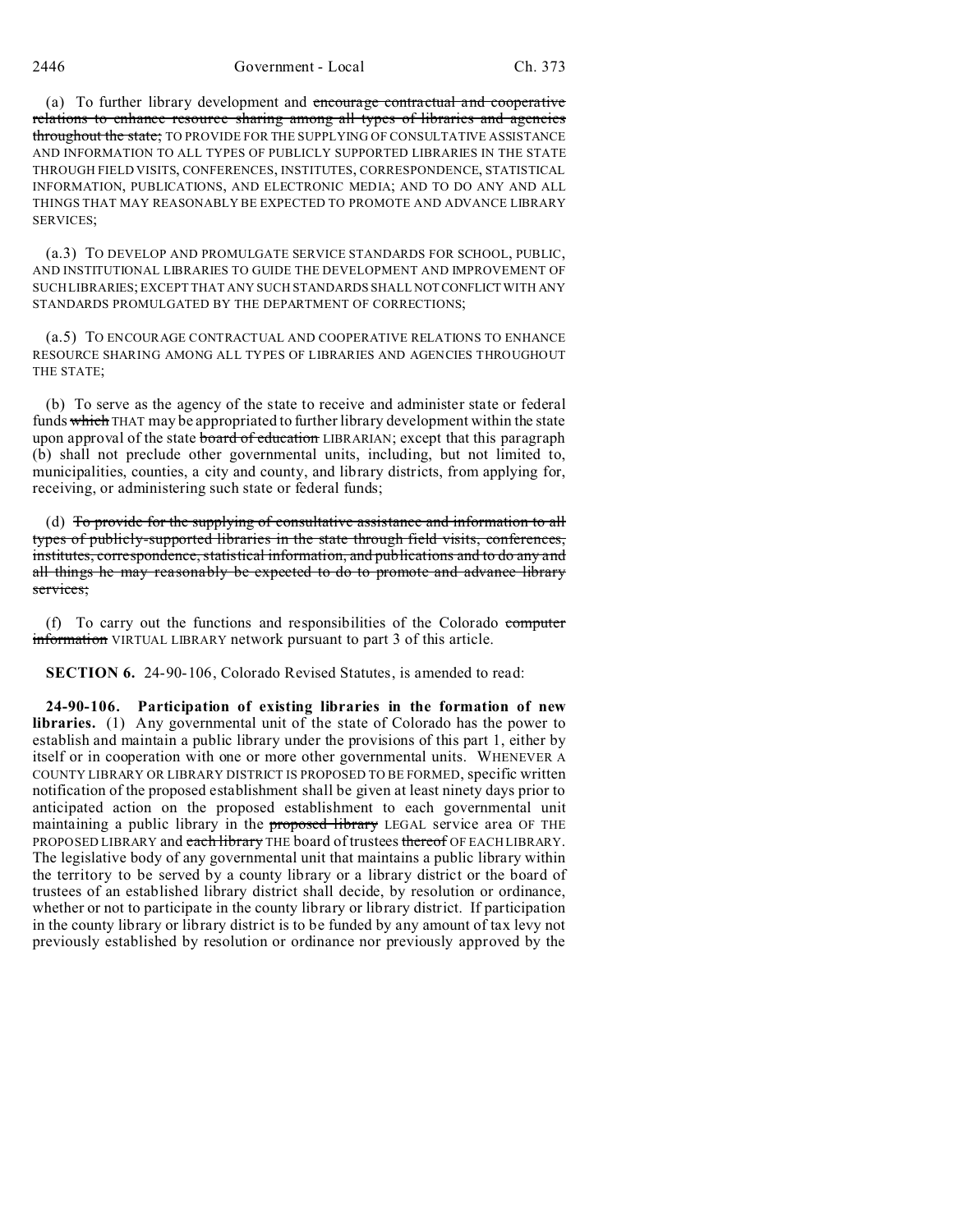electors, the resolution or ordinance shall state that the electors of the library district or governmental unit must approve that levy before participation can be effected. Written notice of a decision not to participate shall be filed with the board of county commissioners in the case of a proposed county library or with the boards of county commissioners of each county having territory within the *Hibrary LIBRARY'S LEGAL* service area in the case of a proposed library district. The notice shall be filed at least thirty days prior to action being taken on the resolution or ordinance to create a county library or library district or on the resolution to conduct an election to create the county library or library district.

 $(2)$  If a municipality is included in the service area of an existing county library or library district, public library service shall not be refused or discontinued other than as provided in this article. The municipality may establish its own municipal library only by choosing to do so by means of financial support that does not affect the financial support previously established for the county library or library district; except that the municipality and the county library or library district may, by mutual written agreement, permit a financing method for a municipal library that does affect the financial support previously established for the county library or library district. If establishment of the municipal library is to be funded by any amount of tax levy not previously established by resolution or ordinance nor previously approved by the electors of the municipality, the electors must approve that levy before the municipality can establish the library.

(3) In lieu of establishment of a public library, the legislative body of a governmental unit may contract to receive library service from an existing public library, the board of trustees of which has the reciprocal power to render the service. Any school district may contract for library service from any existing public library, such service to be paid from funds available to the school district for library purposes.

**SECTION 7.** Part 1 of article 90 of title 24, Colorado Revised Statutes, is amended BY THE ADDITION OF A NEW SECTION CONTAINING RELOCATED PROVISIONS to read:

**24-90-106.5. [Formerly 24-90-106 (2)] Establishment or removal of a municipal library in an existing county library or library district.** If a municipality is included in the service area of an existing county library or library district, public library service shall not be refused or discontinued other than as provided in this article. The municipality may establish its own municipal library only by choosing to do so by means of financial support that does not affect the financial support previously established for the county library or library district; except that the municipality and the county library or library district may, by mutual written agreement, permit a financing method for a municipal library that does affect the financial support previously established for the county library or library district. If establishment of the municipal library is to be funded by any amount of tax levy not previously established by resolution or ordinance nor previously approved by the electors of the municipality, the electors must approve that levy before the municipality can establish the library.

**SECTION 8.** 24-90-107 (1), (2) (c), (3) (a) (IV), and (3) (b), the introductory portion to 24-90-107 (3) (c) (II), 24-90-107 (3) (c) (II) (B), (3) (c) (III) (A), and (3) (c) (III) (C), and the introductory portion to 24-90-107 (3) (d), Colorado Revised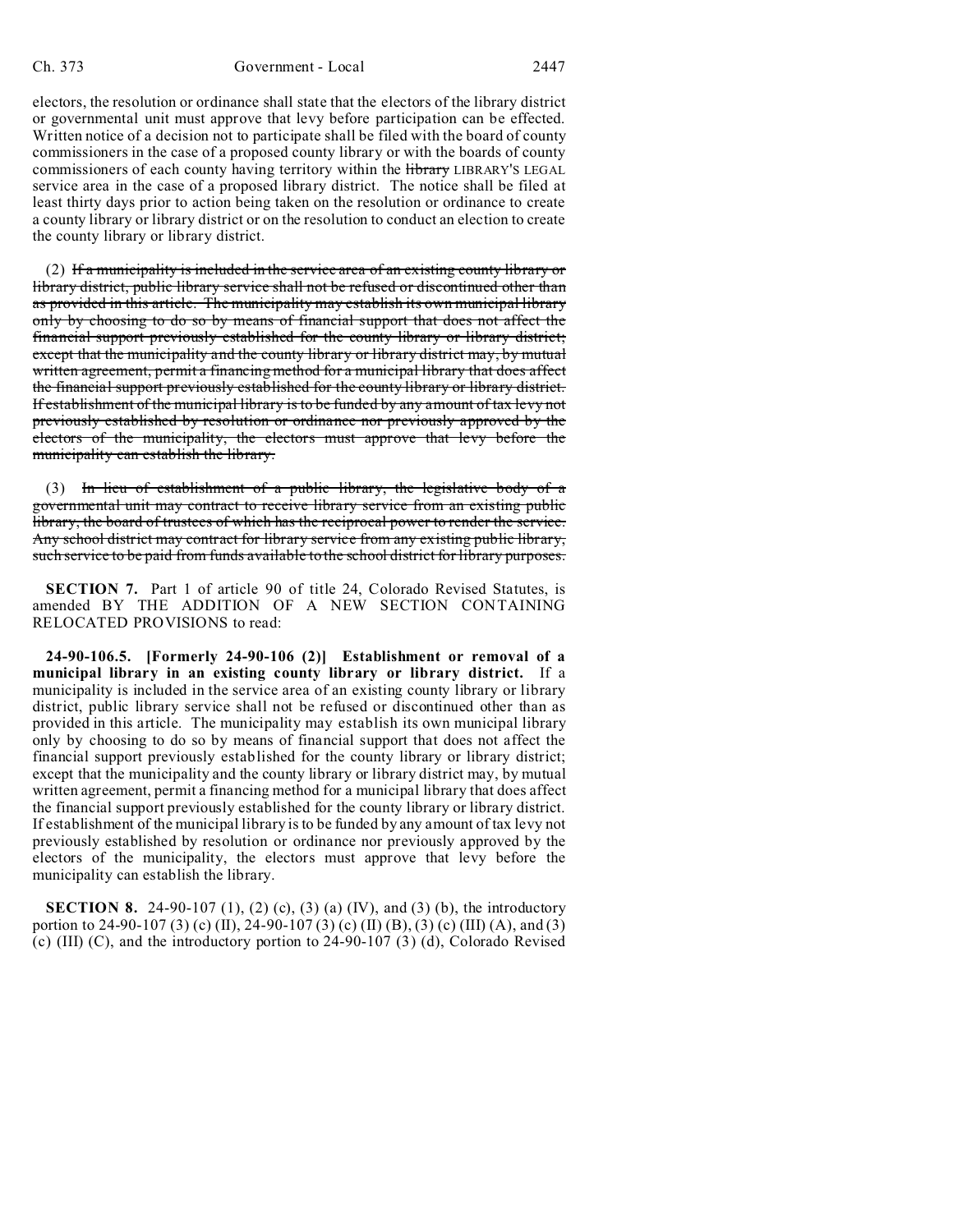Statutes, are amended, and the said 24-90-107 (3) is further amended BY THE ADDITION OF A NEW PARAGRAPH, to read:

**24-90-107. Method of establishment.** (1) A municipal or county library may be established for a governmental unit either by the legislative body of said governmental unit on its own initiative, by adoption of a resolution or ordinance to that effect, or upon petition of one hundred registered electors residing in the proposed library LIBRARY'S LEGAL service area. A joint library may be established by the legislative bodies of two or more governmental units, and a library district by the legislative bodies of one or more governmental units, each proceeding to adopt a resolution or an ordinance to that effect.  $\sigma$ , in the case of A library district MAY ALSO BE FORMED by petition of one hundred registered electors residing within the proposed library district addressed to the boards of county commissioners in each county in the proposed library district.

(2) If establishment of a municipal, county, or joint library or a library district is to be by resolution or ordinance, the following procedures shall be followed:

(c) The resolution or ordinance shall describe the proposed library LIBRARY'S LEGAL service area, expressly including IDENTIFYING any excluded areas, shall specify the mill levy and property tax dollars to be imposed or other type and amount of funding, and shall state that the electors of the governmental unit or library district must approve any amount of tax levy not previously established by resolution or ordinance nor previously approved by the electors before the library can be established.

(3) If establishment of a county or municipal library or a library district is by petition of registered electors, the following procedures shall be followed:

(a) The petition shall set forth:

(IV) A general description of the *Hibrary* LEGAL service area of the proposed public library with such certainty as to enable a property owner to determine whether or not such property owner's property is within the proposed library LIBRARY'S LEGAL service area; and

(b) Petitions shall be addressed to the legislative body of the county or municipality, or, in the case of a library district, to the boards of county commissioners of each county having territory within the library LEGAL service area of the proposed district.

(c) (II) Except as otherwise provided in subparagraph (III) of this paragraph (c), the board of county commissioners of each county having territory within the library LEGAL service area of the proposed library district may:

(B) With the consent of the board of trustees of an existing library, pay for the costs of the election for the proposed library district. If the library LEGAL service area of a proposed library district includes two or more counties, the costs of election for such library district to be paid by any county pursuant to this sub-subparagraph (B) shall not exceed a percentage of said costs equal to the percentage that the population of the county within the boundaries of the *Hibrary* LEGAL service area bears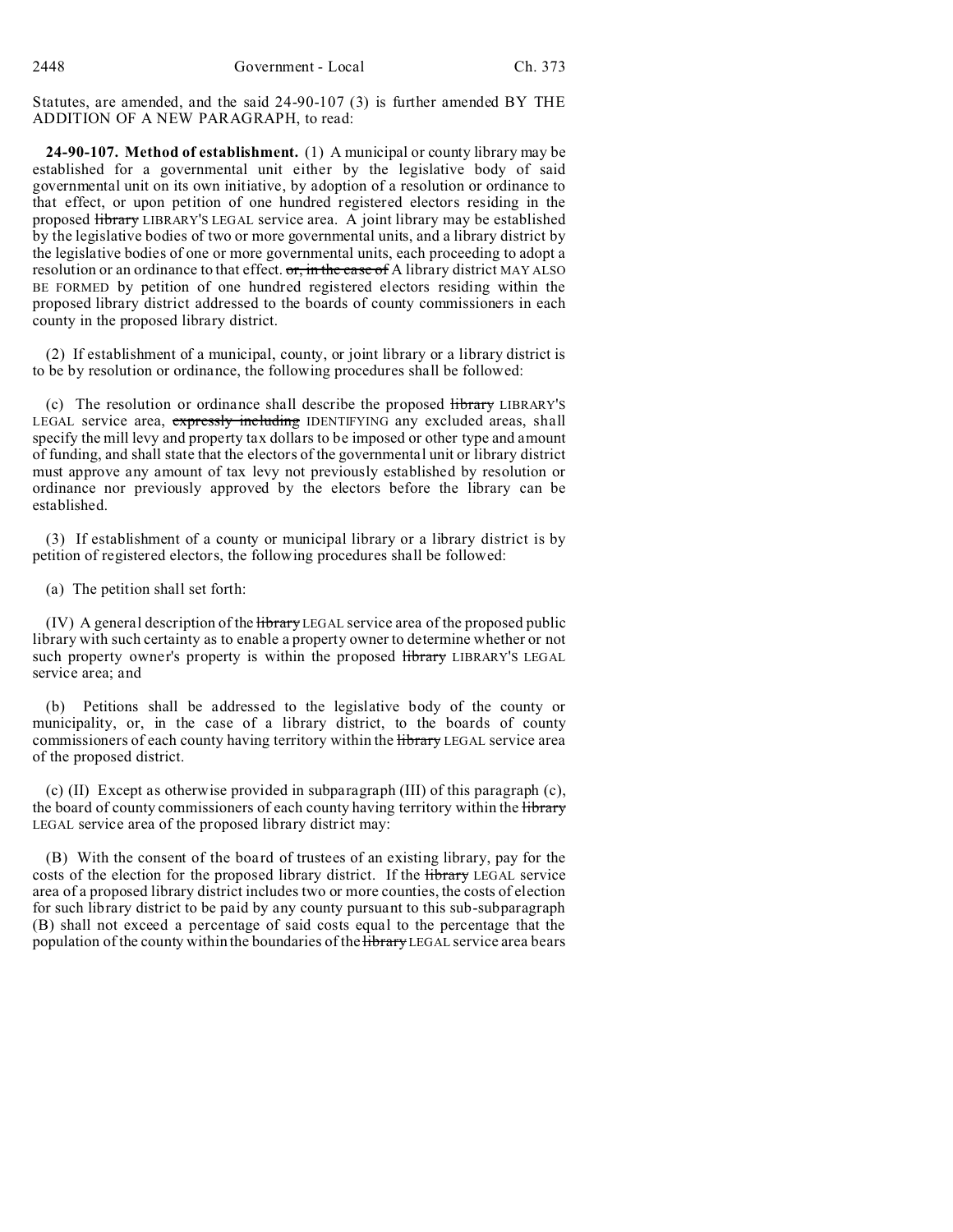to the total population within the boundaries of such service area.

(III) (A) Subject to the provisions of sub-subparagraphs (B) and (C) of this subparagraph (III), the board of county commissioners of each county having territory within the Hibrary LEGAL service area of the proposed library district shall pay no less than fifty percent of the costs of the election for such library district if the petition submitted pursuant to subsection (1) of this section contains signatures by registered electors residing in the proposed library district in an amount equal to at least five percent of the total number of votes cast in every precinct in the proposed library district for all candidates for the office of secretary of state at the previous general election.

 $(C)$  In the case where the <del>library</del> LEGAL service area of a proposed library district includes two or more counties, the costs of the election for such THE library district shall be paid on a prorated basis with each county within the boundaries of the proposed library LIBRARY'S LEGAL service area paying a percentage of said costs equal to the percentage that the population of the county within the boundaries of the library LIBRARY'S LEGAL service area bears to the total population of such service area.

(c.5) NOTWITHSTANDING ANY OTHER PROVISION OF THIS SECTION, THE COSTS OF THE ELECTION OF A PROPOSED LIBRARY DISTRICT MAY BE ASSUMED BY AN EXISTING LIBRARY WHERE THE ASSUMPTION OF THE COSTS HAS BEEN APPROVED BY THE BOARD OF TRUSTEES OF SAID LIBRARY.

(d) Upon receipt of such petition, the legislative body or bodies shall either establish the library by resolution or ordinance, in accordance with subsection (2) of this section, or shall submit the question of the establishment of a public library to a vote of the registered electors residing in the proposed library LIBRARY'S LEGAL service area in accordance with the following provisions:

**SECTION 9.** 24-90-108 (1), (2) (c), and (3) (a), Colorado Revised Statutes, are amended to read:

**24-90-108. Board of trustees of public libraries.** (1) The management and control of any library established, operated, or maintained under the provisions of this part 1 shall be vested in a board of not fewer than five nor more than seven trustees. Appointees to the library board of trustees shall be chosen from the residents within the *library* LEGAL service area of the library.

(2) (c) In library districts, the legislative body of each participating governmental unit shall appoint two of its members to a committee which THAT shall appoint the initial board of trustees. IN A LIBRARY DISTRICT ESTABLISHED BY ONLY ONE GOVERNMENTAL UNIT, THE LEGISLATIVE BODY OF THE GOVERNMENTAL UNIT SHALL DECIDE THE NUMBER OF MEMBERS TO BE APPOINTED TO THE COMMITTEE FORMED TO APPOINT THE INITIAL BOARD OF TRUSTEES IN ACCORDANCE WITH THE REQUIREMENTS OF THIS PARAGRAPH (c). Thereafter, the ANY SUCH legislative bodies BODY may either continue such a committee or delegate to the board of trustees of the library district the authority to recommend new trustees. Trustee appointments shall be ratified by a two-thirds majority of the legislative **bodies** BODY; except that the failure of a legislative body to act within sixty days upon a recommendation shall be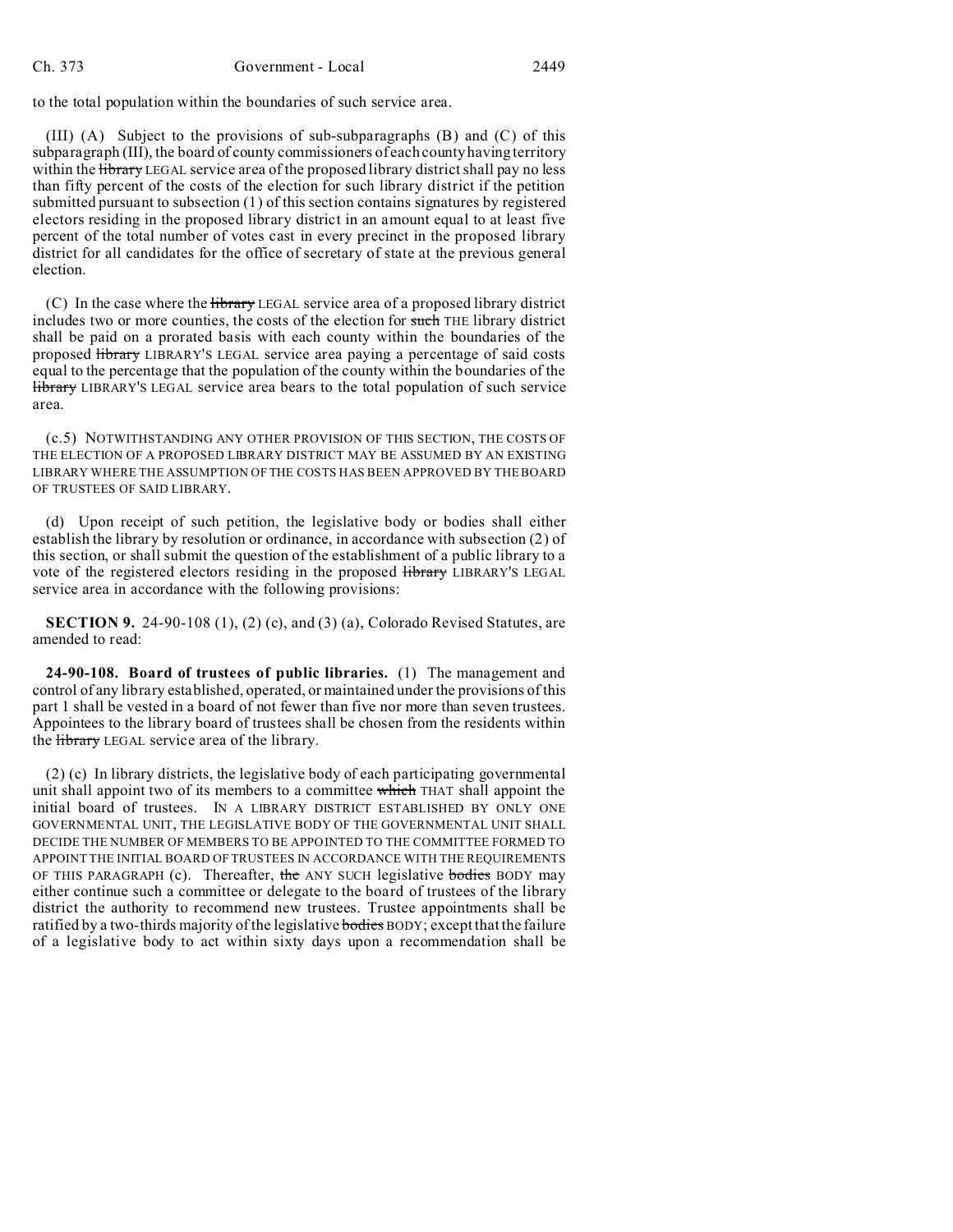considered a ratification of such appointment.

(3) (a) The first appointments of such boards of trustees shall be for terms of one, two, three, four, and five years respectively if there are five trustees, one for each of such terms except the five-year term for which two shall be appointed if there are six trustees, and one for each of such terms except the four-year and five-year terms for each of which two shall be appointed if there are seven trustees. Thereafter a trustee shall be appointed for the length of term specified by the legislative body or, IN THE CASE OF A LIBRARY DISTRICT, BY the bylaws adopted by the ITS board of trustees. of a library district. The number of terms a trustee may serve shall be specified by the legislative body or, IN THE CASE OF A LIBRARY DISTRICT, BY the bylaws adopted by the ITS board of trustees. of a library district.

**SECTION 10.** 24-90-109 (1) (1) and (2), Colorado Revised Statutes, are amended, and the said 24-90-109 is further amended BY THE ADDITION OF A NEW SUBSECTION, to read:

**24-90-109. Powers and duties of board of trustees.** (1) The board of trustees shall:

(l) (I) IN THE CASE OF A COUNTY OR MUNICIPAL LIBRARY, submit financial records for audit as required by the legislative body of the appropriate governmental unit; OR

(II) IN THE CASE OF ANY LIBRARY DISTRICT, CONDUCT AN ANNUAL AUDIT OF THE FINANCIAL STATEMENTS OF THE DISTRICT.

(2) At the close of each CALENDAR year, the board of trustees of every public library shall make a report to the legislative body OR BODIES of the appropriate governmental unit OR UNITS showing the condition of its trust during the year, the sums of money expended, and the purposes of the expenditures The report shall include such other statistics and information as the board of trustees deems of public interest and as may be requested by the state library. A copy of this report shall be filed with the state librarian AND SUCH OTHER STATISTICS AND INFORMATION AS THE BOARD OF TRUSTEES DEEMS TO BE OF PUBLIC INTEREST.

(2.5) AT THE CLOSE OF EACH CALENDAR YEAR, THE BOARD OF TRUSTEES OF EVERY PUBLIC LIBRARY SHALL MAKE A REPORT TO THE STATE LIBRARY IN THE FORM OF A RESPONSE TO A SURVEY TO BE DESIGNED AND ADMINISTERED BY THE STATE LIBRARY. THE REPORT SHALL CONTAIN SUCH OTHER STATISTICS AND INFORMATION AS MAY BE REQUIRED BY THE STATE LIBRARY.

**SECTION 11.** Part 1 of article 90 of title 24, Colorado Revised Statutes, is amended BY THE ADDITION OF A NEW SECTION to read:

**24-90-110.7. Regional library authorities.** (1) (a) IN ORDER TO SUPPORT AND PROVIDE FOR PUBLIC LIBRARY SERVICE ON A REGIONAL BASIS, PARTICULARLY IN ANY REGION OF THE STATE LACKING SUFFICIENT PUBLIC LIBRARY RESOURCES TO ADEQUATELY SERVE THE NEEDS OF THE PUBLIC, ANY COMBINATION OF TWO OR MORE GOVERNMENTAL UNITS ACTING THROUGH THEIR GOVERNING BODIES, REGARDLESS OF WHETHER SUCH UNIT CURRENTLY MAINTAINS A PUBLIC LIBRARY, MAY, BY CONTRACTINGWITH OR AMONG EACH OTHER, ESTABLISH A SEPARATE GOVERNMENTAL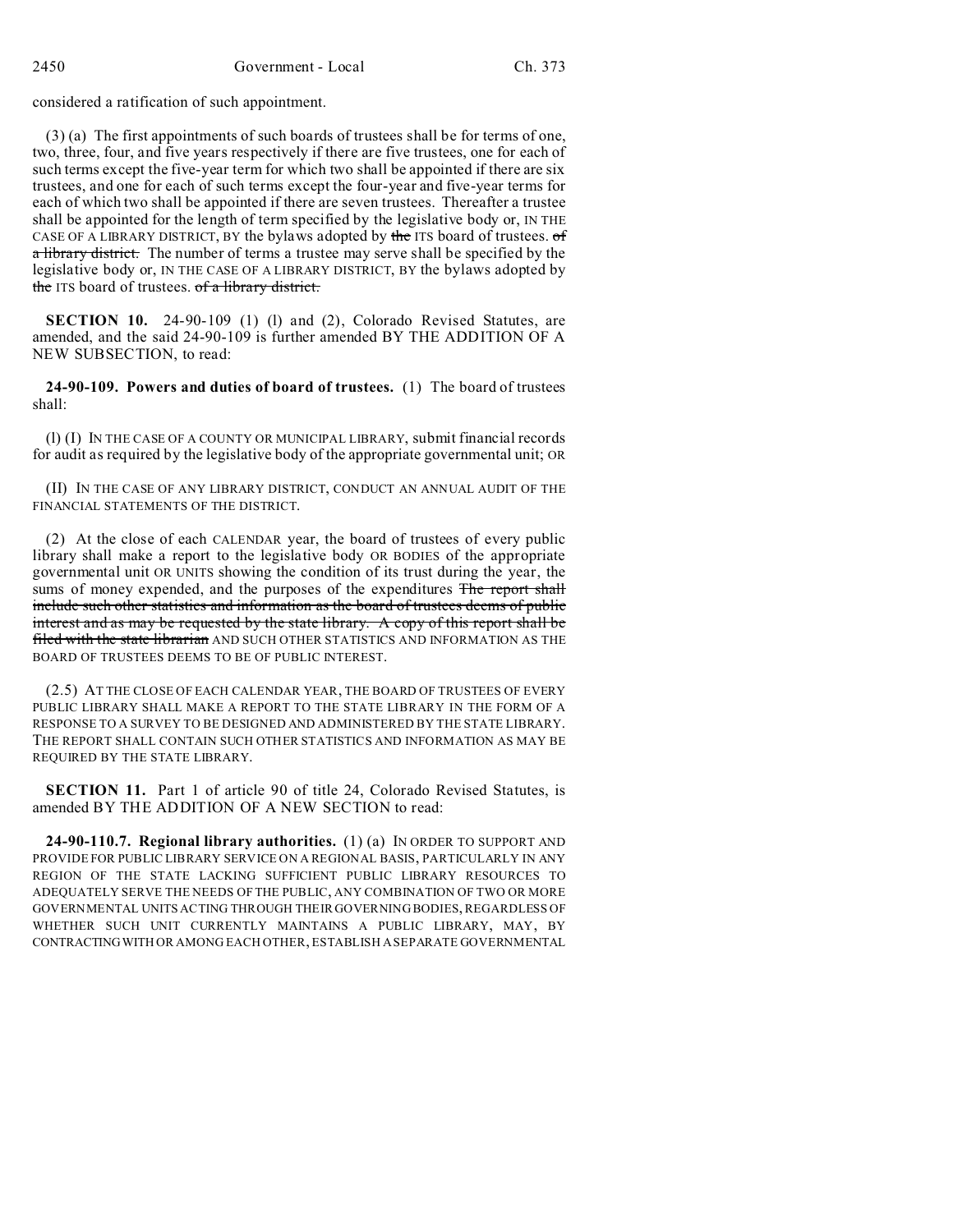ENTITY TO BE KNOWN AS A REGIONAL LIBRARY AUTHORITY, REFERRED TO IN THIS SECTION AS AN "AUTHORITY". SUCH AUTHORITY MAY BE USED BY SUCH CONTRACTING MEMBER GOVERNMENTAL UNITS TO EFFECT THE ACQUISITION, CONSTRUCTION, FINANCING, OPERATION, OR MAINTENANCE OF PUBLICLY-SUPPORTED LIBRARY SERVICES ON A REGIONAL BASIS WITHIN THE JURISDICTION OF THE AUTHORITY. FOR PURPOSES OF THIS SECTION, A GOVERNMENTAL UNIT MAY INCLUDE A LIBRARY DISTRICT WITHIN THE MEANING OF SECTION 24-90-103 (6).

(b) NO SUCH AUTHORITY SHALL BE FORMED PURSUANT TO THIS SECTION UNLESS EACH OF THE CONTRACTING MEMBER GOVERNMENTAL UNITS FORMING SUCH AUTHORITY HAS PASSED A RESOLUTION OR ORDINANCE IN ACCORDANCE WITH THE REQUIREMENTS OF PARAGRAPH (d) OF THIS SUBSECTION (1) AND HAS ENTERED INTO A CONTRACT PURSUANT TO SECTION 29-1-203, C.R.S., FOR THE CREATION, OPERATION, AND ADMINISTRATION OF SUCH AUTHORITY.

(c) (I) IN CONNECTION WITH THE ESTABLISHMENT OF AN AUTHORITY, AT LEAST ONE PUBLIC HEARING SHALL BE CONDUCTED BY EACH OF THE CONTRACTING MEMBER GOVERNMENTAL UNITS THAT INTEND TO ENTER INTO A CONTRACT FOR THE PURPOSE OF FORMING THE AUTHORITY. ANY SUCH HEARING SHALL BE PRECEDED BY ADEQUATE AND TIMELY NOTICE OF THE TIME AND PLACE OF THE HEARING. THE NOTICE SHALL SPECIFY THE MATTERS TO BE INCLUDED IN THE RESOLUTION OR ORDINANCE AND SHALL FIX A DATE FOR THE HEARING THAT SHALL BE HELD NOT LESS THAN THIRTY NOR MORE THAN SIXTY DAYS AFTER THE DATE OF FIRST PUBLICATION OF SUCH NOTICE.

(II) ANY PUBLIC HEARING CONDUCTED IN ACCORDANCE WITH THE REQUIREMENT OF SUBPARAGRAPH (I) OF THIS PARAGRAPH (c) SHALL ADDRESS,WITHOUT LIMITATION, THE PURPOSES OF THE AUTHORITY, AND, WHERE MORE THAN ONE GOVERNMENTAL UNIT IS INVOLVED IN THE FORMATION OF THE AUTHORITY, THE POWERS, RIGHTS, OBLIGATIONS, AND RESPONSIBILITIES, FINANCIAL AND OTHERWISE, OF EACH GOVERNMENTAL UNIT THAT IS FORMING THE AUTHORITY.

(d) THE RESOLUTION OR ORDINANCE TO BE ADOPTED BY EACH OF THE CONTRACTING MEMBER GOVERNMENTAL UNITS FORMING THE AUTHORITY IN ACCORDANCE WITH THE REQUIREMENTS OF PARAGRAPH (b) OF THIS SUBSECTION (1) SHALL:

(I) DESCRIBE THE LEGAL SERVICE AREA OF THE AUTHORITY;

(II) DESCRIBE THE PROPOSED GOVERNANCE OF THE AUTHORITY; AND

(III) STATE THAT THE REGISTERED ELECTORS RESIDING WITHIN THE TERRITORIAL BOUNDARIES OF SUCH CONTRACTING MEMBER GOVERNMENTALUNITSSHALLAPPROVE ANY AMOUNT OF SALES OR USE TAX, OR BOTH, IN ACCORDANCE WITH THE REQUIREMENTS OF PARAGRAPH (f) OF SUBSECTION (3) OF THIS SECTION OR AN AD VALOREM TAX IN ACCORDANCE WITH THE REQUIREMENTS OF PARAGRAPH (h) OF SUBSECTION (3) OF THIS SECTION NOT PREVIOUSLY APPROVED BY THE ELECTORS BEFORE THE AUTHORITY SHALL LEVY SUCH TAXES.

(2) UPON ESTABLISHMENT OF AN AUTHORITY SATISFYING THE REQUIREMENTS OF THIS SECTION, A CONTRACT BETWEEN THE LEGISLATIVE BODIES OF THE CONTRACTING MEMBER GOVERNMENTAL UNITS, SHALL BE EFFECTED WITHIN NINETY DAYS. ANY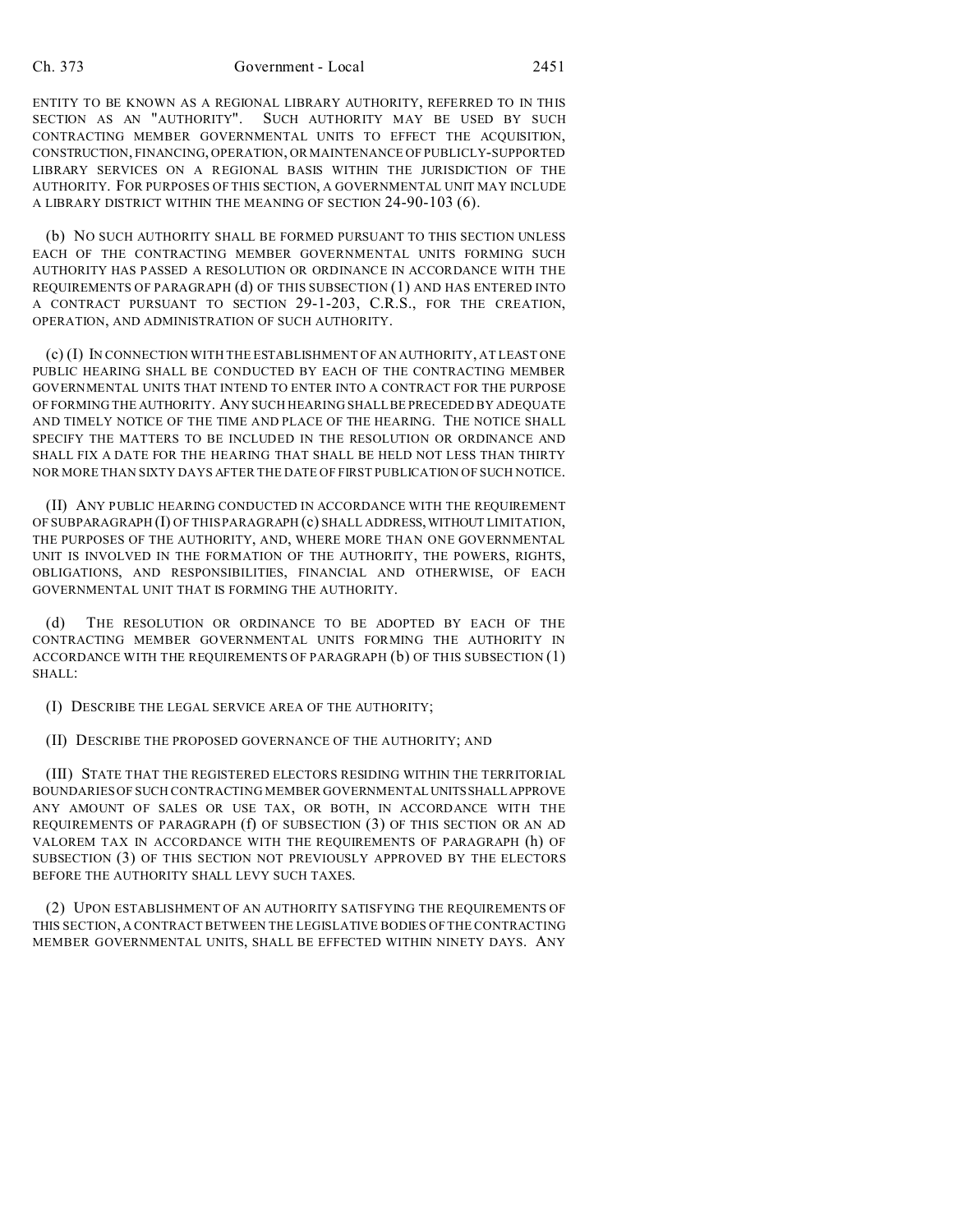CONTRACT ESTABLISHING SUCH AUTHORITY SHALL, WITHOUT LIMITATION, SPECIFY:

(a) THE NAME AND PURPOSE OFSUCH AUTHORITY AND THE FUNCTIONS OR SERVICES TO BE PROVIDED BY SUCH AUTHORITY;

(b) THE BOUNDARIES OF THE AUTHORITY, WHICH BOUNDARIES MAY INCLUDE LESS THAN THE ENTIRE AREA OF ANY SEPARATE COUNTY, BUT SHALL NOT BE LESS THAN THE ENTIRE AREA OF ANY MUNICIPALITY AND ANY OTHER GOVERNMENTAL UNIT FORMING THE AUTHORITY, AND MAY BE MODIFIED AFTER THE ESTABLISHMENT OF THE AUTHORITY AS PROVIDED IN THE CONTRACT;

(c) THE ESTABLISHMENT AND ORGANIZATION OF A GOVERNING BODY OF THE AUTHORITY, WHICH SHALL BE A BOARD OF DIRECTORS, REFERRED TO IN THIS SECTION AS THE "BOARD OF THE AUTHORITY", IN WHICH ALL LEGISLATIVE POWER OF THE AUTHORITY IS VESTED, INCLUDING:

(I) THE NUMBER OF DIRECTORS, THEIR MANNER OF APPOINTMENT, THEIR TERMS OF OFFICE, THEIR COMPENSATION, IF ANY, AND THE PROCEDURE FOR FILLING VACANCIES ON THE BOARD OF THE AUTHORITY;

(II) THE OFFICERS OF THE AUTHORITY, THE MANNER OF THEIR SELECTION, AND THEIR DUTIES;

(III) THE VOTING REQUIREMENTS FOR ACTION BY THE BOARD OF THE AUTHORITY; EXCEPT THAT, UNLESS SPECIFICALLY PROVIDED OTHERWISE, A MAJORITY OF DIRECTORS SHALL CONSTITUTE A QUORUM, AND A MAJORITY OF THE QUORUM SHALL BE NECESSARY FOR ANY ACTION TAKEN BY THE BOARD OF THE AUTHORITY; AND

(IV) THE DUTIES OF THE BOARD OF THE AUTHORITY, WHICH SHALL INCLUDE THE OBLIGATION TO COMPLY WITH THE PROVISIONS OF PARTS 1, 5, AND 6 OF ARTICLE 1 OF TITLE 29, C.R.S.;

(d) PROVISIONS FOR THE DISPOSITION, DIVISION, OR DISTRIBUTION OF ANY PROPERTY OR ASSETS OF THE AUTHORITY;

(e) THE TERM OF THE CONTRACT, WHICH MAY BE CONTINUED FOR A DEFINITE TERM OR UNTIL RESCINDED OR TERMINATED, AND THE METHOD, IF ANY, BY WHICH IT MAY BE RESCINDED OR TERMINATED; EXCEPT THAT SUCH CONTRACT MAY NOT BE RESCINDED OR TERMINATED SO LONG AS THE AUTHORITY HAS BONDS, NOTES, OR OTHER OBLIGATIONS OUTSTANDING, UNLESS PROVISION FOR FULL PAYMENT OF SUCH OBLIGATIONS, BY ESCROW OR OTHERWISE, HAS BEEN MADE PURSUANT TO THE TERMS OF SUCH OBLIGATIONS; AND

(f) THE EXPECTED SOURCES OF REVENUE OF THE AUTHORITY AND ANY REQUIREMENTS THAT CONTRACTING MEMBER GOVERNMENTAL UNITSCONSENTTO THE LEVYING OF ANY TAXES WITHIN THE JURISDICTION OF SUCH MEMBER. IF THE AUTHORITY LEVIES ANY TAXES, THE CONTRACT SHALL FURTHER INCLUDE REQUIREMENTS THAT:

(I) PRIOR TO AND AS A CONDITION OF LEVYING ANY SUCH TAXES OR FEES, THE BOARD OF THE AUTHORITY SHALL ADOPT A RESOLUTION DETERMINING THAT THE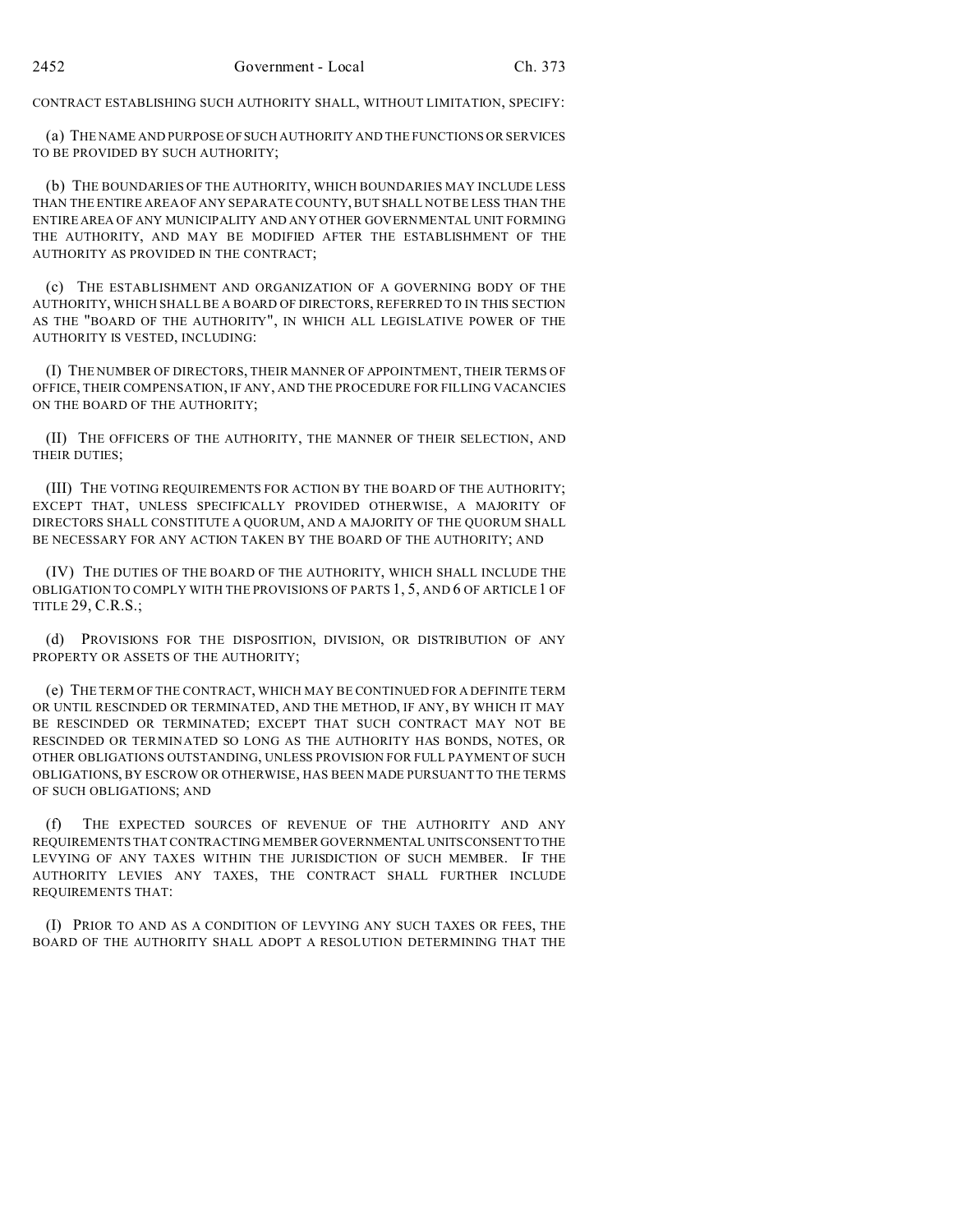LEVYING OF THE TAXES OR FEES WILL FAIRLY DISTRIBUTE THE COSTS OF THE AUTHORITY'S ACTIVITIES AMONG THE PERSONS OR COMMUNITIES BENEFITED THEREBY AND WILL NOT IMPOSE AN UNDUE BURDEN ON ANY PARTICULAR GROUP OF PERSONS OR COMMUNITIES;

(II) EACH SUCH TAX SHALL CONFORM WITH ANY REQUIREMENTS SPECIFIED IN SUBSECTION (3) OF THIS SECTION; AND

(III) THE AUTHORITY SHALL DESIGNATE A FINANCIAL OFFICER WHO SHALL COORDINATE WITH THE DEPARTMENT OF REVENUE REGARDING THE COLLECTION OF A SALES AND USE TAX AUTHORIZED PURSUANT TO PARAGRAPH  $(f)$  OF SUBSECTION  $(3)$ OF THIS SECTION. THIS COORDINATION SHALL INCLUDE BUT NOT BE LIMITED TO THE FINANCIAL OFFICER IDENTIFYING THOSE BUSINESSES ELIGIBLE TO COLLECT THE SALES AND USE TAX AND ANY OTHER ADMINISTRATIVE DETAILS IDENTIFIED BY THE DEPARTMENT.

(3) THE GENERAL POWERS OF SUCH AUTHORITY SHALL INCLUDE THE FOLLOWING POWERS:

(a) TO ACQUIRE, CONSTRUCT, FINANCE, OPERATE, OR MAINTAIN PUBLIC LIBRARY SERVICES LOCATED WITHIN THE TERRITORIAL BOUNDARIES OF THE AUTHORITY;

(b) TO MAKE AND ENTER INTO CONTRACTS WITH ANY PERSON, INCLUDING, WITHOUT LIMITATION, CONTRACTS WITH STATE OR FEDERAL AGENCIES, PRIVATE ENTERPRISES, AND NONPROFIT ORGANIZATIONS ALSO INVOLVED IN PROVIDING SUCH PUBLIC LIBRARY SERVICES OR THE FINANCING FOR THE SERVICES, IRRESPECTIVE OF WHETHER THE AGENCIES ARE PARTIES TO THE CONTRACT ESTABLISHING THE AUTHORITY;

(c) TO EMPLOY AGENTS AND EMPLOYEES;

(d) TO COOPERATE WITH STATE AND FEDERAL GOVERNMENTS IN ALL RESPECTS CONCERNING THE FINANCING OF SUCH LIBRARY SERVICES;

(e) TO ACQUIRE, HOLD, LEASE, AS LESSOR OR LESSEE, SELL, OR OTHERWISE DISPOSE OF ANY REAL OR PERSONAL PROPERTY, COMMODITY, OR SERVICE;

(f) (I) SUBJECT TO THE PROVISIONS OF SUBSECTION (9) OF THIS SECTION, TO LEVY, IN ALL OF THE AREA DESCRIBED IN SUBPARAGRAPH (II) OF THIS PARAGRAPH (f) WITHIN THE BOUNDARIES OF THE AUTHORITY, A SALES OR USE TAX, OR BOTH, AT A RATE NOT TO EXCEED ONE PERCENT, UPON EVERY TRANSACTION OR OTHER INCIDENT WITH RESPECT TO WHICH A SALES OR USE TAX IS LEVIED BY THE STATE PURSUANT TO THE PROVISIONS OF ARTICLE 26 OF TITLE 39, C.R.S. THE TAX IMPOSED PURSUANT TO THIS PARAGRAPH (f) IS IN ADDITION TO ANY OTHER SALES OR USE TAX IMPOSED PURSUANT TO LAW AND IS EXEMPT FROM THE LIMITATION IMPOSED BY SECTION 29-2-108,C.R.S. THE EXECUTIVE DIRECTOR OF THE DEPARTMENT OF REVENUE SHALL COLLECT, ADMINISTER, AND ENFORCE THE SALES OR USE TAX, TO THE EXTENT FEASIBLE, IN THE MANNER PROVIDED IN SECTION 29-2-106, C.R.S. HOWEVER, THE EXECUTIVE DIRECTOR SHALL NOT BEGIN THE COLLECTION, ADMINISTRATION, AND ENFORCEMENT OF A SALES AND USE TAX UNTIL SUCH TIME AS THE FINANCIAL OFFICER OF THE AUTHORITY AND THE EXECUTIVE DIRECTOR HAVE AGREED ON ALL NECESSARY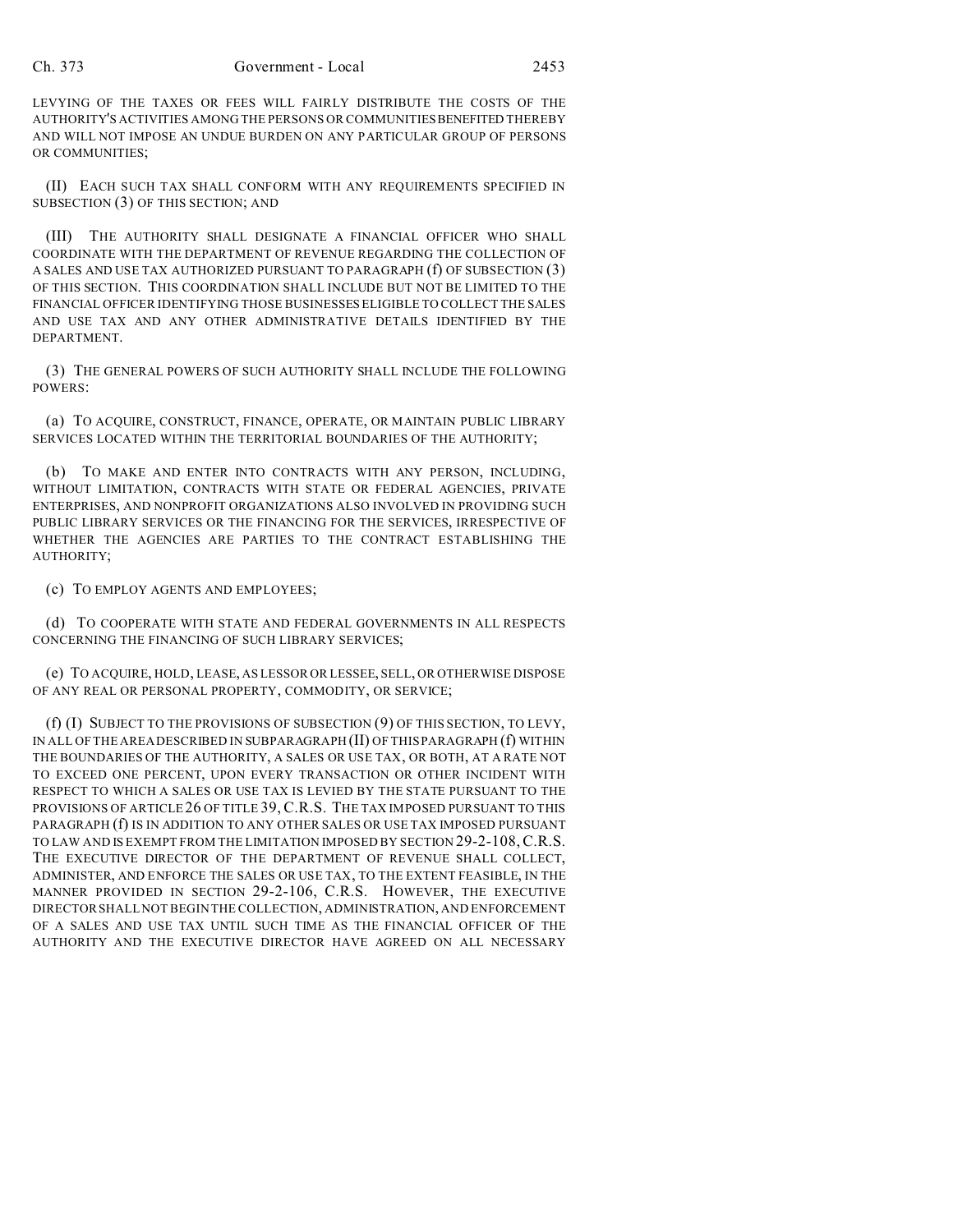MATTERS PURSUANT TO SUBPARAGRAPH (III) OF PARAGRAPH (f) OF SUBSECTION (2) OF THIS SECTION. THE EXECUTIVE DIRECTOR SHALL BEGIN THE COLLECTION, ADMINISTRATION, AND ENFORCEMENT OF A SALES AND USE TAX ON A DATE MUTUALLY AGREEABLE TO THE DEPARTMENT OF REVENUE AND THE AUTHORITY.

(II) THE AREA IN WHICH THE SALES OR USE TAX AUTHORIZED BY THIS PARAGRAPH (f) IS LEVIED SHALL NOT INCLUDE LESS THAN THE ENTIRE AREA OF ANY MUNICIPALITY LOCATED WITHIN THE AREA IN WHICH THE TAX WILL BE LEVIED. THE AREA MAY ALSO INCLUDE PORTIONS OF UNINCORPORATED AREAS LOCATED WITHIN A COUNTY.

(III) THE EXECUTIVE DIRECTOR OF THE DEPARTMENT OF REVENUE SHALL MAKE MONTHLY DISTRIBUTIONS OF THE TAX COLLECTIONS TO THE AUTHORITY, WHICH SHALL APPLY THE PROCEEDS SOLELY TO THE ACQUISITION, CONSTRUCTION, FINANCING, OPERATION, OR MAINTENANCE OF PUBLIC LIBRARY SERVICES WITHIN THE JURISDICTION OF THE AUTHORITY.

(IV) THE DEPARTMENT OF REVENUE SHALL RETAIN AN AMOUNT NOT TO EXCEED THE COST OF THE COLLECTION, ADMINISTRATION, AND ENFORCEMENT AND SHALL TRANSMIT THE AMOUNT RETAINED TO THE STATE TREASURER, WHO SHALL CREDIT THE SAME AMOUNT TO THE REGIONAL LIBRARY AUTHORITY SALES TAX FUND, WHICH FUND IS HEREBY CREATED IN THE STATE TREASURY. THE AMOUNTS SO RETAINED ARE HEREBY APPROPRIATED ANNUALLY FROM THE FUND TO THE DEPARTMENT TO THE EXTENT NECESSARY FOR THE DEPARTMENT'S COLLECTION, ADMINISTRATION, AND ENFORCEMENT OF THE PROVISIONS OF THIS SECTION. ANY MONEYS REMAINING IN THE FUND ATTRIBUTABLE TO TAXES COLLECTED IN THE PRIOR FISCAL YEAR SHALL BE TRANSMITTED TO THE AUTHORITY; EXCEPT THAT PRIOR TO THE TRANSMISSION TO THE AUTHORITY OF SUCH MONEYS, ANY MONEYS APPROPRIATED FROM THEGENERAL FUND TO THEDEPARTMENT FOR THE COLLECTION, ADMINISTRATION, AND ENFORCEMENT OF THE TAX FOR THE PRIOR FISCAL YEAR SHALL BE REPAID.

(g) NOTWITHSTANDING ANY OTHER PROVISION OF LAW, ANY SALES TAX AUTHORIZED PURSUANT TO SUBPARAGRAPH (I) OF PARAGRAPH(f) OF THIS SUBSECTION (3) SHALL NOT BE LEVIED ON:

(I) THE SALE OF TANGIBLE PERSONAL PROPERTY DELIVERED BY A RETAILER OR A RETAILER'S AGENT OR DELIVERED TO A COMMON CARRIER FOR DELIVERY TO A DESTINATION OUTSIDE THE BOUNDARIES OF THE AUTHORITY; AND

(II) THE SALE OF TANGIBLE PERSONAL PROPERTY ON WHICH A SPECIFIC OWNERSHIP TAX HAS BEEN PAID OR IS PAYABLE WHEN SUCH SALE MEETS THE FOLLOWING CONDITIONS:

(A) THE PURCHASER DOES NOT RESIDE WITHIN THE BOUNDARIES OF THE AUTHORITY OR THE PURCHASER'S PRINCIPAL PLACE OF BUSINESS IS OUTSIDE THE BOUNDARIES OF THE AUTHORITY; AND

(B) THE PERSONAL PROPERTY IS REGISTERED OR REQUIRED TO BE REGISTERED OUTSIDE THE BOUNDARIES OF THE AUTHORITY UNDER THE LAWS OF THIS STATE.

(h) SUBJECT TO THE PROVISIONS OF SUBSECTION (9) OF THIS SECTION, TO LEVY, IN ALL OF THE AREA WITHIN THE BOUNDARIES OF THE AUTHORITY, AN AD VALOREM TAX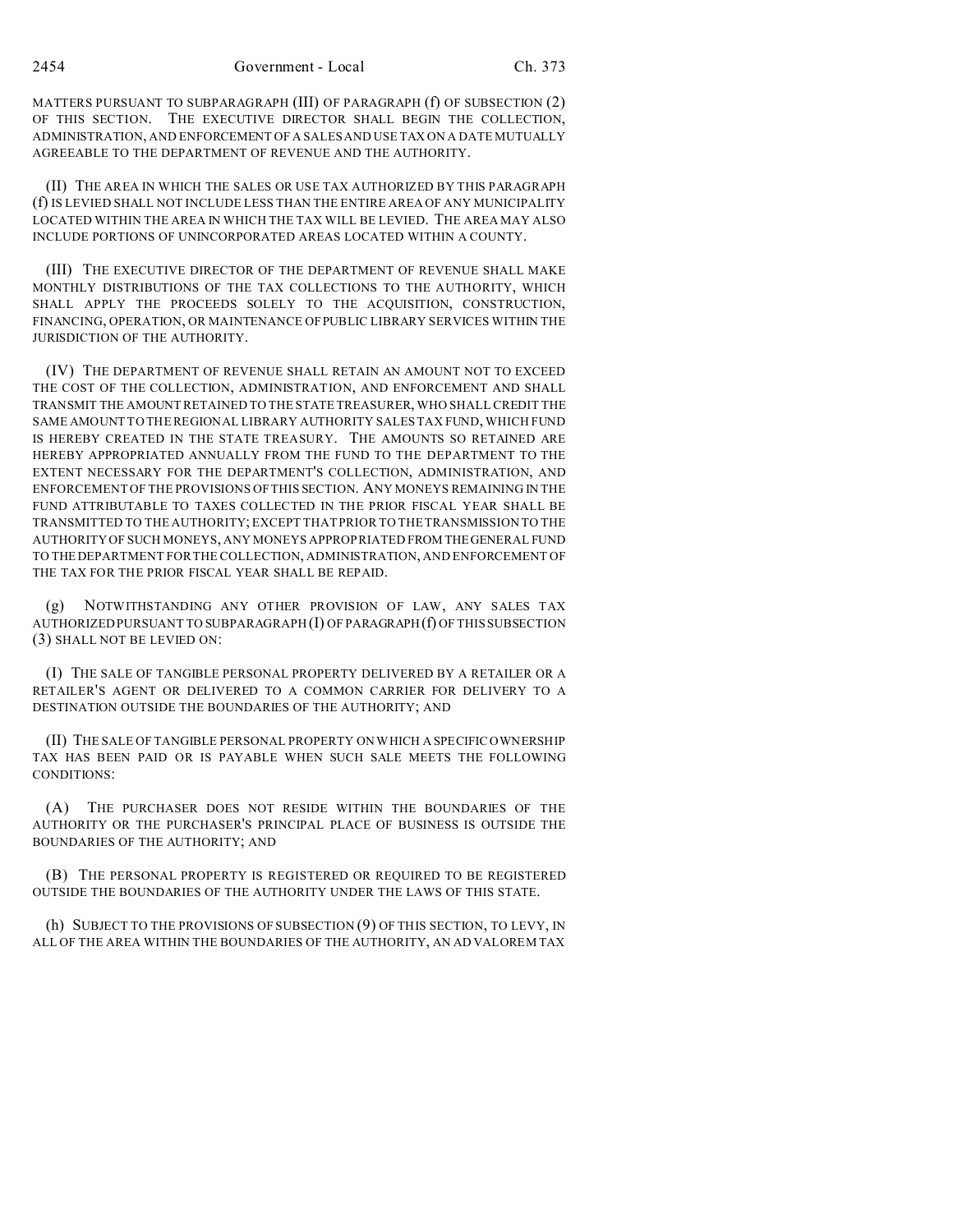IN ACCORDANCE WITH THE REQUIREMENTS OF THIS SECTION. THE TAX IMPOSED PURSUANT TO THIS PARAGRAPH (h) SHALL BE IN ADDITION TO ANY OTHER AD VALOREM TAX IMPOSED PURSUANT TO LAW. IN ACCORDANCE WITH THE SCHEDULE PRESCRIBED BY SECTION 39-5-128, C.R.S., THE BOARD OF THE AUTHORITY SHALL CERTIFY TO THE BOARD OF COUNTY COMMISSIONERS OF EACH COUNTY WITHIN THE AUTHORITY, OR HAVING A PORTION OF ITS TERRITORY WITHIN THE DISTRICT, THE LEVY OF AD VALOREM PROPERTY TAXES IN ORDER THAT, AT THE TIME AND IN THE MANNER REQUIRED BY LAW FOR THE LEVYING OF TAXES, SUCH BOARD OF COUNTY COMMISSIONERS SHALL LEVY SUCH TAX UPON THE VALUATION FOR ASSESSMENT OF ALL TAXABLE PROPERTY WITHIN THE DESIGNATED PORTION OF THE AREA WITHIN THE BOUNDARIES OF THE AUTHORITY. IT IS THE DUTY OF THE BODY HAVING AUTHORITY TO LEVY TAXES WITHIN EACH COUNTY TO LEVY THE TAXES PROVIDED BY THIS SUBSECTION (3). IT IS THE DUTY OF ALL OFFICIALS CHARGED WITH THE DUTY OF COLLECTING TAXES TO COLLECT THE TAXES AT THE TIME AND IN THE FORM AND MANNER AND WITH LIKE INTEREST AND PENALTIES AS OTHER TAXES ARE COLLECTED AND WHEN COLLECTED TO PAY THE SAME TO THE AUTHORITY ORDERING THE LEVY AND COLLECTION. THE PAYMENT OF SUCH COLLECTIONS SHALL BE MADE MONTHLY TO THE AUTHORITY OR PAID INTO THE DEPOSITORY THEREOF TO THE CREDIT OF THE AUTHORITY. ALL TAXES LEVIED UNDER THIS PARAGRAPH (h), TOGETHER WITH INTEREST THEREON AND PENALTIES FOR DEFAULT IN PAYMENT THEREOF, AND ALL COSTS OF COLLECTING THE SAME SHALL CONSTITUTE, UNTIL PAID, A PERPETUAL LIEN ON AND AGAINST THE PROPERTY TAXED, AND THE LIEN SHALL BE ON A PARITY WITH THE TAX LIEN OF OTHER GENERAL TAXES.

(i) TO INCUR DEBTS, LIABILITIES, OR OBLIGATIONS;

(j) TO SUE AND BE SUED IN ITS OWN NAME;

(k) TO HAVE AND USE A CORPORATE SEAL;

(l) TO FIX, MAINTAIN, AND REVISE FEES, RENTS, SECURITY DEPOSITS, AND CHARGES FOR FUNCTIONS, SERVICES, OR FACILITIES PROVIDED BY THE AUTHORITY;

(m) TO ADOPT, BY RESOLUTION, RULES RESPECTING THE EXERCISE OF ITS POWERS AND THE CARRYING OUT OF ITS PURPOSES;

(n) TO EXERCISE ANY OTHER POWERS THAT ARE ESSENTIAL TO THE PROVISION OF FUNCTIONS, SERVICES, OR FACILITIES BY THE AUTHORITY AND THAT ARE SPECIFIED IN THE CONTRACT; AND

(o) TO DO AND PERFORM ANY ACTS AND THINGS AUTHORIZED BY THIS SECTION UNDER, THROUGH, OR BY MEANS OF AN AGENT OR BY CONTRACTS WITH ANY PERSON, FIRM, OR CORPORATION.

(4) THE AUTHORITY ESTABLISHED BY SUCH CONTRACTING MEMBER GOVERNMENTAL UNITS SHALL BE A POLITICAL SUBDIVISION AND A PUBLIC CORPORATION OF THE STATE, SEPARATE FROM THE PARTIES TO THE CONTRACT, AND SHALL BE A VALIDLY CREATED AND EXISTING POLITICAL SUBDIVISION AND PUBLIC CORPORATION OF THE STATE, IRRESPECTIVE OF WHETHER A CONTRACTING MEMBER GOVERNMENTAL UNIT WITHDRAWS, WHETHER VOLUNTARILY, BY OPERATIONOF LAW, OR OTHERWISE, FROM THE AUTHORITY SUBSEQUENT TO ITS CREATION UNDER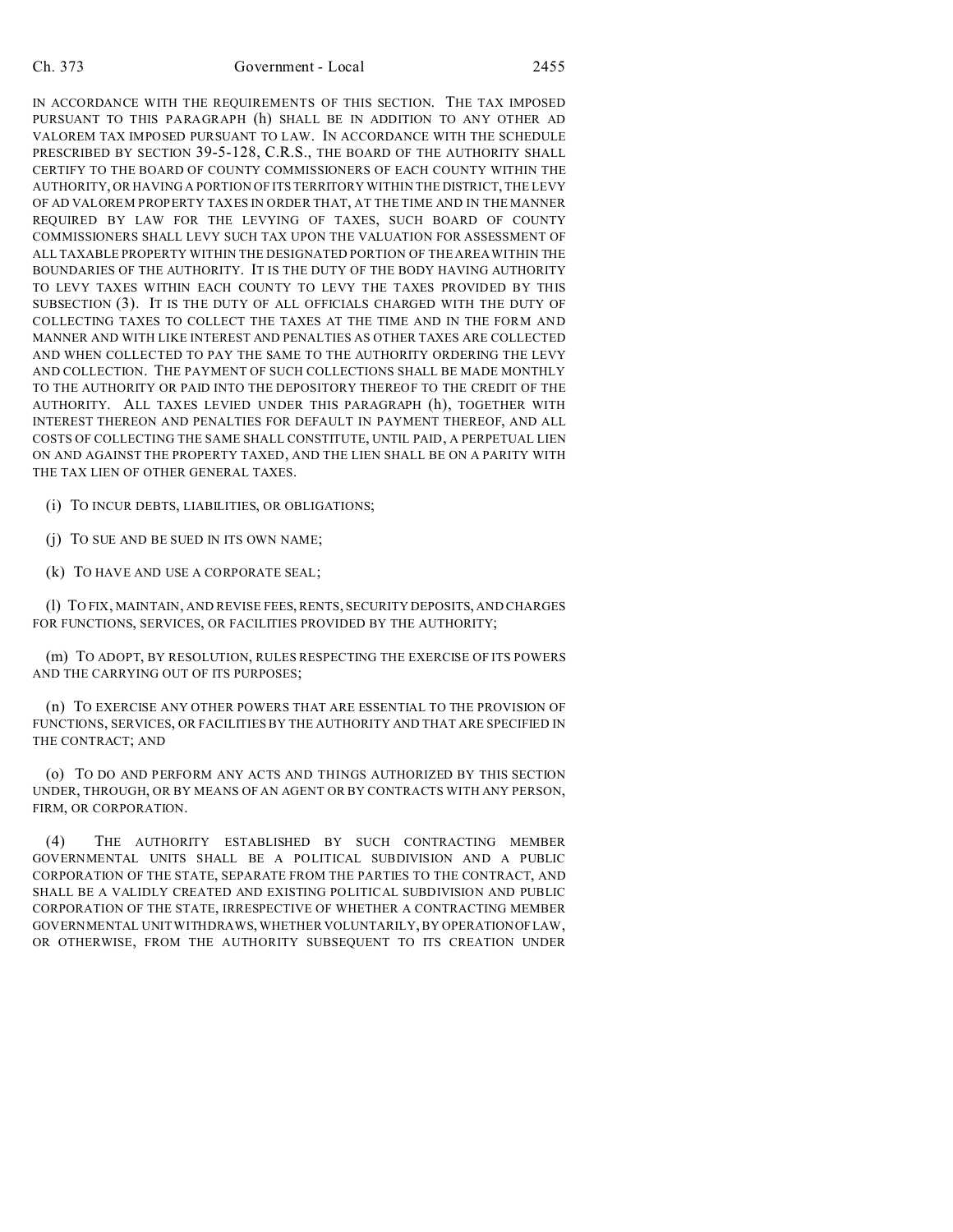CIRCUMSTANCES NOT RESULTING IN THE RESCISSION OR TERMINATION OF THE CONTRACT ESTABLISHING SUCH AUTHORITY PURSUANT TO ITS TERMS. IT SHALL HAVE THE DUTIES, PRIVILEGES, IMMUNITIES, RIGHTS, LIABILITIES, AND DISABILITIES OF A PUBLIC BODY POLITIC AND CORPORATE. THE AUTHORITY MAY DEPOSIT AND INVEST ITS MONEYS IN THE MANNER PROVIDED IN SECTION 43-4-616, C.R.S.

(5) THE BONDS, NOTES, AND OTHER OBLIGATIONS OF SUCH AUTHORITY SHALL NOT BE THE DEBTS, LIABILITIES, OR OBLIGATIONS OF THE CONTRACTING MEMBER GOVERNMENTAL UNITS.

(6) THE CONTRACTING MEMBER GOVERNMENTAL UNITS MAY PROVIDE IN THE CONTRACT FOR PAYMENT TO THE AUTHORITY OF FUNDS FROM PROPRIETARY REVENUES FOR SERVICES RENDERED OR FACILITIES PROVIDED BY THE AUTHORITY, FROM PROPRIETARY REVENUES OR OTHER PUBLIC FUNDS AS CONTRIBUTIONS TO DEFRAY THE COST OF ANY PURPOSE SET FORTH IN THE CONTRACT, AND FROM PROPRIETARY REVENUES OR OTHER PUBLIC FUNDS AS ADVANCES FOR ANY PURPOSE SUBJECT TO REPAYMENT BY THE AUTHORITY.

(7) THE AUTHORITY MAY ISSUE REVENUE OR GENERAL OBLIGATION BONDS, AS THE TERM "BOND" IS DEFINED IN SECTION 43-4-602 (3), C.R.S., AND MAY PLEDGE ITS REVENUES AND REVENUE-RAISING POWERS FOR THE PAYMENT OF THE BONDS. THE BONDS SHALL BE ISSUED ON THE TERMS AND SUBJECT TO THE CONDITIONS SET FORTH IN SECTION 43-4-609, C.R.S.

(8) THE INCOME OR OTHER REVENUES OF THE AUTHORITY, ALL PROPERTIES AT ANY TIME OWNED BY AN AUTHORITY, ANY BONDS ISSUED BY AN AUTHORITY, AND THE TRANSFER OF AND THE INCOME FROM ANY BONDS ISSUED BY THE AUTHORITY ARE EXEMPT FROM ALL TAXATION AND ASSESSMENTS IN THE STATE.

(9) (a) NO ACTION BY AN AUTHORITY TO ESTABLISH OR INCREASE ANY TAX AUTHORIZED BY THIS SECTION SHALL TAKE EFFECT UNLESS FIRST SUBMITTED TO A VOTE OF THE REGISTERED ELECTORS RESIDING WITHIN THE BOUNDARIES OF THE AUTHORITY IN WHICH THE TAX IS PROPOSED TO BE COLLECTED.

(b) NO ACTION BY AN AUTHORITY CREATING A MULTIPLE-FISCAL YEAR DEBT OR OTHER FINANCIAL OBLIGATION THAT IS SUBJECT TO SECTION 20 (4) (b) OF ARTICLE X OF THE STATE CONSTITUTION SHALL TAKE EFFECT UNLESS FIRST SUBMITTED TO A VOTE OF THE REGISTERED ELECTORS RESIDING WITHIN THE BOUNDARIES OF THE AUTHORITY.

(c) THE QUESTIONS PROPOSED TO THE REGISTERED ELECTORS UNDER PARAGRAPHS (a) AND (b) OF THIS SUBSECTION (9) SHALL BE SUBMITTED AT A GENERAL ELECTION OR ANY ELECTION TO BE HELD ON THE FIRST TUESDAY IN NOVEMBER OF AN ODD-NUMBERED YEAR. THE ACTION SHALL NOT TAKE EFFECT UNLESS A MAJORITY OF THE REGISTERED ELECTORS VOTING THEREON AT THE ELECTION VOTE IN FAVOR THEREOF. THE ELECTION SHALL BE CONDUCTED IN SUBSTANTIALLY THE SAME MANNER AS COUNTY ELECTIONS AND THE COUNTY CLERK AND RECORDER OF EACH COUNTY IN WHICH THE ELECTION IS CONDUCTED SHALL ASSIST THE AUTHORITY IN CONDUCTING THE ELECTION. THE COST OF THE ELECTION SHALL BE INCURRED BY THE CONTRACTING MEMBER GOVERNMENTAL UNITS THAT HAVE FORMED THE AUTHORITY IN PROPORTION TO THE PERCENTAGE OF THE POPULATION OF THE GOVERNMENTAL UNITS WITHIN THE TERRITORIAL BOUNDARIES OF THE AUTHORITY. NO MONEYS OF THE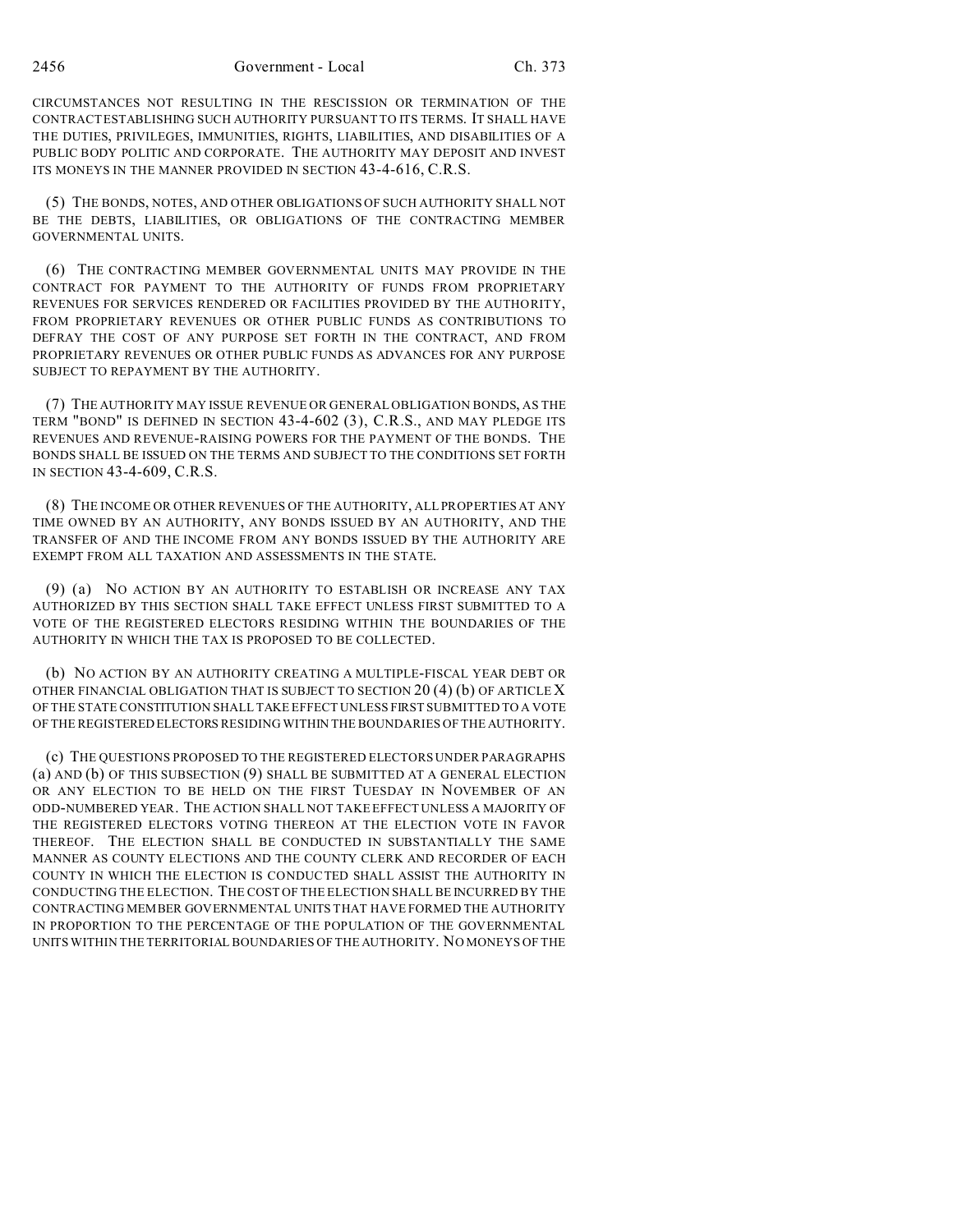AUTHORITY MAY BE USED TO URGE OR OPPOSE PASSAGE OF AN ELECTION REQUIRED UNDER THIS SECTION.

(10) (a) FOR THE PURPOSE OF DETERMINING ANY AUTHORITY'S FISCAL YEAR SPENDING LIMIT UNDER SECTION 20 (7) (b) OF ARTICLE X OF THE STATE CONSTITUTION, THE INITIAL SPENDING BASE OF THE AUTHORITY SHALL BE THE AMOUNT OF REVENUES COLLECTED BY THE AUTHORITY FROM SOURCES NOT EXCLUDED FROM FISCAL YEAR SPENDING PURSUANT TO SECTION  $20(2)(e)$  OF ARTICLE X OF THE STATE CONSTITUTION DURING THE FIRST FULL FISCAL YEAR FOR WHICH THE AUTHORITY COLLECTED REVENUES.

(b) FOR PURPOSES OF THIS SUBSECTION (10), "FISCAL YEAR" MEANS ANY YEAR-LONG PERIOD USED BY AN AUTHORITY FOR FISCAL ACCOUNTING PURPOSES.

(11) AN AUTHORITY ESTABLISHED BY CONTRACTING MEMBER GOVERNMENTAL UNITS SHALL, IF THE CONTRACT SO PROVIDES, BE THE SUCCESSOR TO ANY NONPROFIT CORPORATION, AGENCY, OR OTHER ENTITY THERETOFORE ORGANIZED BY THE CONTRACTING MEMBER GOVERNMENTAL UNITS TO PROVIDE THE SAME FUNCTION, SERVICE, OR FACILITY, AND THE AUTHORITY SHALL BE ENTITLED TO ALL THE RIGHTS AND PRIVILEGES AND SHALL ASSUME ALL THE OBLIGATIONS AND LIABILITIES OF SUCH OTHER ENTITY UNDER EXISTING CONTRACTS TO WHICH SUCH OTHER ENTITY IS A PARTY.

(12) (a) THE AUTHORITY GRANTED PURSUANT TO THIS SECTION SHALL IN NO MANNER LIMIT THE POWERS OF ANY GOVERNMENTAL UNIT TO COOPERATE ON AN INTERGOVERNMENTAL BASIS, TO ENTER INTO ANY CONTRACT WITH ANOTHER GOVERNMENTAL ENTITY, OR TO ESTABLISH A SEPARATE LEGAL ENTITY PURSUANT TO THE PROVISIONS OF SECTION 29-1-203, C.R.S., OR ANY OTHER APPLICABLE LAW, OR OTHERWISE TO CARRY OUT THEIR INDIVIDUAL POWERS UNDER APPLICABLE STATUTORY OR CHARTER PROVISIONS, NOR SHALL SUCH AUTHORITY LIMIT THE POWERS RESERVED TO CITIES AND TOWNS PURSUANT TO THE STATE CONSTITUTION.

(b) NOTWITHSTANDING ANY OTHER PROVISION OF LAW, ANY GOVERNMENTALUNIT THAT HAS ENTERED INTO A CONTRACT FOR THE PURPOSE OF FORMING AN AUTHORITY MAY FORM SUCH AUTHORITY IN ACCORDANCE WITH THE REQUIREMENTS OF THIS SECTION WITHOUT ANY EFFECT ON THE ABILITY OF THE UNIT TO OWN ITS OWN PROPERTY, MAINTAIN A SEPARATE GOVERNING BODY OR BOARD OF TRUSTEES, LEVY ITS OWN TAXES FOR LIBRARY PURPOSES, OR RETAIN ITS OWN IDENTITY.

(c) NOTWITHSTANDING ANY OTHER PROVISION OF LAW, NOTHING IN THIS SECTION SHALL BE CONSTRUED TO AUTHORIZE ANY ONE OR MORE LIBRARY DISTRICTS TO:

(I) FORM AN AUTHORITY WITHOUT ENTERING INTO A CONTRACT WITH ONE OR MORE GOVERNMENTAL UNITS TO FORM SUCH AUTHORITY IN ACCORDANCE WITH THE REQUIREMENTS OF THIS SECTION; OR

(II) EXERCISE ANY OF THE POWERS OF SAID AUTHORITY, INCLUDING, WITHOUT LIMITATION, THE POWER TO LEVY A SALES OR USE TAX, IN THE ABSENCE OF ENTERING INTO A CONTRACT WITH ONE OR MORE GOVERNMENTAL UNITS FOR THE PURPOSE OF FORMING SUCH AUTHORITY IN ACCORDANCE WITH THE REQUIREMENTS OF THIS SECTION.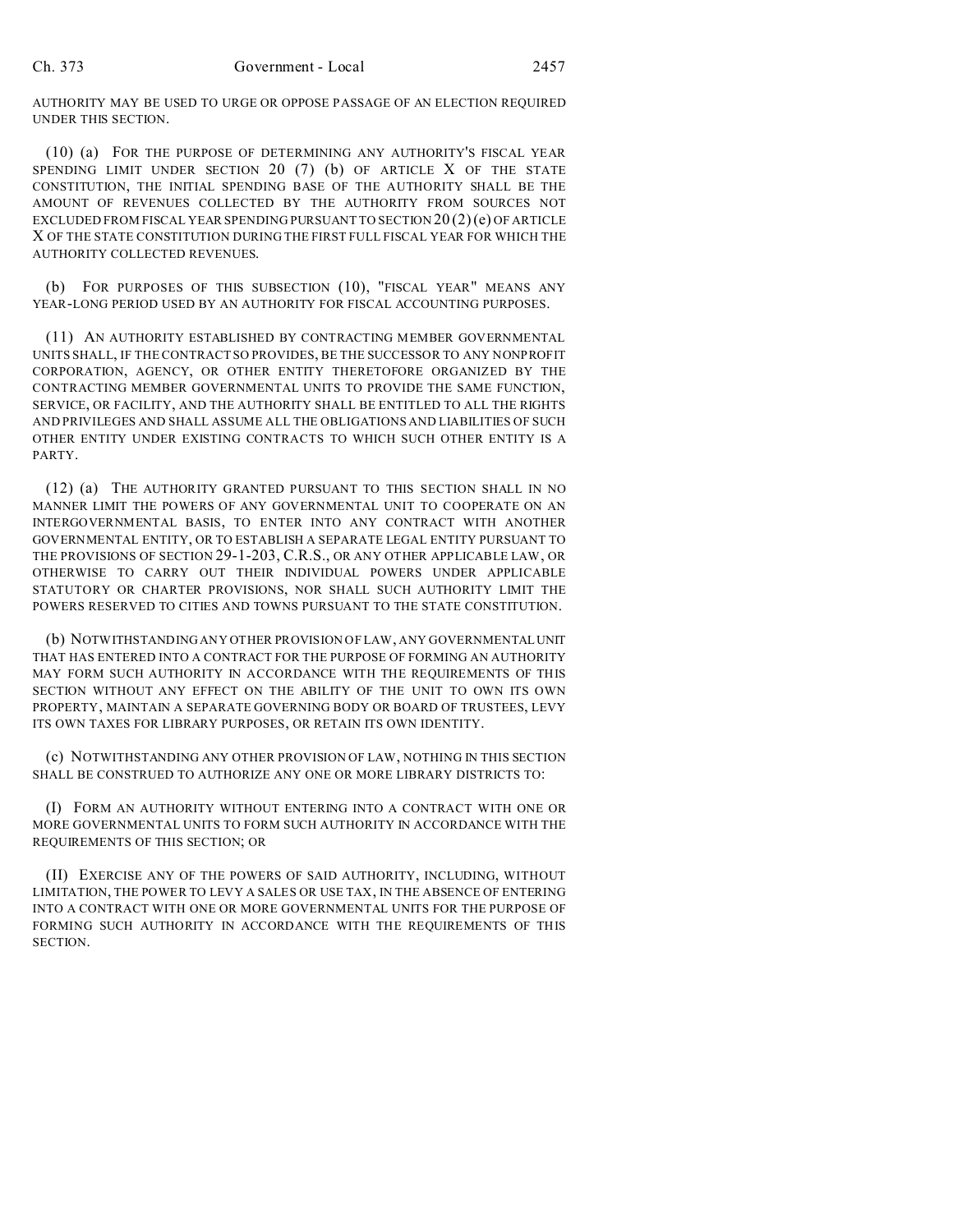**SECTION 12.** 24-90-112(1)(a) (III), (1)(a) (IV), (1)(b) (I), (1)(b) (II), (1)(b) (III), (2) (b), and (2) (c), Colorado Revised Statutes, are amended to read:

**24-90-112. Tax support - elections.** (1) (a) (III) The board of trustees of a metropolitan library district is hereby authorized to determine for each governmental entity creating a metropolitan library district the amount of tax that will raise revenue in proportion to the governmental entity's use of the resources of the metropolitan library district. If the electors of the governmental entity approve any levy, the legislative body of the governmental entity is hereby authorized to levy upon real and personal property that amount of tax.

(IV) The tax authorized by subparagraph  $(HI)$  of this paragraph  $(a)$  SECTION 24-90-110.7 (3) (f) AND (h) may be levied in addition to any other tax the participating governmental entities levy for the support of their own public libraries.

(b) (I) (A) Except as otherwise provided under sub-subparagraph (B) of this subparagraph (I), the legislative body for the specified governmental unit shall submit, after notice, the question of any amount of tax levy not previously established by resolution or ordinance nor previously approved by the electors for the establishment, operation, and maintenance of public libraries to a vote of the registered electors residing in the unit or that portion of a library district within the unit, as the case may be, at the next general election, OR on the ELECTION HELD ON THE first Tuesday in November of odd-numbered years. or on the unit's biennial election date.

(B) The board of education of a school district shall submit, after notice, the question of any amount of tax levy not previously established by resolution for the operation and maintenance of school district supported public libraries to a vote of the registered electors residing in the school district at the next general election on the first Tuesday in November of odd-numbered years. or on the school district's biennial election date. For purposes of this subsection (1), "school district supported public library" means any library solely established and maintained by a school district for which such school district began levying a tax before the enactment of the "Colorado Library Law" on July 1, 1979.

(II) If the tax levy for a library district is greater than two and one-half mills, upon any reassessment as required by section 39-1-104 (10.2), C.R.S., the mill levy when applied to the total valuation for assessment of the library district shall be reduced so as to prohibit raising revenue in an amount greater than that which is allowed pursuant to the provisions of part 3 of article 1 of title 29, C.R.S.

(III) Notwithstanding the authorization contained in paragraph (a) of this subsection (1) and in addition to the provisions of subparagraph (I) of this paragraph (b), upon request of the board of trustees of the municipal or county library or the library district, or upon resolution of the legislative body of the city or town by its own initiative in the case of a municipal library, of the board of education of the school district by its own initiative in the case of a school district supported public library, or of the board of county commissioners by its own initiative in the case of a county library or library district, the legislative body of the city or town, the board of education of the school district, or the board of county commissioners shall submit to a vote of the registered electors residing within the **library** LIBRARY'S LEGAL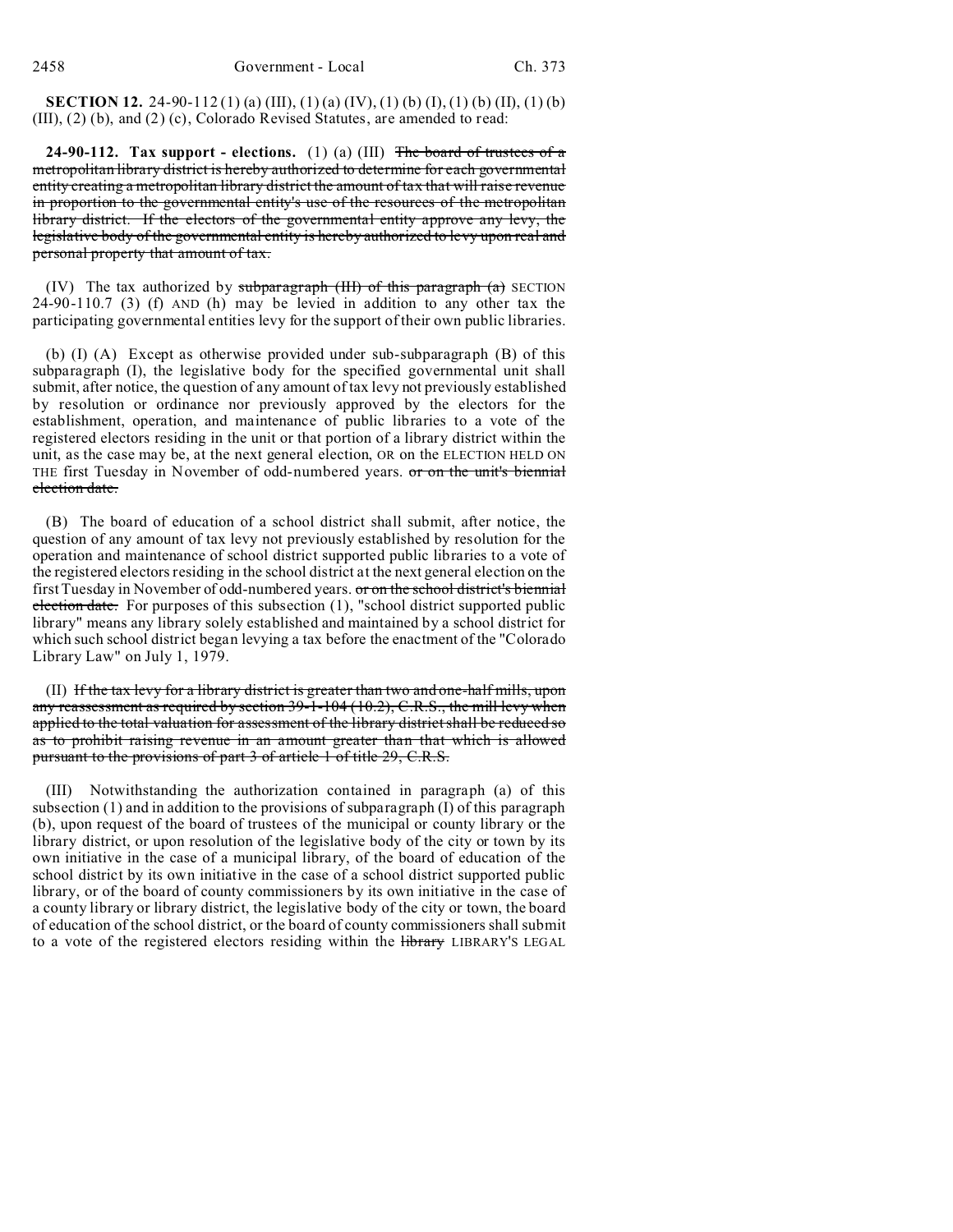service area a proposition containing the desired maximum tax levy specified in the request or resolution.

(2) (b) If a metropolitan library district has been established, the board of trustees of the metropolitan library district shall appoint one of the treasurers of the governmental units maintaining the metropolitan library district to be the custodian of the moneys for the library, whether derived from taxation, gift, or otherwise. The moneys shall be credited to a special fund in the office of said treasurer to be known as the metropolitan library district fund. The fund shall be used only for library purposes and shall be expended only upon warrants signed by the president of the board of trustees or his designee.

(c) If requested by the board of trustees, the treasurer designated as custodian of the library's money pursuant to paragraph (a)  $\sigma$  (b) of this subsection (2) may transfer moneys into the custody of the board, but the board shall carry a bond for such purpose, make monthly accountings to said treasurer, and cause an annual audit to be performed and submitted to said treasurer with respect to the board's management of said moneys.

**SECTION 13.** The introductory portion to 24-90-112.5 (1) (a) and 24-90-112.5 (2), (3), and (4), Colorado Revised Statutes, are amended, and the said 24-90-112.5 is further amended BY THE ADDITION OF A NEW SUBSECTION, to read:

**24-90-112.5. Issuance of bonds.** (1) (a) Whenever the board of trustees of a library district determines that the interest of the library district and the public interest or necessity requires the creation of a general obligation indebtedness OF THE COUNTY ON BEHALF OF AND IN THE NAME OF THE LIBRARY DISTRICT to finance the acquisition, construction, expansion, or remodeling of any real or personal property for library purposes of such district, including, without limitation, acquisition of books and equipment for such purposes, the board of trustees shall adopt a resolution directing REQUESTING the board of county commissioners of the county in which the library district is located to submit the question of creating such indebtedness at the next general ELECTION or special ON THE election HELD ON THE FIRST TUESDAY IN NOVEMBER OF ODD-NUMBERED YEARS. The resolution of the board of trustees, in addition to the declaration of public interest or necessity, shall recite:

(2) Within twenty days after receipt of such A resolution ADOPTED PURSUANT TO PARAGRAPH (a) OF SUBSECTION (1) OF THIS SECTION, the board of county commissioners shall EITHER ADOPT THE RESOLUTION SUBJECT TO MUTUALLY AGREED UPON CHANGES IN THE RESOLUTION OR REJECT THE RESOLUTION. WHERE THE BOARD ADOPTS THE RESOLUTION, IT SHALL order the question of incurring such indebtedness to be submitted, on the date specified in the resolution of the board of trustees, to the registered electors residing in territory within the county which is included in the library district. Such order shall be adopted and the election shall be held and conducted in accordance with section 30-26-301, C.R.S. In its order the board  $\sigma f$ county commissioners shall specify polling places and precincts for such election, which may be the same as or different than the polling places and precincts established pursuant to the provisions of section 1-6-101, C.R.S. The library district shall pay the expenses incurred by the county in holding a special election pursuant to this section unless such election is combined with a special election to be held by the county for other purposes, in which case the library district shall pay its allocable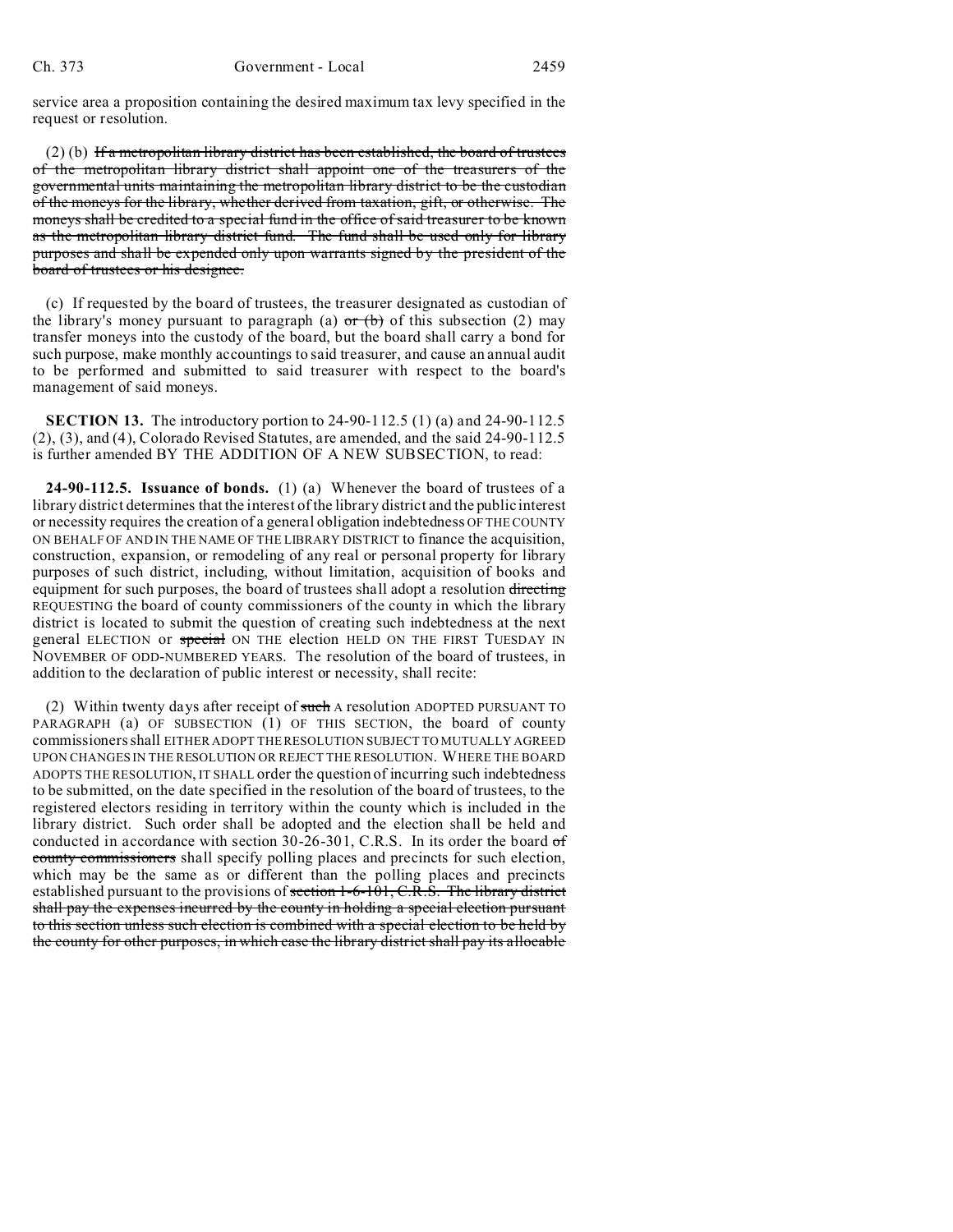share of such expenses. SECTION 1-5-101, C.R.S. If, upon canvassing the vote, it appears that a majority of the registered electors voting at such election vote in favor of the proposition to contract said indebtedness, the board of county commissioners ON BEHALF OF AND IN THE NAME OF THE LIBRARY DISTRICT is authorized to and shall contract for said indebtedness.

(2.5) (a) WHENEVER THE BOARD OF TRUSTEES OF A LIBRARY DISTRICT DETERMINES THAT THE INTEREST OF SUCH DISTRICT AND THE PUBLIC INTEREST OR NECESSITY REQUIRES THE CREATION OF A GENERAL OBLIGATION INDEBTEDNESS OFSUCHDISTRICT TO FINANCE THE ACQUISITION, CONSTRUCTION, EXPANSION, OR REMODELING OF ANY REAL OR PERSONAL PROPERTY FOR LIBRARY PURPOSES OF SUCH DISTRICT, INCLUDING, WITHOUT LIMITATION, ACQUISITION OF BOOKS AND EQUIPMENT FOR SUCH PURPOSES, THE BOARD OF TRUSTEES SHALL ADOPT A RESOLUTION TO SUBMIT THE QUESTION OF CREATING SUCH INDEBTEDNESS ON THEIR OWN AUTHORITY AT THE NEXT GENERAL ELECTION OR ON THE ELECTION HELD ON THE FIRST TUESDAY IN NOVEMBER OF ODD-NUMBERED YEARS. IN ADDITION, AT SUCH ELECTION THE BOARD OF TRUSTEES MAY ALSO SUBMIT SUCH QUESTION TO THE ELECTORS IN THE EVENT THE BOARD OF COUNTY COMMISSIONERS OF A COUNTY REJECTS THE RESOLUTION OF THE BOARD OF TRUSTEES UNDER SUBSECTION (2) OF THIS SECTION. IN ADDITION TO RECITING THE DECLARATION OF PUBLIC INTEREST OR NECESSITY, THE RESOLUTION OF THE BOARD OF TRUSTEES SHALL ALSO RECITE:

(I) THE OBJECTS AND PURPOSES FOR WHICH THE INDEBTEDNESS IS PROPOSED TO BE INCURRED;

(II) THE AMOUNT OF INDEBTEDNESS TO BE INCURRED THEREFOR;

(III) THE MAXIMUM NET EFFECTIVE INTEREST RATE TO BE PAID ON SUCH INDEBTEDNESS; AND

(IV) THE QUESTION TO BE SUBMITTED BY THE BOARD TO THE ELECTORS.

(b) THE BOARD OF TRUSTEES OF THE DISTRICT SHALL DELIVER A COPY OF THE RESOLUTION TO THE BOARD OF COUNTY COMMISSIONERS OF EACH COUNTY WITHIN WHICH THE DISTRICT IS LOCATED.

(c) WITHIN TWENTY DAYS AFTER ADOPTION OF THE RESOLUTION, THE BOARD OF TRUSTEES SHALL ORDER THE QUESTION OF WHETHER THE LIBRARY DISTRICT SHALL INCUR SUCH INDEBTEDNESS TO BE SUBMITTED, ON THE DATE SPECIFIED IN THE RESOLUTION, TO THE REGISTERED ELECTORS RESIDING IN SUCH DISTRICT. THE ORDER SHALL BE ADOPTED, AND THE ELECTION SHALL BE HELD AND CONDUCTED AS PROVIDED IN ARTICLES 1 TO 13 OF TITLE 1, C.R.S. IN ITS RESOLUTION, THE BOARD OF TRUSTEES SHALL SPECIFY POLLING PLACES AND PRECINCTS FOR SUCH ELECTION, WHICH MAY BE THE SAME AS OR DIFFERENT THAN POLLING PLACES AND PRECINCTS ESTABLISHED PURSUANT TO THE PROVISIONS OF SECTION 1-5-101, C.R.S. IF, UPON CANVASSING THE VOTE, IT APPEARS THAT A MAJORITY OF THE REGISTERED ELECTORS VOTING AT SUCH ELECTION VOTE IN FAVOR OF THE QUESTION, THE LIBRARY DISTRICT IS AUTHORIZED TO AND SHALL CONTRACT FOR SAID INDEBTEDNESS.

(3) (a) When authorized pursuant to subsection (2) of this section and upon the request of the board of trustees of the library district, the board of county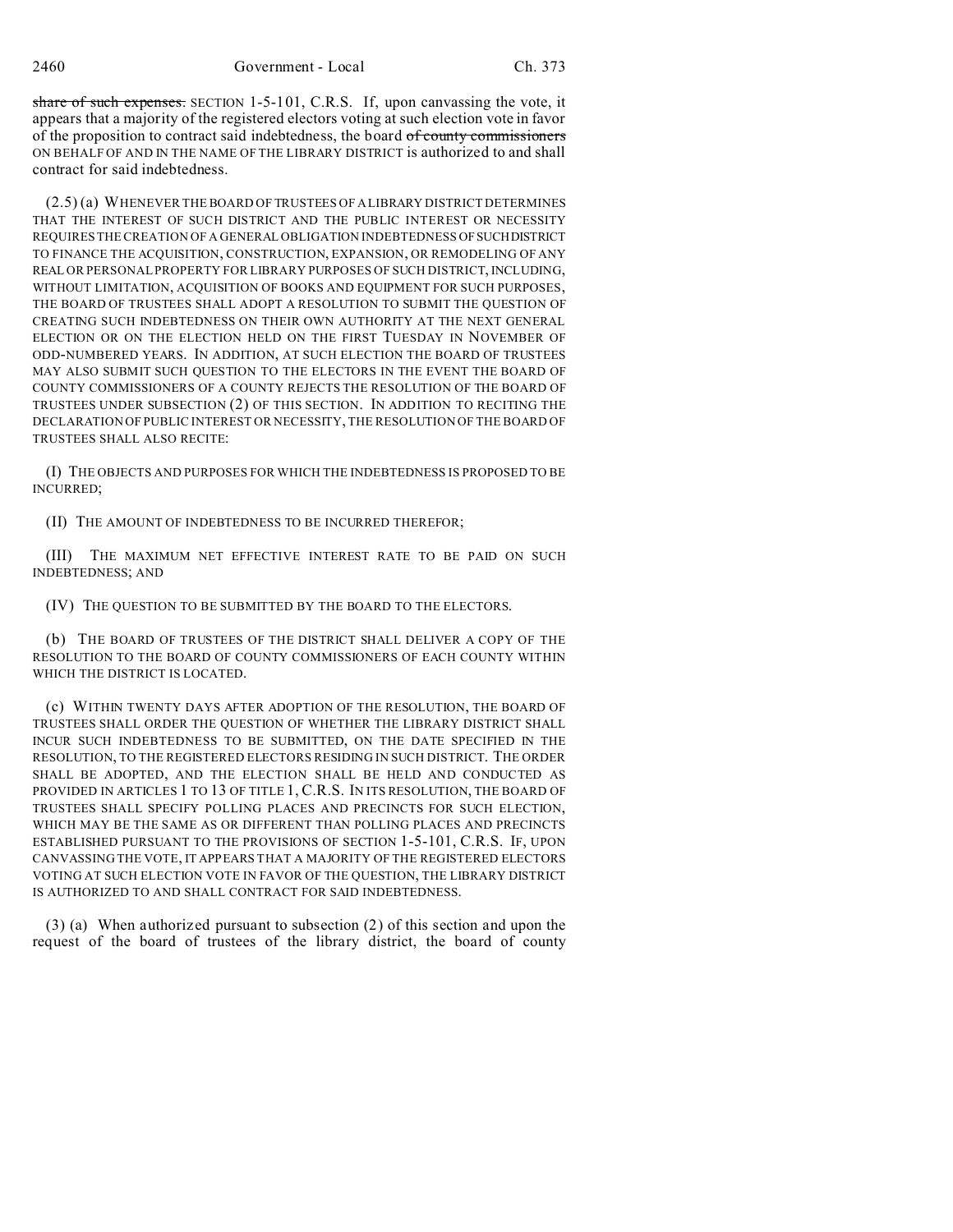commissioners shall issue bonds of the county in the manner provided in section 30-26-302, C.R.S., but such bonds may be redeemable prior to maturity at such time, in such manner, and upon payment of such premium as the board of county commissioners may determine. Such bonds shall not be subject to the limitation on county indebtedness set forth in section 30-26-301 (3) or 30-35-201 (6) (b), C.R.S. In the event that territory within a library district is located within more than one county, each board of county commissioners may issue its bonds for the authorized purposes of the library district regardless of whether any or all of the other counties in which the library district is located issue bonds for such purposes, but the bonds of a county issued pursuant to this section shall be payable from ad valorem taxes levied only on that property within such county which THAT is located in the library district.

(b) WHEN AUTHORIZED PURSUANT TO SUBSECTION (2.5) OF THIS SECTION, THE LIBRARY DISTRICT SHALL ISSUE ITS BONDS IN THE MANNER PROVIDED IN SECTION 32-1-1101, C.R.S., BUT THE BONDS MAY BE REDEEMABLE PRIOR TO MATURITY AT SUCH TIME, IN SUCH MANNER, AND UPON PAYMENT OF SUCH PREMIUM AS THE BOARD OF TRUSTEES MAY DETERMINE.

(4) The board of county commissioners is ACTING PURSUANT TO SUBSECTION (1) OF THIS SECTION, AND THE BOARD OF TRUSTEES OF A LIBRARY DISTRICT, ACTING PURSUANT TO SECTION (2.5) OF THIS SECTION, ARE authorized to levy an ad valorem tax on all taxable property EITHER within such county which THAT is located in the library district, OR WITHIN SUCH DISTRICT WHERE THE BOUNDARIES OF SAID DISTRICT COVER MORE THAN ONE COUNTY, AS APPLICABLE, to pay the principal of, redemption premium, if any, and interest on county OR DISTRICT indebtedness incurred pursuant to this section. The limitation on mill levies for library districts provided in section 24-90-112 shall not apply to levies made by the board of county commissioners for the purposes of paying the principal of, redemption premium, if any, and interest on county indebtedness incurred pursuant to this section. The board of county commissioners AND BOARD OF TRUSTEES, in certifying annual levies, shall take into account the maturing indebtedness of such county OR SUCH DISTRICT incurred pursuant to this section for the ensuing year and deficiencies and defaults of prior years and shall make ample provision for the payment thereof. If the moneys produced from such levies, together with other revenues of the county OR DISTRICT available therefor, are not sufficient to pay punctually the annual installments on its contracts or bonds, and interest thereon, and to pay defaults and deficiencies, the board OF COUNTY COMMISSIONERS OR BOARD OF TRUSTEES, AS APPLICABLE, shall make such additional levies of taxes as may be necessary for such purposes, and such taxes shall be made and continue to be levied until the indebtedness is fully paid.

**SECTION 14.** Part 1 of article 90 of title 24, Colorado Revised Statutes, is amended BY THE ADDITION OF A NEW SECTION CONTAINING RELOCATED PROVISIONS, WITH AMENDMENTS, to read:

**24-90-113.3. [Formerly 24-90-106 (3)] Contract to receive library service.** In lieu of establishment of a public library, the legislative body of a governmental unit may contract to receive library service from an existing public library, the board of trustees OR GOVERNING BODY of which has the reciprocal power to render the service. Any school district may contract for library service from any existing public library, such service to be paid from funds available to the school district for library purposes.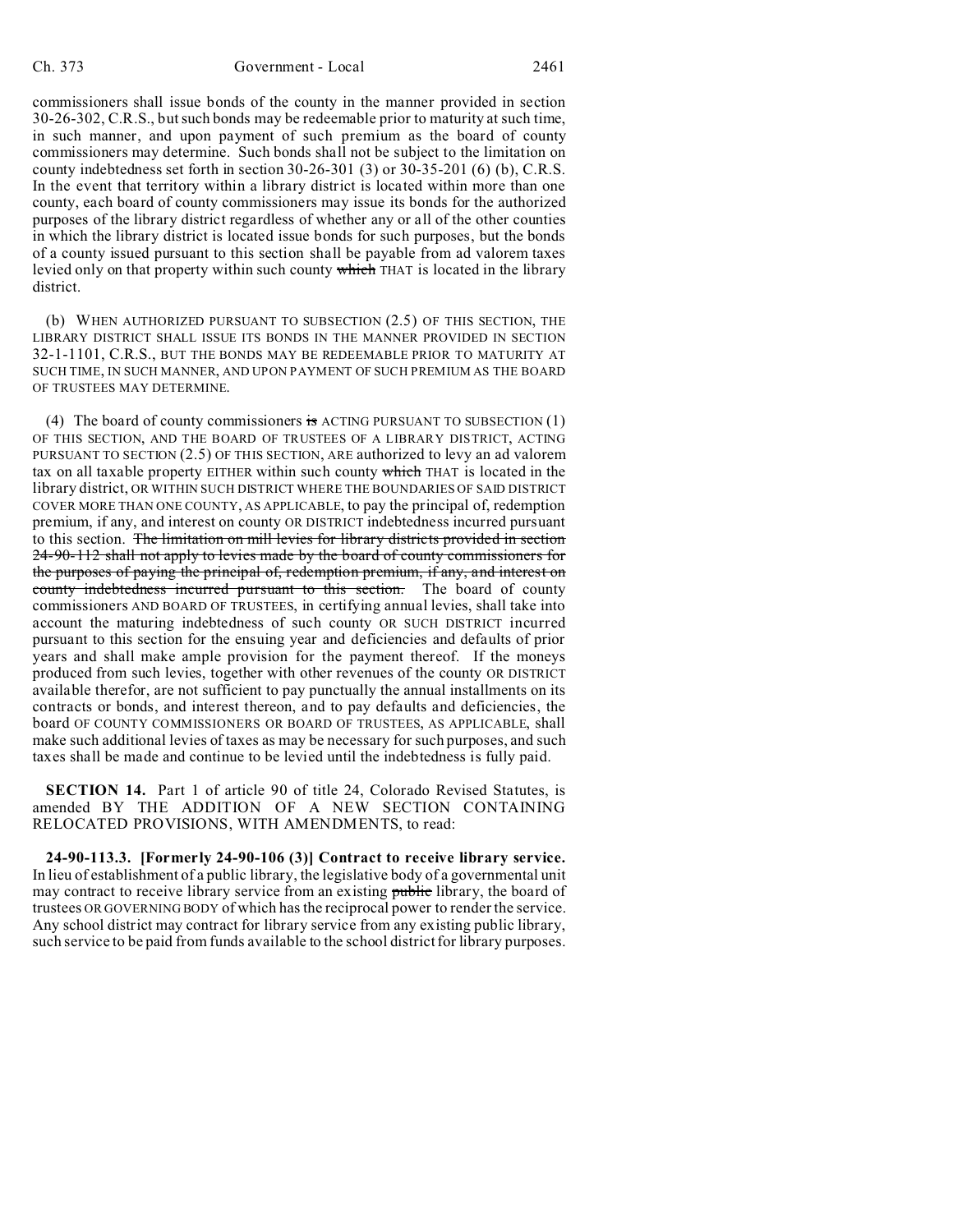ANY CONTRACT ENTERED INTO PURSUANT TO THIS SECTION SHALL SPECIFY, WITHOUT LIMITATION, THE GEOGRAPHIC AREA COVERED BY THE CONTRACT, THE AMOUNT OF COMPENSATION TO BE PAID TO THE LIBRARY DELIVERING THE SERVICE, THE TERM OF THE CONTRACT, AND ANY OTHER INFORMATION DEEMED NECESSARY BY THE CONTRACTING PARTIES.

**SECTION 15.** 24-90-114 (1), Colorado Revised Statutes, is amended to read:

**24-90-114. Abolishment of libraries.** (1) A public library, other than a joint library, established, operated, or maintained pursuant to this part 1 may be abolished only by vote of the registered electors in that  $\frac{1}{2}$  Hbrary LIBRARY'S LEGAL service area, taken in the manner prescribed in section 24-90-107 (3) for a vote to establish a library. If a library is abolished, the materials and equipment belonging to it shall be disposed of as the legislative body of the governmental unit, or in the case of a library district, as the library board of trustees, directs. except that any library which decides to transfer, conditionally or otherwise, all of its property to another library as prescribed in section 24-90-111 (1) shall be abolished by virtue of such transfer.

**SECTION 16.** 24-90-115 (1), (2), (3) (a), and (5), Colorado Revised Statutes, are amended to read:

**24-90-115. Regional library service system - governing board.** (1) (a) The board of trustees of any public library, or library district, or the governing board of any publicly-supported library may participate in a regional library service system that provides cooperative services such as resource sharing, consulting, and continuing education under a plan including an organizational structure submitted to the state librarian and approved by the state board of education FOR THE APPROVAL OF SAID LIBRARIAN. The organizational structure of each regional library service system shall include a governing board BYLAWS OF EACH REGIONAL LIBRARY SERVICE SYSTEM SHALL PROVIDE FOR A GOVERNING BOARD CONSISTING SOLELY OF REPRESENTATIVES FROM PUBLICLY-SUPPORTED LIBRARIESTHAT AREMEMBERSOF THE SYSTEM. THE BYLAWS OF A REGIONAL LIBRARY SERVICE SYSTEM MAY PROVIDE FOR MEMBERSHIP IN THE SYSTEM BY LIBRARIES THAT ARE NOT PUBLICLY SUPPORTED. IN SUCH CASE, THE BYLAWS SHALL SPECIFY WHICH SUCH LIBRARIES ARE MEMBERS OF THE SYSTEM AND ANY BENEFITS OF MEMBERSHIP IN THE SYSTEM THAT SHALL ACCRUE TO SUCH LIBRARIES.

(b) The state board of education shall adopt rules and regulations, in accordance with article 4 of this title, relating to the establishment, governance, operation, and withdrawal DISSOLUTION of regional library service systems.

(2) (a) The governing board of a regional library service system shall consist of at least one representative of each of three types FROM ANY THREE OF THE FOLLOWING FOUR TYPES of PUBLICLY-SUPPORTED libraries participating in the system:

(I) SCHOOLS;

(II) PUBLIC;

(III) ACADEMIC; AND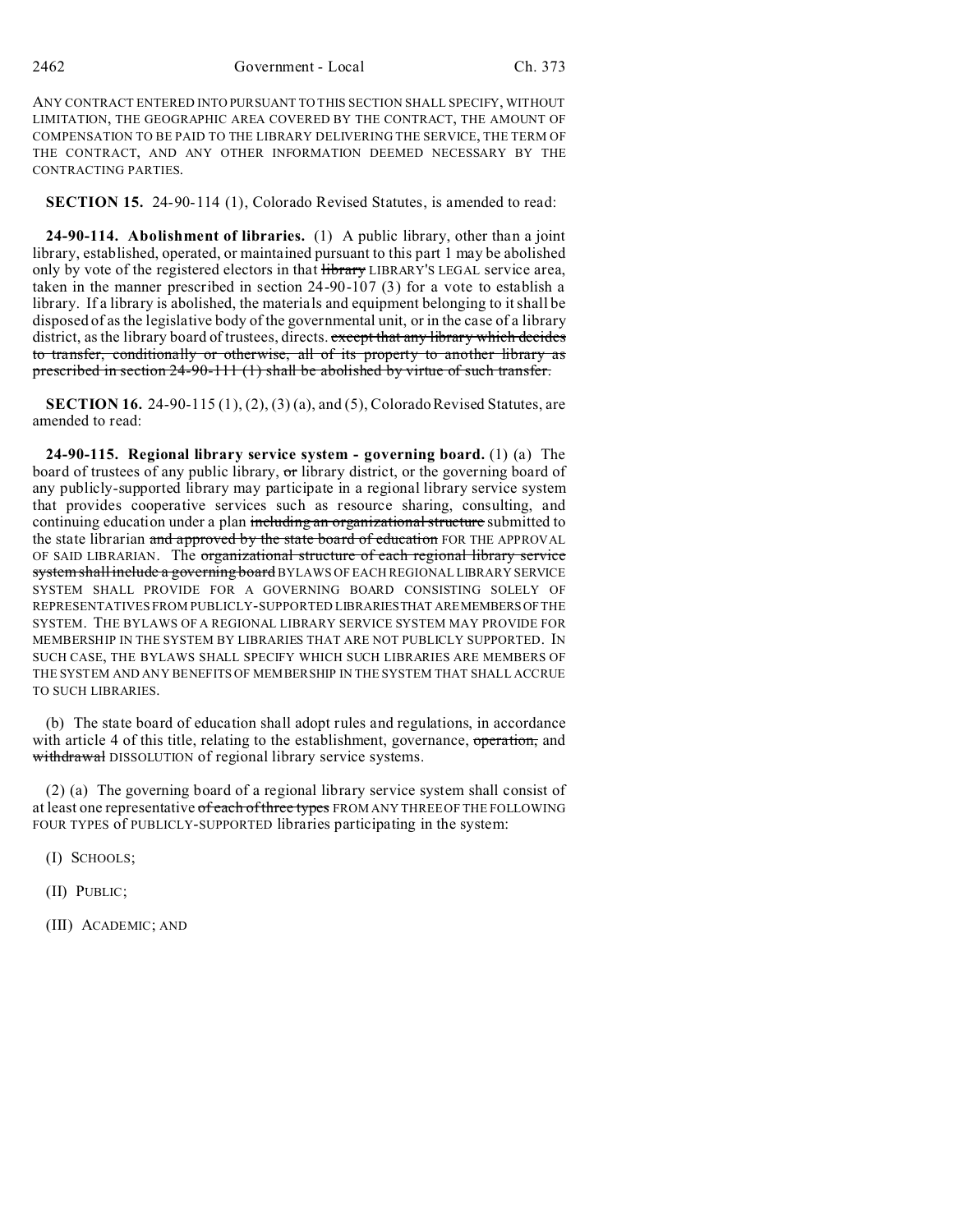(IV) SPECIAL.

(b) The governing board OF THE REGIONAL LIBRARY SERVICE SYSTEM shall be appointed ELECTED by a system membership council comprised of one representative of each system member REPRESENTING A PUBLICLY-SUPPORTED LIBRARY.

(3) (a) The governing board of each regional library service system has the right to exercise all powers vested in a board of trustees pursuant to section 24-90-109. except that such a governing board shall not hold or acquire title to land or buildings. The operation of regional library service systems shall be in accordance with rules and regulations established by the state board of education. Nothing pertaining to the organization or operation of a regional library service system shall be construed to infringe upon the autonomy of the board of trustees of a public library or the governing board of any publicly-supported library.

(5) If the need for a regional library service system ceases to exist, the membership council, thereof may IN ITS SOLE DISCRETION, SHALL by a two-thirds vote of its members, declare its intent to dissolve the organization and file with the state library a plan for effecting such dissolution, which shall be carried out upon approval by the state board of education.

**SECTION 17.** 24-90-119 (1) and (3), Colorado Revised Statutes, are amended to read:

**24-90-119. Privacy of user records.** (1) Except as set forth in subsection (2) of this section, a publicly-supported library or library system shall not disclose any record or other information which THAT identifies a person as having requested or obtained specific materials or service or as otherwise having used the library.

(3) Any library  $\sigma r$  library system official, employee, or volunteer who discloses information in violation of this section commits a class 2 petty offense and, upon conviction thereof, shall be punished by a fine of not more than three hundred dollars.

**SECTION 18.** 24-90-119 (2), Colorado Revised Statutes, is amended BY THE ADDITION OF A NEW PARAGRAPH to read:

**24-90-119. Privacy of user records.** (2) Records may be disclosed in the following instances:

(d) TO A CUSTODIAL PARENT OR LEGAL GUARDIAN WHO HAS ACCESS TO A MINOR'S LIBRARY CARD OR ITS AUTHORIZATION NUMBER FOR THE PURPOSE OF ACCESSING BY ELECTRONIC MEANS LIBRARY RECORDS OF THE MINOR.

**SECTION 19.** 24-90-201, Colorado Revised Statutes, is amended to read:

**24-90-201. Establishment of a state publications depository and distribution center.** IN CONSIDERATION OF THE FUNDAMENTAL IMPORTANCE ATTACHED IN OUR CONSTITUTIONAL REPUBLIC TO A WELL-EDUCATED CITIZENRY PARTICIPATING IN OUR DEMOCRATIC PROCESSES THAT UNDERSTANDS THE ACTIVITIES OF ITS STATE GOVERNMENT, AND TO ALLOW THE PEOPLE OF THE STATE TO DRAW BENEFITS FROM INFORMATION DEVELOPED AT PUBLIC EXPENSE, AND TO ENJOY ACCESS TO THE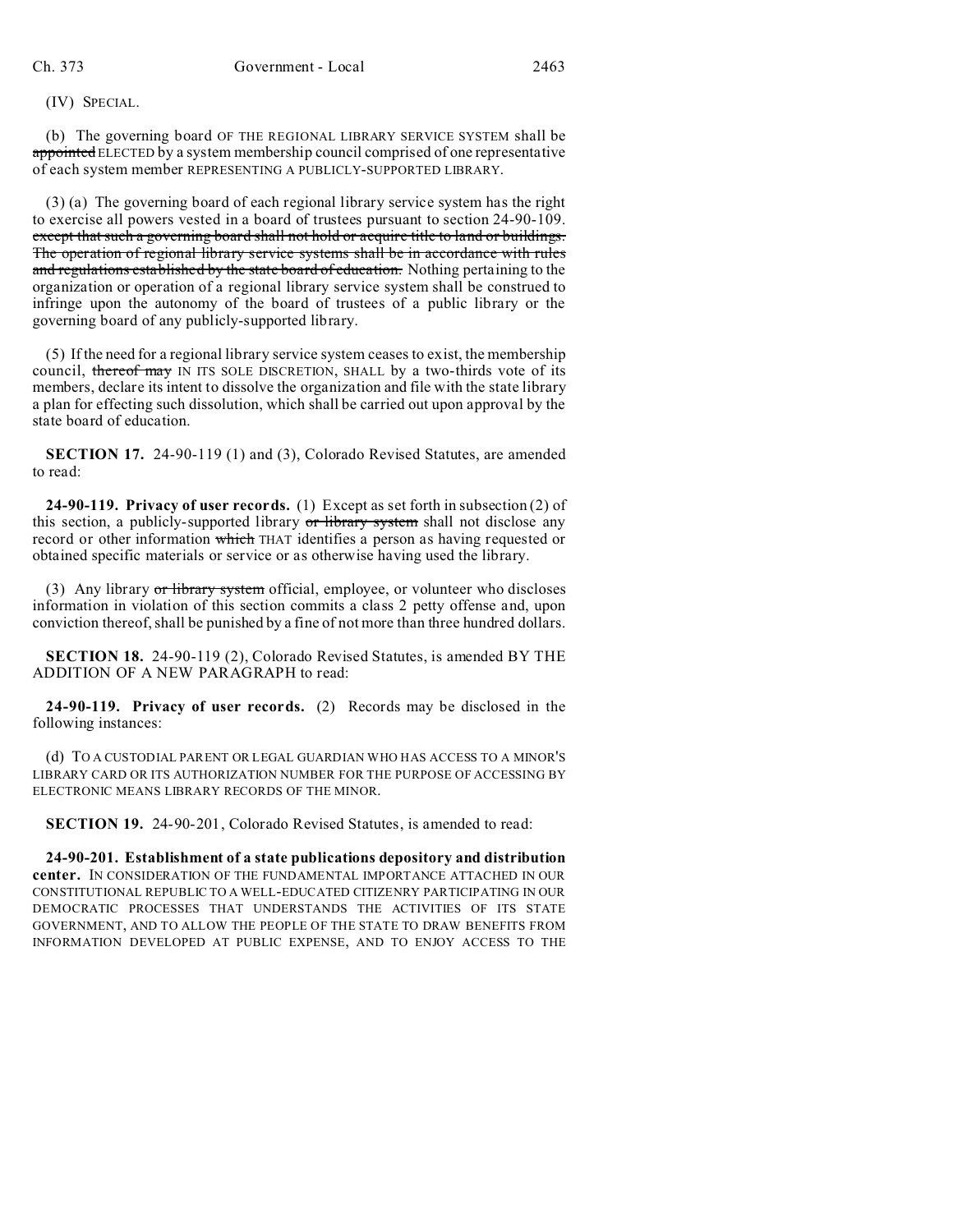INFORMATION SERVICES OF STATE AGENCIES, there is hereby established a state publications depository and distribution center. Such center shall be a section of the state library. THE CENTER SHALL ENSURE THAT ALL STATE PUBLICATIONS ARE AVAILABLE TO RESIDENTS OF COLORADO THROUGH A SYSTEM OF DEPOSITORY LIBRARIES. Operation OF THE CENTER is declared to be an essential administrative function of the state government.

**SECTION 20.** 24-90-202 (1) and (4), Colorado Revised Statutes, are amended to read:

**24-90-202. Definitions.** As used in this part 2, unless the context otherwise requires:

(1) "Center" means THAT SECTION OF THE STATE LIBRARY RESPONSIBLE FOR the state publications depository and distribution center FUNCTIONS.

(4) "State publication" means any printed or duplicated material INFORMATION FOR PUBLIC DISTRIBUTION, regardless of format, or purpose, which METHOD OF REPRODUCTION, SOURCE, OR COPYRIGHT THAT is produced, purchased for distribution, or authorized, by any state agency, including any document, compilation, journal, law, resolution, bluebook, statute, code, register, contract and grant report, pamphlet, list, microphotographic form, audiovisual material, book, proceedings, report, public memorandum, hearing, legislative bill, leaflet, order, rule, regulation, directory, periodical, magazine, or newsletter WITH THE IMPRINT OF, OR AT THE TOTAL OR PARTIAL EXPENSE OF THE AGENCY, with the exception of correspondence, interoffice memoranda, or those items detailed by section 24-72-204. "STATE PUBLICATION" INCLUDES, WITHOUT LIMITATION, INFORMATION AVAILABLE ELECTRONICALLY BY MEANS OF COMPUTER DISKETTES, COMPACT DISCS, COMPUTER TAPES, OTHER ELECTRONIC STORAGE MEDIA, OR A PUBLIC TELECOMMUNICATIONS NETWORK.

**SECTION 21.** 24-90-203 (1) and (3), Colorado Revised Statutes, are amended to read:

**24-90-203. Purposes - direction - rules.** (1) The purposes of the center are to IDENTIFY, collect, CATALOG, distribute, PRESERVE, and make available to the public state publications, REGARDLESS OF FORMAT, AVAILABLE TO THE PUBLIC. Public access to such publications may be accomplished by use of depository library facilities throughout the state, AND, FOR ELECTRONIC DOCUMENTS, BY MEANS OF A PUBLIC TELECOMMUNICATIONS NETWORK.

(3) The state board of education shall adopt such rules and regulations as are necessary or appropriate to accomplish the provisions of this part 2. No rule or regulation shall deny public access during normal working hours to the state publications enumerated in this part 2.

**SECTION 22.** 24-90-204, Colorado Revised Statutes, is amended to read:

**24-90-204. Deposits of state publications.** (1) Every state agency shall, upon publication, deposit at least four copies of each of its state publications (with the exception of audiovisual materials) with the center. One copy of each such audiovisual material shall be deposited with the center. The center may require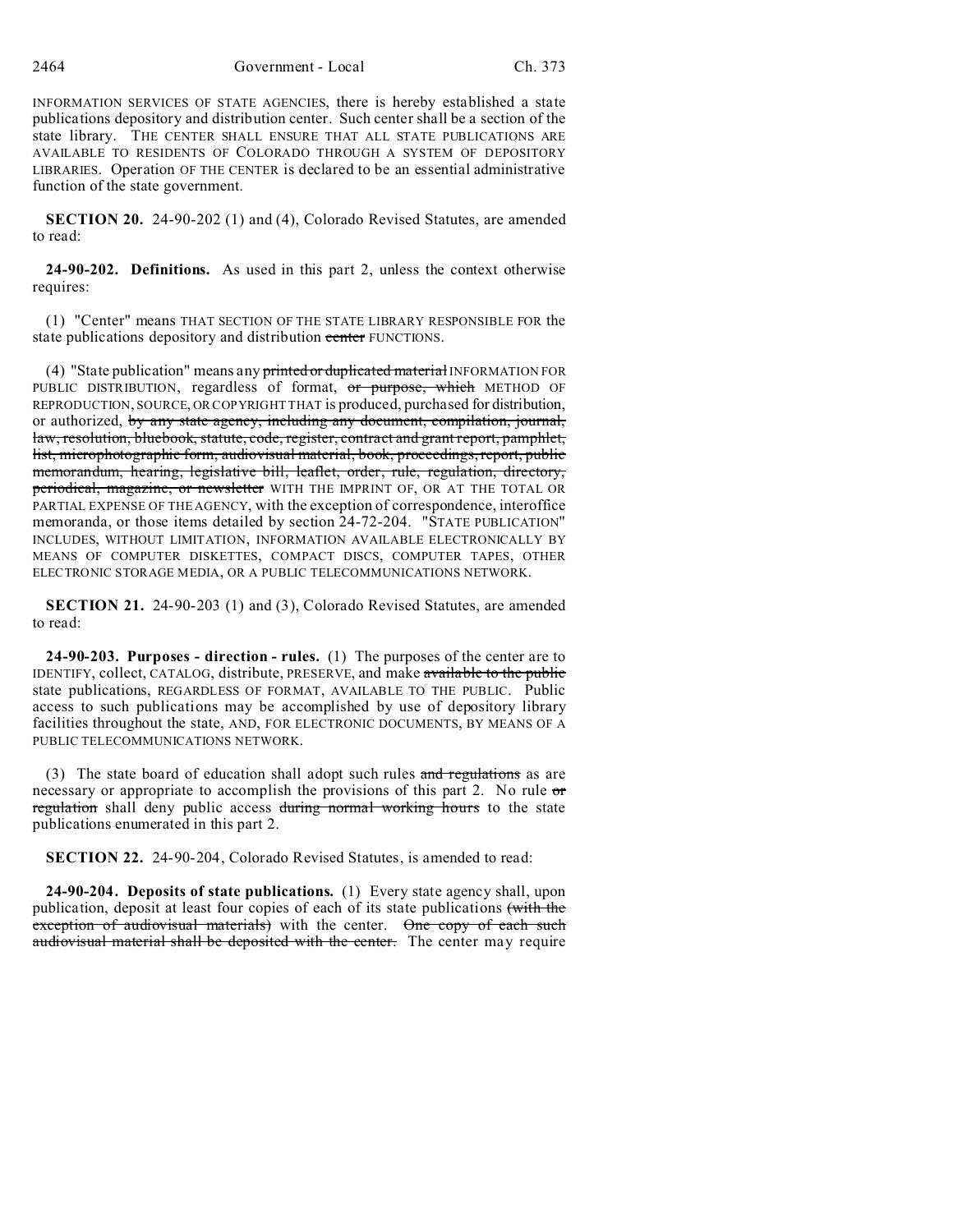additional copies of certain state publications to be deposited when designated by the state librarian as being required to fulfill the purposes of this part 2. PUBLICATIONS SHALL BE PROVIDED WITHIN TEN WORKING DAYS OF SUCH PUBLICATION IN THE FOLLOWING MANNER:

(a) IN THE CASE OF ANY PUBLICATIONS PRODUCED IN PRINT, FOUR COPIES OF SAID PUBLICATION SHALL BE DEPOSITED WITH THE CENTER.

(b) IN THE CASE OF ANY PUBLICATION PRODUCED IN ELECTRONIC FORM, INCLUDING THOSE MADE AVAILABLE THROUGH A PUBLIC TELECOMMUNICATIONS NETWORK, AN ELECTRONIC COPY OR NOTIFICATION OF THE PUBLICATION OF SUCH ELECTRONIC COPY SHALL BE DEPOSITED WITH THE CENTER IN A FORM SPECIFIED BY THE CENTER.

**SECTION 23.** 24-90-205, Colorado Revised Statutes, is amended to read:

**24-90-205. Permanent public access to state publications.** Upon request by the state librarian, each state agency shall furnish the center with a complete list of its current state publications. THE CENTER SHALL COORDINATE WITH STATE AGENCIES, DEPOSITORY LIBRARIES, OR OTHER ENTITIES PERMANENT PUBLIC ACCESS TO STATE PUBLICATIONS, REGARDLESS OF FORMAT.

**SECTION 24.** 24-90-207, Colorado Revised Statutes, is amended to read:

**24-90-207. Online catalog of state publications.** The center shall quarterly publish an index to state publications and distribute it to depository libraries and certain other libraries and state agencies as designated by the state librarian. MAINTAIN AN ONLINE CATALOG PROVIDING FREE PUBLIC ACCESS TO RECORDS OF STATEPUBLICATIONS, REGARDLESS OF FORMAT, BY AUTHOR, TITLE, SUBJECT, ANDKEY WORD THROUGH A PUBLIC TELECOMMUNICATIONS NETWORK.

**SECTION 25.** 24-90-208, Colorado Revised Statutes, is amended to read:

**24-90-208. State publications distribution.** The center shall distribute state publications, in microfiche, paper, copy ELECTRONIC, or other format where appropriate, to depository libraries. The state librarian may make additional distributions in accordance with agreements with appropriate state agencies.

**SECTION 26.** 24-90-301, Colorado Revised Statutes, is amended to read:

**24-90-301. Legislative declaration.** The general assembly hereby declares that access to information is of utmost importance to the people of the state of Colorado; that people with better access to information have enhanced opportunities to improve the quality of their own lives, their children's lives, and the contributions they make to their communities and the state; and that access to computer ON-LINE information ACCESSED THROUGH LIBRARIES should be equal throughout the state, regardless of place of residence or economic status.

**SECTION 27.** 24-90-302 (1), (2), (4), and (5), Colorado Revised Statutes, are amended, and the said 24-90-302 is further amended BY THE ADDITION OF A NEW SUBSECTION, to read: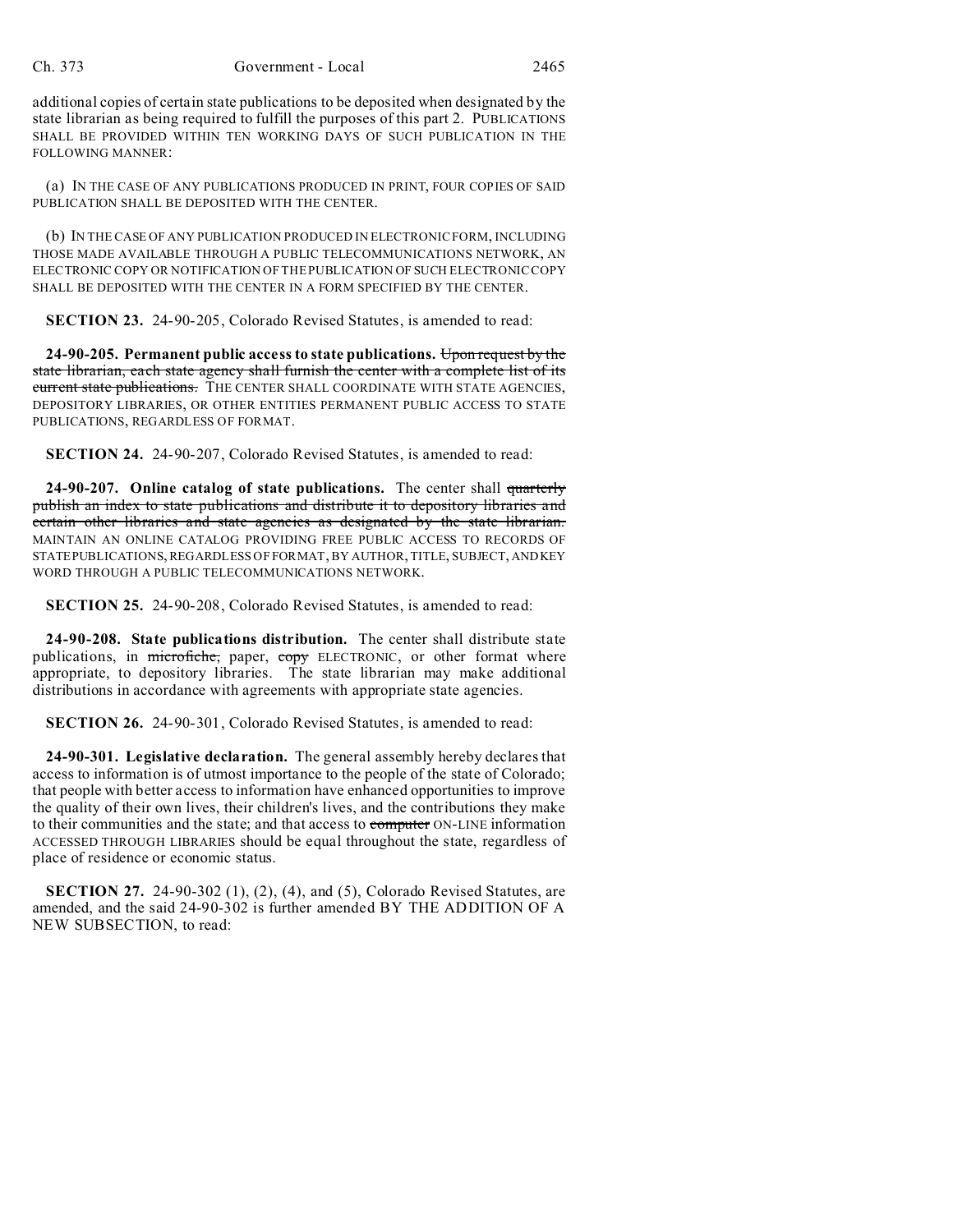**24-90-302. Colorado virtual library - creation - components - access.** (1) There is hereby created the Colorado computer information network, hereafter referred to in this part 3 as the "network" VIRTUAL LIBRARY, FORMERLY KNOWN AS THE ACCESSCOLORADO LIBRARY AND INFORMATION NETWORK (ACLIN), which shall be a part of the state library system under the charge of the state librarian pursuant to section 24-90-105 (2) (f). FOR PURPOSES OF THIS SECTION, "LIBRARY" SHALL MEAN THE COLORADO VIRTUAL LIBRARY CREATED IN THIS SUBSECTION (1).

(2) The state librarian is hereby authorized to receive any moneys from any source, which shall then be transmitted to the state treasury to be credited to the computer information network fund created in section 24-90-303. THE LIBRARY SHALL PROVIDE ELECTRONIC RESOURCES THROUGH LIBRARIES TO ALL COLORADO RESIDENTS, TO THE STUDENTS, FACULTY, AND STAFF OF INSTITUTIONS OF HIGHER EDUCATION, AND TO THE STUDENTS AND FACULTY OF ELEMENTARY AND SECONDARY SCHOOLS WHEREVER SUCH PERSONS OBTAIN ACCESS TO THE INTERNET, REGARDLESS OF PLACE OF RESIDENCE WITHIN COLORADO OR ECONOMIC STATUS.

(3.5) SUBJECT TO AVAILABLE APPROPRIATIONS, THE STATE LIBRARIAN SHALL PROCURE THROUGH A COMPETITIVE BID PROCESS ON-LINE DATABASES NECESSARY TO PROVIDE ON BEHALF OF ALL PUBLICLY-SUPPORTED LIBRARIES THE INDEXES AND DATABASE PRODUCTS SPECIFIED IN PARAGRAPH (d) OF SUBSECTION (3) OF THIS SECTION.

(4) Access to the network COLORADO VIRTUAL LIBRARY by any person within the state shall be by local telephone number via a microcomputer and modem, without any additional long distance or other access charges THROUGH THE WORLD WIDE WEB OR SUCCESSIVE TECHNOLOGY.

(5) (a)  $\overrightarrow{As}$  THE component parts of the Colorado computer information network, the networks mentioned in this part 3 and any additional networks VIRTUAL LIBRARY DESCRIBED IN SUBSECTION (3) OF THIS SECTION are affected with a public interest.

(b) Accordingly, in the administration of this part 3, the state librarian shall be guided by the principle that information generally provided by libraries, such as library catalogues AND ON-LINE RESOURCES, should be provided free to network LIBRARY users; however, said users may be subject to appropriate charges and fees for specialized services.

(c) Further, the state librarian shall be guided by the principle that direct competition between publicly funded agencies and private firms is to be avoided. Publicly funded agencies that are part of the network LIBRARY established under this part 3 are discouraged from selling at a profit information contributed to them by private firms.

**SECTION 28.** 24-90-302 (3), Colorado Revised Statutes, as it will become effective July 1, 2003, is amended to read:

**24-90-302. Colorado virtual library - creation - components - access.** (3) The network shall be originally composed of, but not limited to, the following networks: The Colorado alliance for research library network (CARL), a network of libraries on the western slope (MARMOT - not an acronym), and a primarily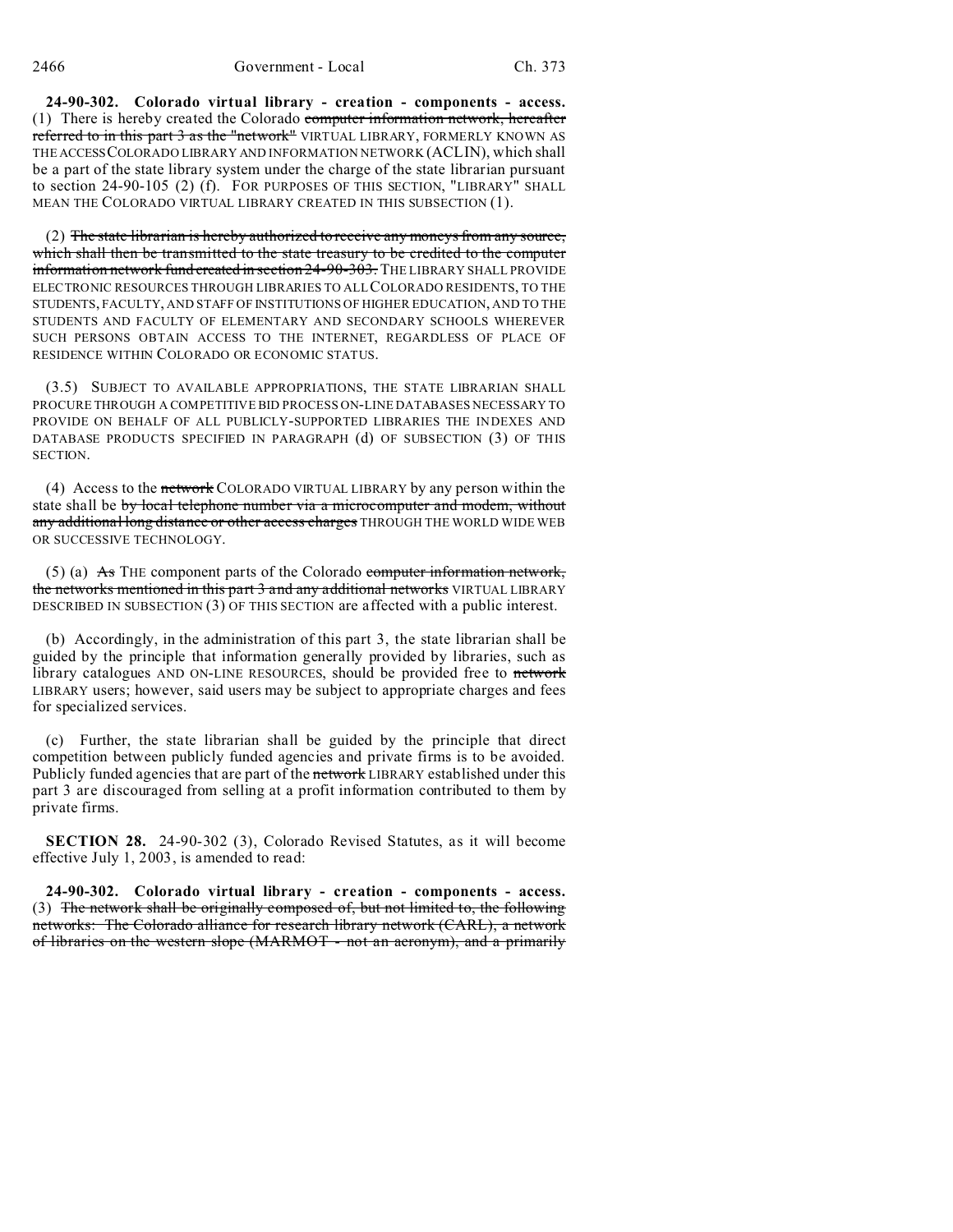metro Denver network connected with the Colorado state university - Pueblo (IRVING - not an acronym). These and other networks shall be connected using the existing telecommunications available and other access modes to be distributed throughout the state. Any other informational computer networks may be included as a part of the network upon application to the state librarian by the person or persons in charge of such computer networks. THE LIBRARY SHALL HAVE THE FOLLOWING COMPONENTS:

(a) A CONNECTION TO THE ON-LINE CATALOGS OF THE HOLDINGS OF COLORADO LIBRARIES;

(b) A CONNECTION TO LOCALLY PRODUCED DATABASES;

(c) DIGITIZED COLLECTIONS OF COLORADO RESOURCES;

(d) INDEXES AND FULL TEXT DATABASE PRODUCTSSELECTED IN ACCORDANCE WITH SUBSECTION (3.5) OF THIS SECTION TO SERVE THE NEEDS OF THE PEOPLE OF THE STATE;

(e) AN INTERLIBRARY LOAN SYSTEM FACILITATING RESOURCE SHARING THROUGHOUT COLORADO; AND

(f) OTHER SERVICES ASSOCIATED WITH PROVIDING COMPUTER-BASED LIBRARY SERVICES.

**SECTION 29.** Article 90 of title 24, Colorado Revised Statutes, is amended BY THE ADDITION OF A NEW PART to read:

## PART 5 LIBRARY CAPITAL FACILITIES DISTRICTS

**24-90-501. Short title.** THIS PART 5 SHALL BE KNOWN AND MAY BE CITED AS THE "LIBRARY CAPITAL FACILITIES DISTRICTS ACT".

**24-90-502. Legislative declaration.** THE GENERAL ASSEMBLY FINDS AND DECLARES THAT THE ORGANIZATION OF LIBRARY CAPITAL FACILITIES DISTRICTS WITHIN LIBRARY DISTRICTS OF THE STATE, HAVING THE PURPOSES AND POWERS PROVIDED IN THIS PART 5, WILL SERVE A PUBLIC PURPOSE, WILL PROMOTE THE HEALTH, SAFETY, PROSPERITY, SECURITY, AND GENERAL WELFARE OF THE RESIDENTS OF SAID LIBRARY DISTRICTS AND FACILITIES DISTRICTS, PROPERTY OWNERS WITHIN SAID LIBRARY DISTRICTS AND FACILITIES DISTRICTS, AND THE PEOPLE OF THE STATE GENERALLY, WILL PROMOTE THE CONTINUED VITALITY OF LIBRARY SERVICES WITHIN LIBRARY DISTRICTS, AND WILL BE OF SPECIAL BENEFIT TO PROPERTY LOCATED WITHIN THE BOUNDARIES OF ANY SUCH FACILITIES DISTRICT CREATED PURSUANT TO THIS PART 5.

**24-90-503. Definitions.** AS USED IN THIS PART 5, UNLESS THE CONTEXT OTHERWISE REQUIRES:

(1) "BOARD" MEANS THE BOARD OF TRUSTEES OF A FACILITIES DISTRICT CREATED PURSUANT TO THIS PART 5.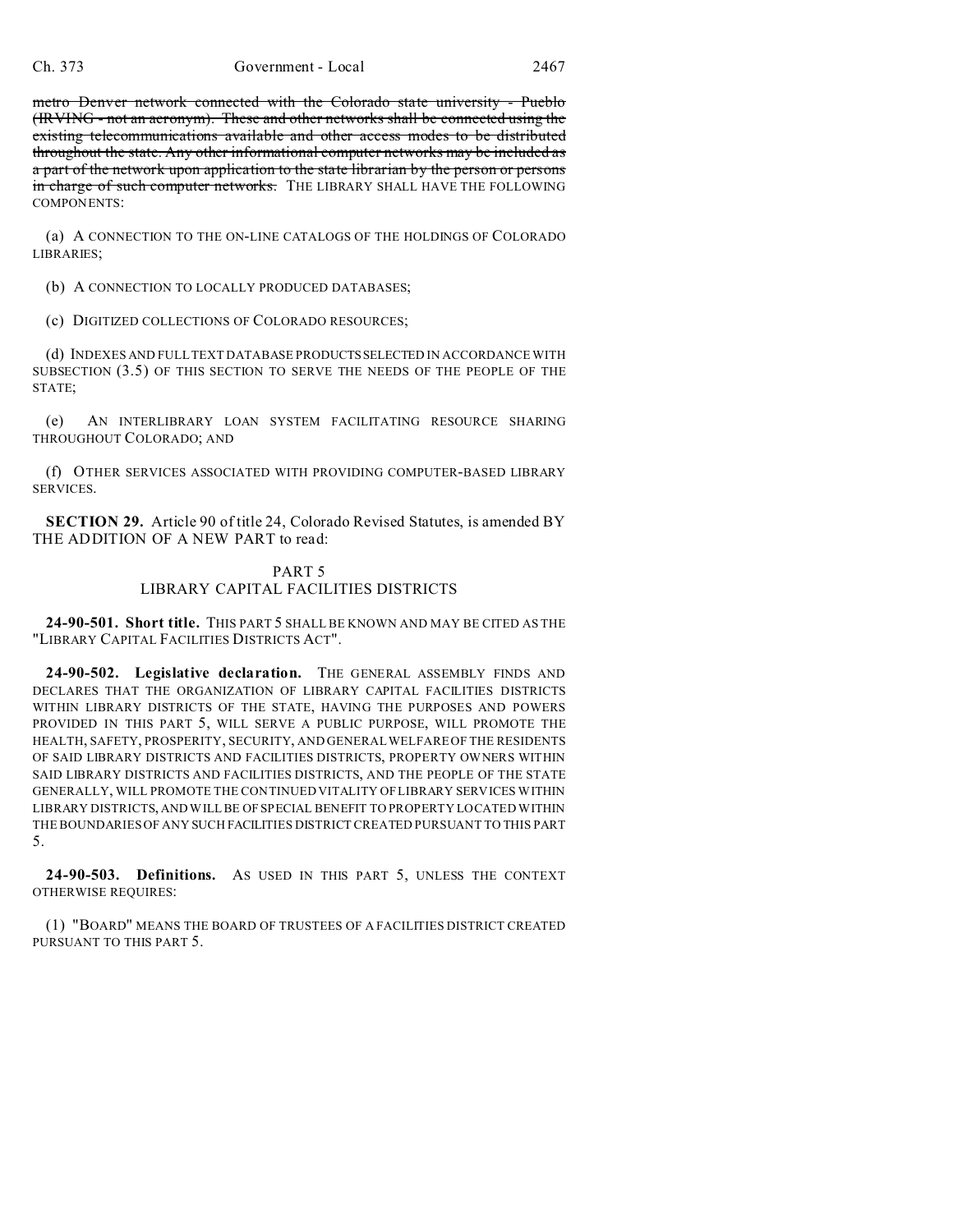(2) "FACILITIES DISTRICT" MEANS A LIBRARY CAPITAL FACILITIES DISTRICT ORGANIZED BY A LIBRARY DISTRICT PURSUANT TO THIS PART 5 TO PROVIDE LIBRARY CAPITAL FACILITIES WITHIN A LIBRARY CAPITAL FACILITIES AREA.

(3) "GOVERNING BODY" FOR THE PURPOSES OF THIS PART 5, MEANS THE BOARD OF TRUSTEES OF A LIBRARY DISTRICT FORMING AN AREA PURSUANT TO THIS PART 5.

(4) "LIBRARY CAPITAL FACILITIES" MEANS ANY REAL OR PERSONAL PROPERTY, IMPROVEMENT, OR FACILITY, INCLUDING, WITHOUT LIMITATION, LAND, BUILDINGS, SITE IMPROVEMENTS, EQUIPMENT, FURNISHINGS, OR COLLECTIONS, THAT ARE DIRECTLY RELATED TO ANY SERVICE THAT A LIBRARY DISTRICT IS AUTHORIZED TO PROVIDE, TOGETHER WITH ANY NECESSARY COSTS RELATED TO THE ACQUISITION, CONSTRUCTION, INSTALLATION, OPERATION, OR MAINTENANCE OF SUCH PROPERTY, IMPROVEMENT, OR FACILITY.

(5) "LIBRARY CAPITAL FACILITIES AREA" MEANS THE GEOGRAPHICAL DIVISION WITHIN A LIBRARY DISTRICT THAT IS DESCRIBED IN THE RESOLUTION ESTABLISHING A FACILITIES DISTRICT PURSUANT TO THIS PART 5. NOTWITHSTANDING ANY PROVISION IN THIS SUBSECTION (5) TO THE CONTRARY, THE LIBRARY CAPITAL FACILITY AREA MAY INCLUDE A LOCATION DESIGNATED BY THE LIBRARY DISTRICT, AFTER PUBLIC NOTICE AND HEARING, AS A LOCATION FOR THE SITING OF NEW LIBRARY CAPITAL FACILITIES.

(6) "LIBRARY DISTRICT" HAS THE SAME MEANING AS SET FORTH IN SECTION 24-90-103 (6).

(7) "NET EFFECTIVE INTERESTRATE" MEANS THE NET INTEREST COST OF SECURITIES DIVIDED BY THE SUM OF THE PRODUCTS DERIVED BY MULTIPLYING THE PRINCIPAL AMOUNT OF THE SECURITIES MATURING ON EACH MATURITY DATE BY THE NUMBER OF YEARS FROM THEIR DATE TO THEIR RESPECTIVE MATURITIES. IN ALL CASES, THE NET EFFECTIVE INTEREST RATE SHALL BE COMPUTED WITHOUT REGARD TO ANY OPTION OF REDEMPTION PRIOR TO THE DESIGNATED MATURITY DATES OF THE SECURITIES.

(8) "NET INTEREST COST" MEANS THE TOTAL AMOUNT OF INTEREST TO ACCRUE ON SECURITIES FROM THEIR DATE TO THEIR RESPECTIVE MATURITIES, LESS THE AMOUNT OF ANY PREMIUM ABOVE PAR, OR PLUS THE AMOUNT OF ANY DISCOUNT BELOW PAR, AT WHICH SAID BONDS ARE BEING OR HAVE BEEN SOLD. IN ALL CASES, THE NET INTEREST COST SHALL BE COMPUTED WITHOUT REGARD TO ANY OPTION OF REDEMPTION PRIOR TO THE DESIGNATED MATURITY DATES OF THE SECURITIES.

**24-90-504. Authority of governing body.** THE BOARD OF TRUSTEES OF THE LIBRARY DISTRICT AS THE GOVERNING BODY OF SAID DISTRICT IS HEREBY VESTED WITH JURISDICTION, POWER, AND AUTHORITY TO ESTABLISH ONE OR MORE FACILITIES DISTRICTS WITHIN THE BOUNDARIES OF THE LIBRARY DISTRICT IN WHICH THE LIBRARY CAPITAL FACILITIES ARE TO BE ACQUIRED, CONSTRUCTED, INSTALLED, OPERATED, OR MAINTAINED IN ACCORDANCE WITH THE REQUIREMENTS OF THIS PART 5.

**24-90-505. Organization - preliminary resolution.** (1) THE ORGANIZATION OF A FACILITIES DISTRICT SHALL COMMENCE WITH A PRELIMINARY RESOLUTION OF THE BOARD.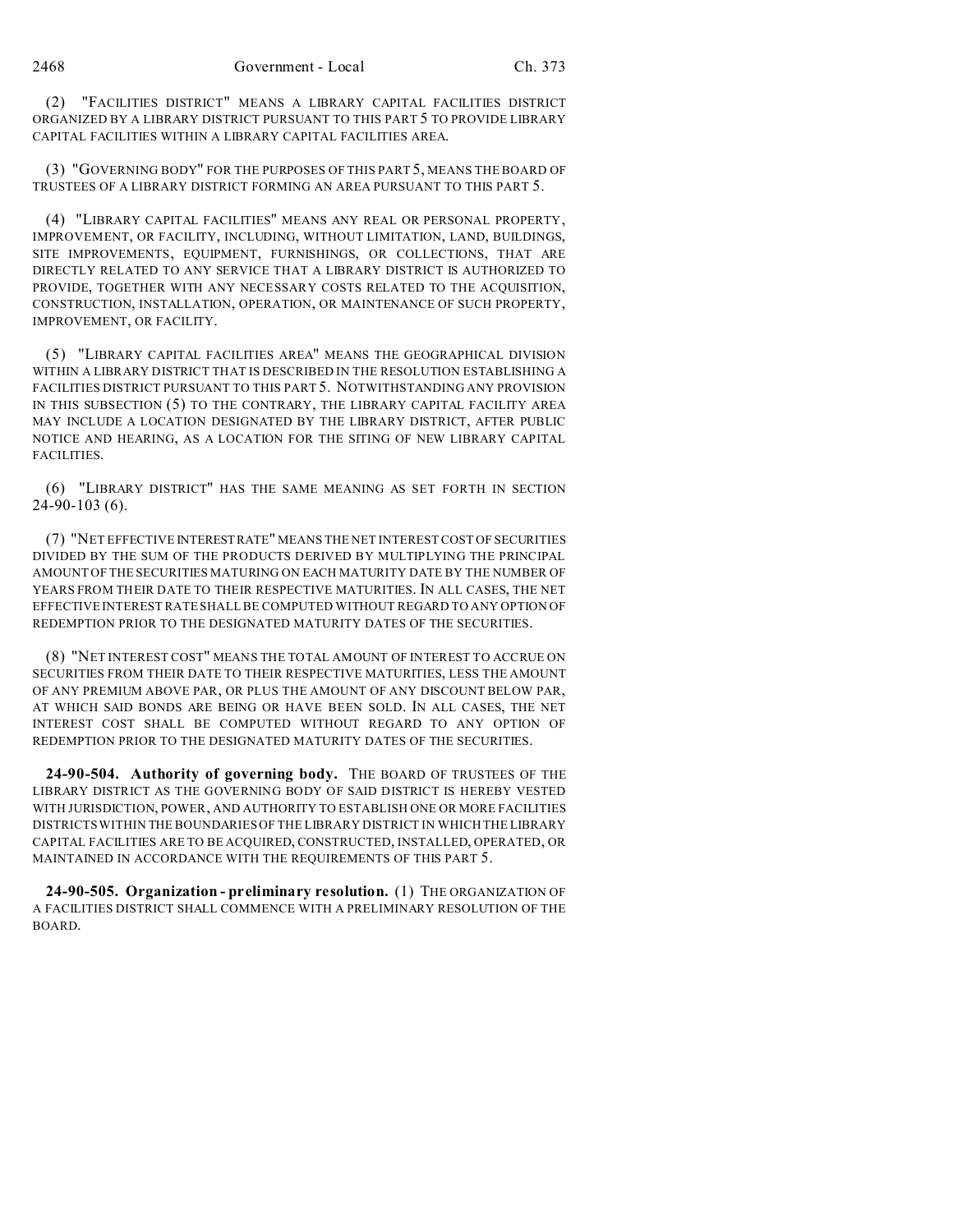(2) THE PRELIMINARY RESOLUTION REQUIRED BY SUBSECTION (1) OF THIS SECTION SHALL SPECIFY:

(a) THE NAME OF THE PROPOSED FACILITIES DISTRICT, WHICH SHALL INCLUDE A DESCRIPTIVE NAME OF SUCH DISTRICT ALONG WITH THE WORDS LIBRARY CAPITAL FACILITY DISTRICT;

(b) A GENERAL DESCRIPTION OF THE BOUNDARIES OF THE PROPOSED LIBRARY CAPITAL FACILITIES AREA; AND

(c) A GENERAL DESCRIPTION OF THE LIBRARY CAPITAL FACILITIES TO BE ACQUIRED, CONSTRUCTED, INSTALLED, OPERATED, OR MAINTAINED IN THE PROPOSED LIBRARY CAPITAL FACILITIES AREA BY THE PROPOSED FACILITIES DISTRICT.

**24-90-506. Notice of hearing - disqualification of member of governing body.** (1) THE GOVERNING BODY, AS SOON AS POSSIBLE AFTER THE ADOPTION OF THE PRELIMINARY RESOLUTION, SHALL FIX BY ORDER THE PLACE AND TIME FOR A PUBLIC HEARING ON THE RESOLUTION, WHICH HEARING SHALL BE HELD NOT LESS THAN TWENTY DAYS OR MORE THAN FORTY DAYS AFTER THE ADOPTION OF THE PRELIMINARY RESOLUTION.THEREUPON, THE GOVERNING BODY SHALL CAUSE NOTICE BY PUBLICATION TO BE MADE OF THE RESOLUTION AND OF THE TIME AND PLACE OF THE HEARING ON THE RESOLUTION. A COPY OF THE NOTICE SHALL BE MAILED TO EACH PROPERTY OWNER WITHIN THE BOUNDARIES OF THE PROPOSED LIBRARY CAPITAL FACILITIES AREA AT THE OWNER'S LAST-KNOWN ADDRESS AS DISCLOSED BY THE TAX RECORDS OF ANY COUNTY IN WHICH THE LIBRARY DISTRICT IS LOCATED.

(2) NO MEMBER OF THE GOVERNING BODY SHALL BE DISQUALIFIED FROM PERFORMING ANY DUTY IMPOSED BY THIS PART 5 BY REASON OF DIRECT OR INDIRECT OWNERSHIP OF PROPERTY WITHIN THE BOUNDARIES OF ANY PROPOSED LIBRARY CAPITAL FACILITIES AREA, BY REASON OF RELATIONSHIP TO ANY PERSON WHO OWNS PROPERTY WITHIN THE PROPOSED LIBRARY CAPITAL FACILITIES AREA, OR BY REASON OF OWNERSHIP OF, OR EMPLOYMENT WITH, ANY ENTITY THAT OWNS PROPERTY WITHIN THE BOUNDARIES OF THE PROPOSED LIBRARY CAPITAL FACILITIES AREA.

**24-90-507. Hearing - resolution - when action barred.** (1) ON THE DATE FIXED FOR THE HEARING DESCRIBED IN SECTION 24-90-506 OR AT ANY ADJOURNMENT OF THE HEARING, THE GOVERNING BODY SHALL ASCERTAIN, FROM THE TAX ROLLS OF ANY COUNTY IN WHICH THE LIBRARY DISTRICT IS LOCATED, THE TOTAL VALUATION FOR ASSESSMENT OF THE TAXABLE PROPERTY LOCATED WITHIN THE PROPOSED LIBRARY CAPITAL FACILITIES AREA.

(2) UPON THE CONCLUSION OF THE HEARING REQUIRED BY SECTION 24-90-506, IF IT APPEARS THAT THE LIBRARY CAPITAL FACILITIES SPECIFIED IN THE PRELIMINARY RESOLUTION PURSUANT TO SECTION 24-90-505 (2) (c) ARE OF THE TYPE AND KIND OF LIBRARY CAPITAL FACILITIES THAT SATISFY THE PURPOSES OF THIS PART 5, THE GOVERNING BODY:

(a) SHALL BY ADOPTION OF A RESOLUTION:

(I) ADJUDICATE ALL QUESTIONS OF JURISDICTION;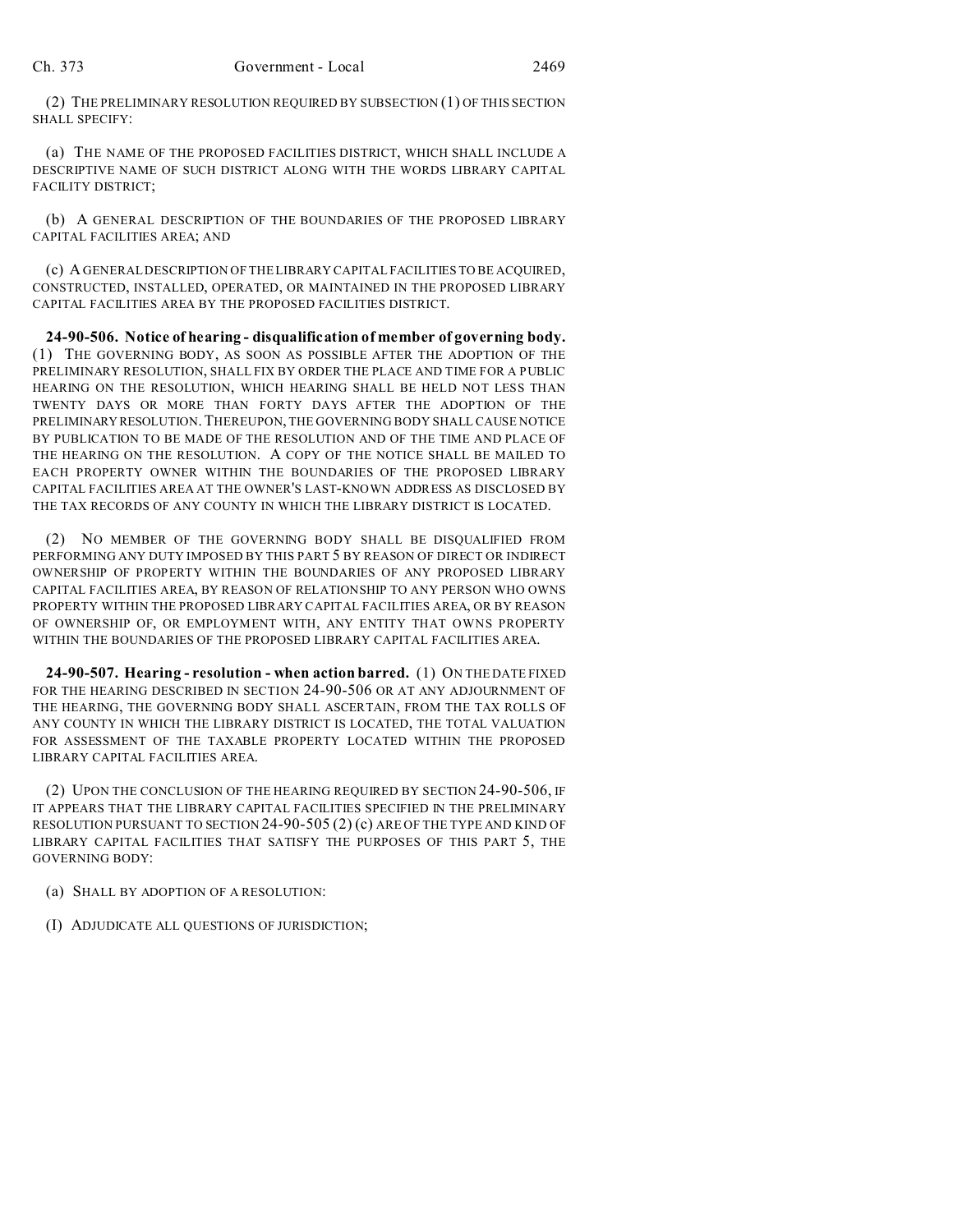(II) DESIGNATE THE BOUNDARIES OF THE FACILITIES DISTRICT PURSUANT TO SECTION 24-90-505 (2) (b);

(III) AFFIX A NAME TO THE FACILITIES DISTRICT THAT SHALL BE THE NAME AS IS SPECIFIED IN THE PRELIMINARY RESOLUTION PURSUANT TO SECTION 24-90-505 (2)(a) AND BY WHICH, IN ALL SUBSEQUENT PROCEEDINGS, THE FACILITIES DISTRICT SHALL THEREAFTER BE KNOWN; AND

(IV) SPECIFY THAT THE FACILITIES DISTRICT SHALL HAVE THE POWER TO LEVY AD VALOREM TAXES IN ACCORDANCE WITH THE REQUIREMENTS OF SECTION 24-90-511.

(b) MAY ORDER THAT THE QUESTION OF THE ORGANIZATION OF THE FACILITIES DISTRICT AND OTHER MATTERS AS THE GOVERNING BODY DEEMS APPROPRIATE, INCLUDING, WITHOUT LIMITATION, THE ISSUANCE OF BONDS OR OTHER MATTERS FOR WHICH VOTER APPROVAL IS REQUIRED UNDER SECTION 20 OF ARTICLE X OF THE STATE CONSTITUTION, BE SUBMITTED TO THE REGISTERED ELECTORS RESIDING WITHIN THE BOUNDARIES OF THE PROPOSED FACILITIES DISTRICT AT AN ELECTION TO BE HELD FOR THAT PURPOSE IN ACCORDANCE WITH THE PROVISIONS OF ARTICLES 1 TO 13 OF TITLE 1, C.R.S. UNLESS OTHERWISE PROVIDED IN SECTION 20 OF ARTICLE X OF THE STATE CONSTITUTION, SUCH ELECTION MAY BE HELD IN CONJUNCTION WITH A GENERAL ELECTION OR ON THE ELECTION HELD ON THE FIRST TUESDAY IN NOVEMBER OF ODD-NUMBERED YEARS.

(3) AT AN ELECTION HELD UNDER PARAGRAPH (b) OF SUBSECTION (2) OF THIS SECTION, THE REGISTERED ELECTORS RESIDING WITHIN THE BOUNDARIES OF THE PROPOSED FACILITIES DISTRICT SHALL VOTE FOR OR AGAINST THE ORGANIZATION OF SUCH DISTRICT AND SUCH OTHER MATTERS AS THE GOVERNING BODY MAY DEEM APPROPRIATE, INCLUDING, WITHOUT LIMITATION, THE ISSUANCE OF BONDS OF THE LIBRARY DISTRICT OR FACILITIES DISTRICT OR OTHER MATTERS FOR WHICH VOTER APPROVAL IS REQUIRED UNDER SECTION 20 OF ARTICLE X OF THE STATE CONSTITUTION. IF, UPON CANVASSING THE VOTE, IT APPEARS THAT A MAJORITY OF THE REGISTERED ELECTORS VOTING AT SUCH ELECTION VOTE IN FAVOR OF THE ORGANIZATION OF THE FACILITIES DISTRICT, THE GOVERNING BODY SHALL ADOPT A RESOLUTION DECLARING THE FACILITIES DISTRICT ORGANIZED.

(4) IF A RESOLUTION IS ADOPTED ESTABLISHING THE FACILITIES DISTRICT IN ACCORDANCE WITH THE REQUIREMENTS OF SUBSECTION (3) OF THIS SECTION, THE RESOLUTION SHALL FINALLY AND CONCLUSIVELY ESTABLISH THE REGULAR ORGANIZATIONOFTHE FACILITIES DISTRICT AGAINST ALL PERSONS UNLESS AN ACTION, INCLUDING AN ACTION FOR CERTIORARI REVIEW, ATTACKING THE VALIDITY OF THE FACILITIES DISTRICT IS COMMENCED IN A COURT OF COMPETENT JURISDICTION WITHIN THIRTY DAYS AFTER THE ADOPTION OF THE RESOLUTION. THEREAFTER, ANY SUCH ACTION SHALL BE PERPETUALLY BARRED. THE ORGANIZATION OF THE FACILITIES DISTRICT SHALL NOT BE DIRECTLY OR COLLATERALLY QUESTIONED IN ANY SUIT, ACTION, OR PROCEEDING.

**24-90-508. Recording of resolution establishing area.** WITHIN THIRTY DAYS AFTER THE FACILITIES DISTRICT HAS BEEN DECLARED DULY ORGANIZED, THE SECRETARY OF THE GOVERNING BODY SHALL TRANSMIT FOR RECORDING TO THE COUNTY CLERK AND RECORDER IN EACH COUNTY IN WHICH THE FACILITIES DISTRICT OR A PART OF THE FACILITIES DISTRICT EXTENDS A COPY OF THE RESOLUTION OF THE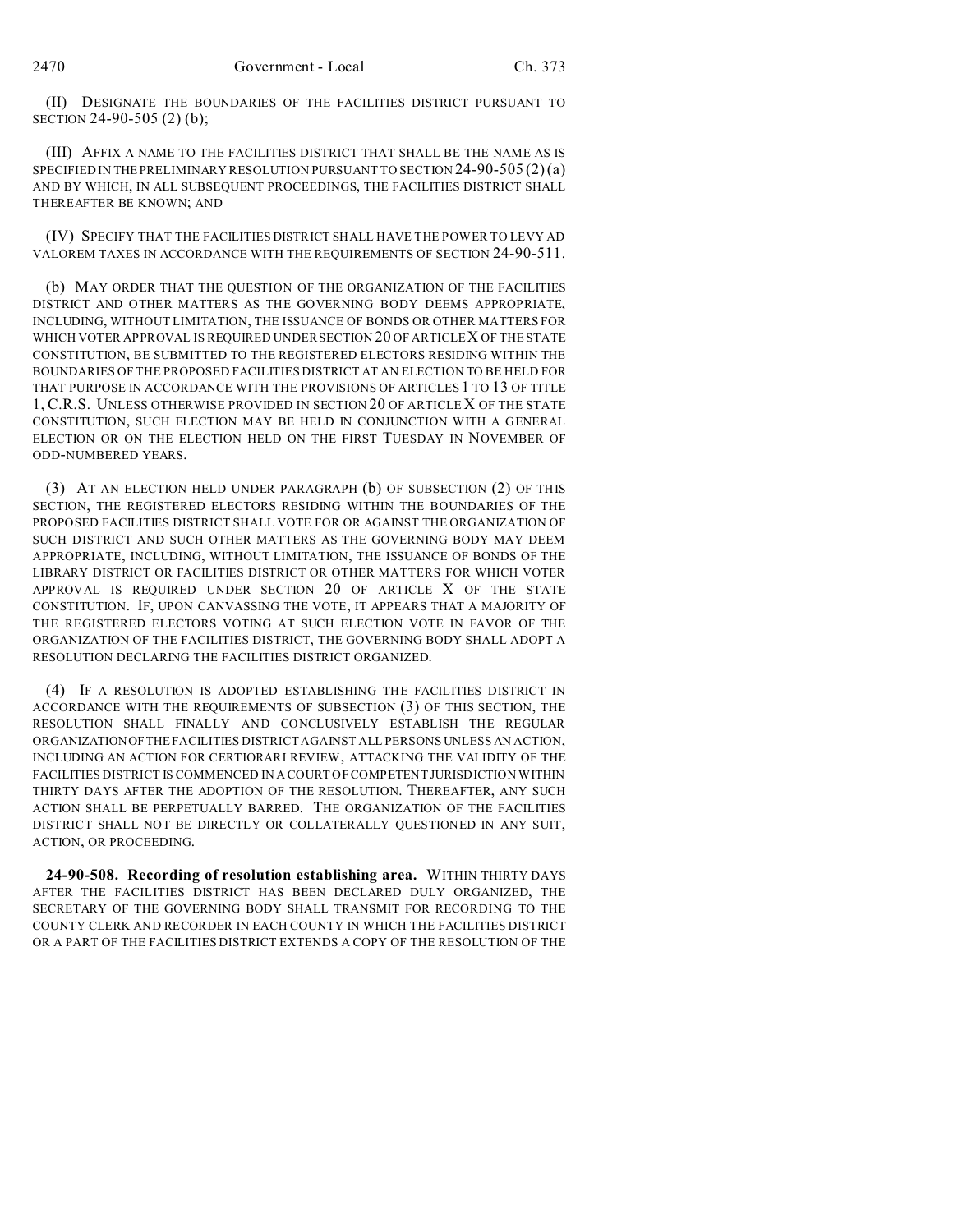GOVERNING BODY ESTABLISHING THE FACILITIES DISTRICT PURSUANT TO SECTION 24-90-507 (4).

**24-90-509. Governing body - meetings.** (1) THE BOARD OF TRUSTEES OF THE LIBRARY DISTRICT THAT CREATES THE FACILITIES DISTRICT, AS THE GOVERNING BODY OF SAID DISTRICT, SHALL CONSTITUTE EX OFFICIO THE BOARD OF THE FACILITIES DISTRICT. THE PRESIDING OFFICER OF THE BOARD OF TRUSTEES OF THE LIBRARY DISTRICT SHALL BE EX OFFICIO THE PRESIDING OFFICER OF THE BOARD OF THE FACILITIES DISTRICT, THE SECRETARY OF THE BOARD OF TRUSTEES OF THE LIBRARY DISTRICT SHALL BE EX OFFICIO THE SECRETARY OF THE BOARD OF THE FACILITIES DISTRICT, AND THE TREASURER OF THE BOARD OF TRUSTEES OF THE LIBRARY DISTRICT SHALL BE EX OFFICIO THE TREASURER OF THE BOARD OF THE FACILITIES DISTRICT. THE SECRETARY AND THE TREASURER MAY BE ONE PERSON. THE BOARD OF THE FACILITIES DISTRICT SHALL ADOPT A SEAL. THE SECRETARY SHALL KEEP, IN A WELL-BOUND BOOK, A RECORD OF ALL ITS PROCEEDINGS, MINUTES OF ALL MEETINGS, CERTIFICATES, CONTRACTS, AND ALL CORPORATE ACTS, WHICH SHALL BE OPEN TO INSPECTION OF ALL OWNERS OF PROPERTY IN THE FACILITIES DISTRICT AS WELL AS TO ALL OTHER INTERESTED PARTIES. THE TREASURER SHALL KEEP PERMANENT RECORDS CONTAINING ACCURATE ACCOUNTS OF ALL MONEY RECEIVED BY AND DISBURSED FOR AND ON BEHALF OF THE AREA.

(2) THE BOARD SHALL HOLD MEETINGS, ON NOTICE TO EACH MEMBER OF THE BOARD, WHICH SHALL BE OPEN TO THE PUBLIC IN A PLACE TO BE DESIGNATED BY THE BOARD AS OFTEN AS THE NEEDS OF THE FACILITIES DISTRICT REQUIRE. A QUORUM OF THE GOVERNING BODY SHALL CONSTITUTE A QUORUM AT ANY MEETING.

**24-90-510. General powers of facilities district.** (1) THE FACILITIES DISTRICT HAS THE FOLLOWING LIMITED POWERS:

- (a) TO HAVE PERPETUAL EXISTENCE;
- (b) TO HAVE AND USE A CORPORATE SEAL;
- (c) TO SUE AND BE SUED AND BE A PARTY TO SUITS, ACTIONS, AND PROCEEDINGS;

(d) TO ENTER INTO CONTRACTS AND AGREEMENTS, EXCEPT AS OTHERWISE PROVIDED IN THIS PART 5, AFFECTING THE AFFAIRS OF THE FACILITIES DISTRICT, INCLUDING CONTRACTS WITH THE UNITED STATES AND ANY OF ITS AGENCIES OR INSTRUMENTALITIES. EXCEPT IN CASES IN WHICH A FACILITIES DISTRICT RECEIVES AID FROM AN AGENCY OF THE FEDERAL GOVERNMENT, A NOTICE SHALL BE PUBLISHED FOR BIDS ON ALL CONSTRUCTION CONTRACTS FOR WORK OR MATERIAL OR BOTH INVOLVING AN EXPENSE OF ONE THOUSAND DOLLARS OR MORE. THE FACILITIES DISTRICT MAY REJECT ANY AND ALL BIDS, AND, IF IT APPEARS THAT THE FACILITIES DISTRICT CAN PERFORM THE WORK OR SECURE MATERIAL FOR LESS THAN THE LOWEST BID, IT MAY PROCEED TO DO SO.

(e) TO BORROW MONEY AND INCUR GENERAL OBLIGATION INDEBTEDNESS AND EVIDENCE THE SAME BY BONDS, CERTIFICATES, WARRANTS, NOTES, AND DEBENTURES IN ACCORDANCE WITH THE PROVISIONS OF THIS PART 5;

(f) TO ACQUIRE, FINANCE, CONSTRUCT, INSTALL, OPERATE, AND MAINTAIN THE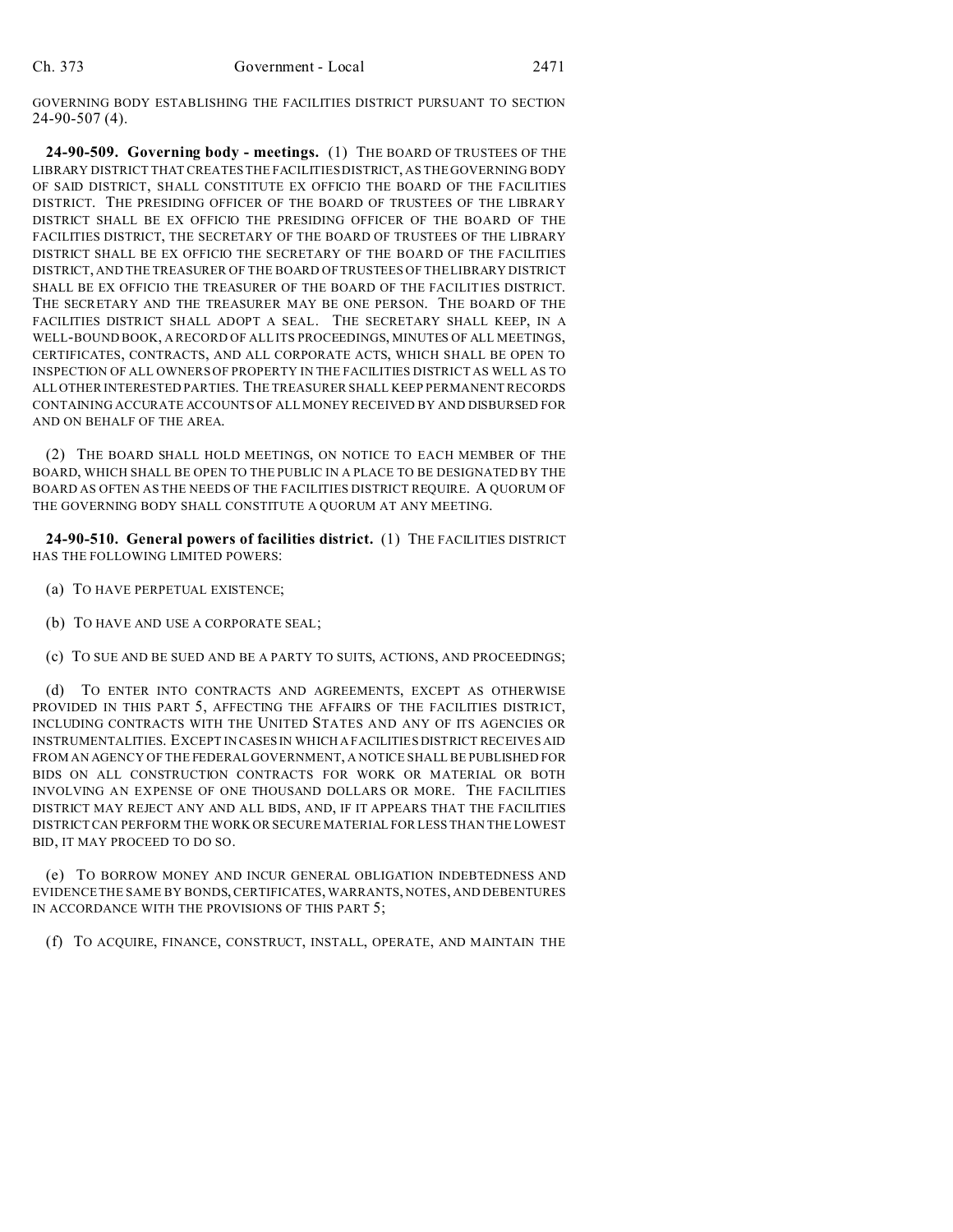LIBRARY CAPITAL FACILITIES CONTEMPLATED BY THIS PART 5, INCLUDING, ALL PROPERTY, RIGHTS, OR INTERESTS INCIDENTAL OR APPURTENANT THERETO AND TO DISPOSE OF REAL AND PERSONAL PROPERTY AND ANY INTEREST THEREIN, INCLUDING LEASES AND EASEMENTS IN CONNECTION THEREWITH;

(g) TO REFUND ANY GENERAL OBLIGATION INDEBTEDNESS OF THE FACILITIES DISTRICT WITHOUT AN ELECTION; OTHERWISE, THE TERMS AND CONDITIONS OF REFUNDING BONDS SHALL BE SUBSTANTIALLY THE SAME AS THOSE OF AN ORIGINAL ISSUE OF BONDS OF THE FACILITIES DISTRICT;

(h) TO HAVE THE MANAGEMENT, CONTROL, AND SUPERVISION OF ALL THE BUSINESS AND AFFAIRS OF THE FACILITIES DISTRICT AND OF THE ACQUISITION, CONSTRUCTION, INSTALLATION, OPERATION, AND MAINTENANCE OF THE FACILITIES DISTRICT'S LIBRARY CAPITAL FACILITIES;

(i) TO ADOPT AND AMEND BYLAWS NOT IN CONFLICT WITH THE CONSTITUTION AND LAWS OF THE STATE OR WITH THE ORDINANCES OF THE COUNTY OR MUNICIPALITY AFFECTED FOR CARRYING ON THE BUSINESS, OBJECTS, AND AFFAIRS OF THE GOVERNING BODY AND OF THE FACILITIES DISTRICT;

(j) TO EXERCISE ALL RIGHTS AND POWERS NECESSARY OR INCIDENTAL TO OR IMPLIED FROM THE SPECIFIC POWERS GRANTED IN THIS PART 5. SUCH SPECIFIC POWERS SHALL NOT BE CONSIDERED AS A LIMITATION UPON ANY POWER NECESSARY OR APPROPRIATE TO CARRY OUT THE PURPOSES AND INTENT OF THIS PART 5.

(k) TO CONDUCT AN ELECTION IN ACCORDANCE WITH ARTICLES 1 TO 13 OF TITLE 1, C.R.S., FOR ANY PURPOSE THE BOARD DEEMS NECESSARY OR REQUIRED.

**24-90-511. Power to levy taxes.** SUBJECT TO THE REQUIREMENTS OF SECTION 20 (4) OF ARTICLE X OF THE STATE CONSTITUTION, IN ADDITION TO ANY OTHER MEANS OF PROVIDING REVENUE FOR A FACILITIES DISTRICT, THE BOARD HAS THE POWER TO LEVY AND COLLECT AD VALOREM TAXES ON AND AGAINST ALL TAXABLE PROPERTY LOCATED WITHIN THE BOUNDARIES OF THE FACILITIES DISTRICT. THE RATE OF LEVY TO BE SUBMITTED TO THE REGISTERED ELECTORS FOR THEIR APPROVAL IN ACCORDANCE WITH THE REQUIREMENTS OF THIS SECTION, OR, IF SUCH RATE IS UNLIMITED, SHALL BE SPECIFIED IN THE RESOLUTION CREATING THE FACILITIES DISTRICT PURSUANT TO SECTION 24-90-507.

**24-90-512. Determining and fixing rate of levy.** THE GOVERNING BODY SHALL DETERMINE THE AMOUNT OF MONEYS NECESSARY TO BE RAISED BY A LEVY ON THE TAXABLE PROPERTY LOCATED WITHIN THE FACILITIES DISTRICT, TAKING INTO CONSIDERATION OTHER SOURCES OF REVENUE OF THE LIBRARY DISTRICT AND THE FACILITIES DISTRICT, AND SHALL FIX A RATE OF LEVY THAT, WHEN LEVIED UPON EVERY DOLLAR OF THE VALUATION FOR ASSESSMENT OF TAXABLE PROPERTY WITHIN THE FACILITIES DISTRICT TOGETHER WITH OTHER REVENUES, SHALL RAISE THE AMOUNT REQUIRED BY THE LIBRARY DISTRICT AND THE FACILITIES DISTRICT DURING THE ENSUING FISCAL YEAR TO SUPPLY FUNDS FOR PAYING EXPENSES OF ORGANIZATION AND THE COSTS OF ACQUIRING, FINANCING, CONSTRUCTING, INSTALLING, OPERATING, OR MAINTAINING THE LIBRARY CAPITAL FACILITIES AND PROMPTLY TO PAY IN FULL WHEN DUE ALL INTEREST ON AND PRINCIPAL OF GENERAL OBLIGATION BONDS, INDEBTEDNESS, AND OTHER OBLIGATIONS ISSUED BY THE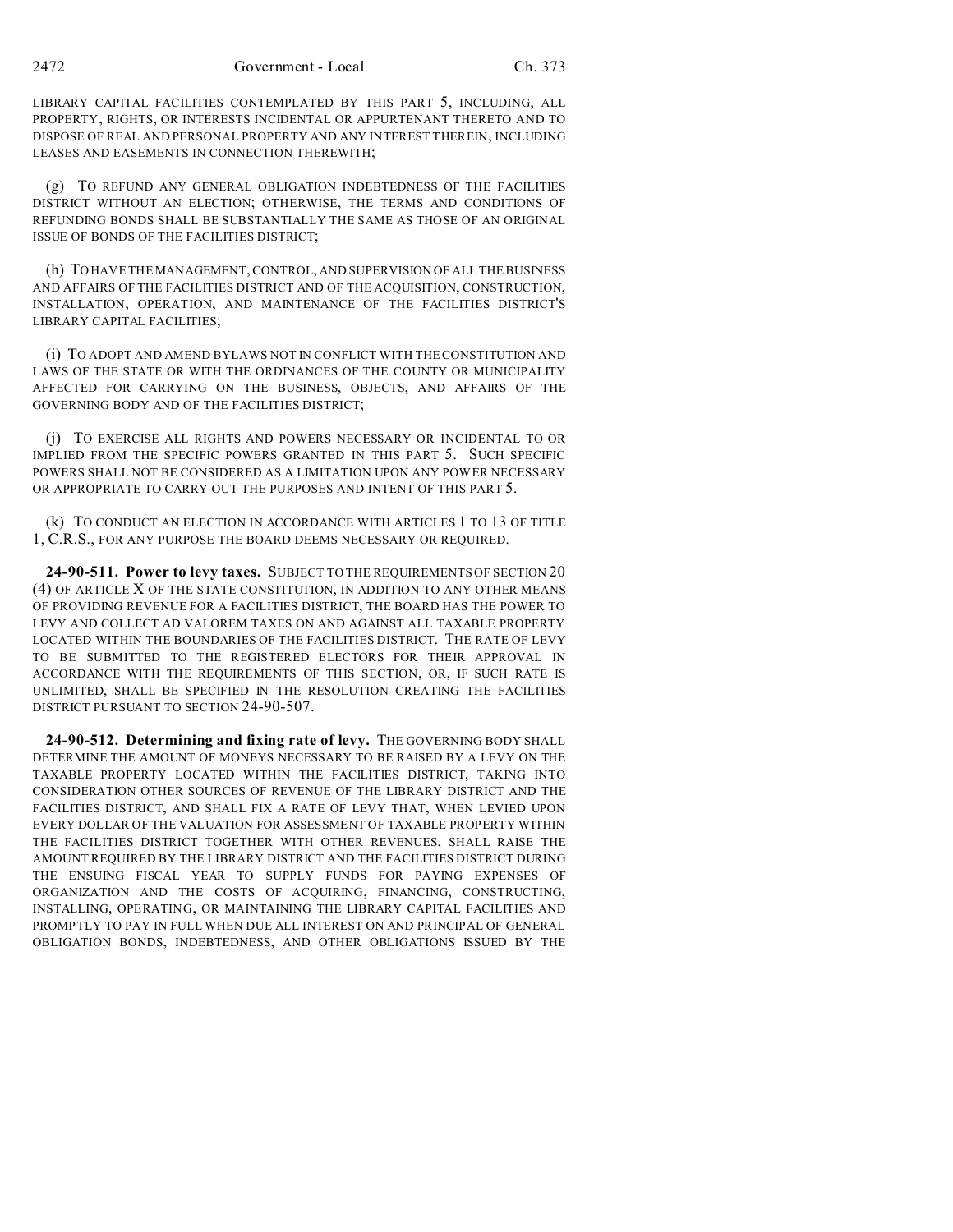LIBRARY DISTRICT OR THE FACILITIES DISTRICT FOR THE LIBRARY CAPITAL FACILITIES LOCATED WITHIN THE FACILITIES DISTRICT. IN THE EVENT OF ACCRUING DEFAULTS OR DEFICIENCIES, ADDITIONAL LEVIES MAY BE MADE AS PROVIDED IN SECTION 24-90-513. IN ACCORDANCE WITH THE TIME SCHEDULE PROVIDED IN SECTION 39-5-128, C.R.S., THE GOVERNING BODY SHALL CERTIFY TO THE BOARD OF COUNTY COMMISSIONERS OF EACH COUNTY IN WHICH THE FACILITIES DISTRICT OR A PORTION OF THE FACILITIES DISTRICT LIES THE RATE SO FIXED IN ORDER THAT, AT THE TIME AND IN THE MANNER REQUIRED BY LAW FOR THE LEVYING OF TAXES, SUCH BOARD OF COUNTY COMMISSIONERS SHALL LEVY SUCH TAX UPON THE VALUATION FOR ASSESSMENT OF ALL TAXABLE PROPERTY WITHIN THE FACILITIES DISTRICT.

**24-90-513. Levies to cover deficiencies.** THE GOVERNING BODY, IN CERTIFYING ANNUAL LEVIES, SHALL TAKE INTO ACCOUNT THE MATURING INDEBTEDNESS FOR THE CURRENTAND ENSUING YEAR AS PROVIDED IN ITS CONTRACTS, MATURING BONDS, AND INTEREST ON BONDS AND THE DEFICIENCIES AND DEFAULTS OF PRIOR YEARS AND SHALL MAKE AMPLE PROVISIONS FOR THE PAYMENT THEREOF. IN CASE THE MONEYS PRODUCED FROM SUCH LEVIES, TOGETHER WITH OTHER REVENUES OF THE LIBRARY DISTRICT OR FACILITIES DISTRICT, ARE NOT SUFFICIENT TO PAY PUNCTUALLY THE ANNUAL INSTALLMENTS ON ITS CONTRACTS OR BONDS AND INTEREST THEREON AND TO PAY DEFAULTS AND DEFICIENCIES, THE GOVERNING BODY, FROM YEAR TO YEAR, SHALL MAKE SUCH ADDITIONAL LEVIES OF TAXES AS MAY BE NECESSARY FOR SUCH PURPOSES, AND, NOTWITHSTANDING ANY LIMITATIONS, SUCH TAXES SHALL BE LEVIED AND SHALL CONTINUE TO BE LEVIED UNTIL THE INDEBTEDNESS OF THE LIBRARY DISTRICT OR FACILITIES DISTRICT IS FULLY PAID.

**24-90-514. County officers to levy and collect taxes - lien.** IT IS THE DUTY OF THE BODY HAVING AUTHORITY TO LEVY TAXES WITHIN SUCH COUNTY TO LEVY THE TAXES CERTIFIED TO IT AS PROVIDED IN THIS PART 5.IT IS THE DUTY OF ALL OFFICIALS CHARGED WITH THE DUTY OF COLLECTING TAXES TO COLLECT AND ENFORCE SUCH TAXES AT THE TIME AND IN THE FORM AND MANNER AND WITH LIKE INTEREST AND PENALTIES AS OTHER TAXES ARE COLLECTED AND, WHEN COLLECTED, TO PAY THE SAME TO THE LIBRARY DISTRICT OR FACILITIES DISTRICT ORDERING ITS LEVY AND COLLECTION. THE PAYMENT OF SUCH COLLECTIONS SHALL BE MADE MONTHLY TO THE TREASURER OF THE LIBRARY DISTRICT AND PAID INTO THE DEPOSITORY THEREOF TO THE CREDIT OF THE FACILITIES DISTRICT. ALL TAXES LEVIED UNDER THIS PART 5, TOGETHER WITH INTEREST THEREON AND PENALTIES FOR DEFAULT IN PAYMENT THEREOF, AND ALL COSTS OF COLLECTING THE SAME SHALL CONSTITUTE A LIEN, UNTIL PAID, ON AND AGAINST THE PROPERTY TAXED, AND SUCH LIEN SHALL BE A LIEN AS FOR ALL OTHER GENERAL TAXES.

**24-90-515. Property sold for taxes.** THE TAXES PROVIDED FOR IN THIS PART 5 SHALL BE INCLUDED AS A PART OF GENERAL AD VALOREM TAXES AND SHALL BE PAID AND COLLECTED ACCORDINGLY. THE SALE OF PROPERTIESFORDELINQUENCIES SHALL BE CONDUCTED IN THE MANNER PROVIDED BY THE STATUTES OF THIS STATE FOR SELLING PROPERTY FOR NONPAYMENT OF OTHER AD VALOREM TAXES.

**24-90-516. Governing body can issue bonds - form.** TO CARRY OUT THE PURPOSES OF THIS PART 5, THE GOVERNING BODY IS HEREBY AUTHORIZED TO ISSUE BONDS OF THE LIBRARY DISTRICT OR FACILITIES DISTRICT FOR THE PURPOSE OF FINANCING THE ACQUISITION, CONSTRUCTION, INSTALLATION, OPERATION, OR MAINTENANCE OF LIBRARY CAPITAL FACILITIES WITHIN THE FACILITIES DISTRICT. THE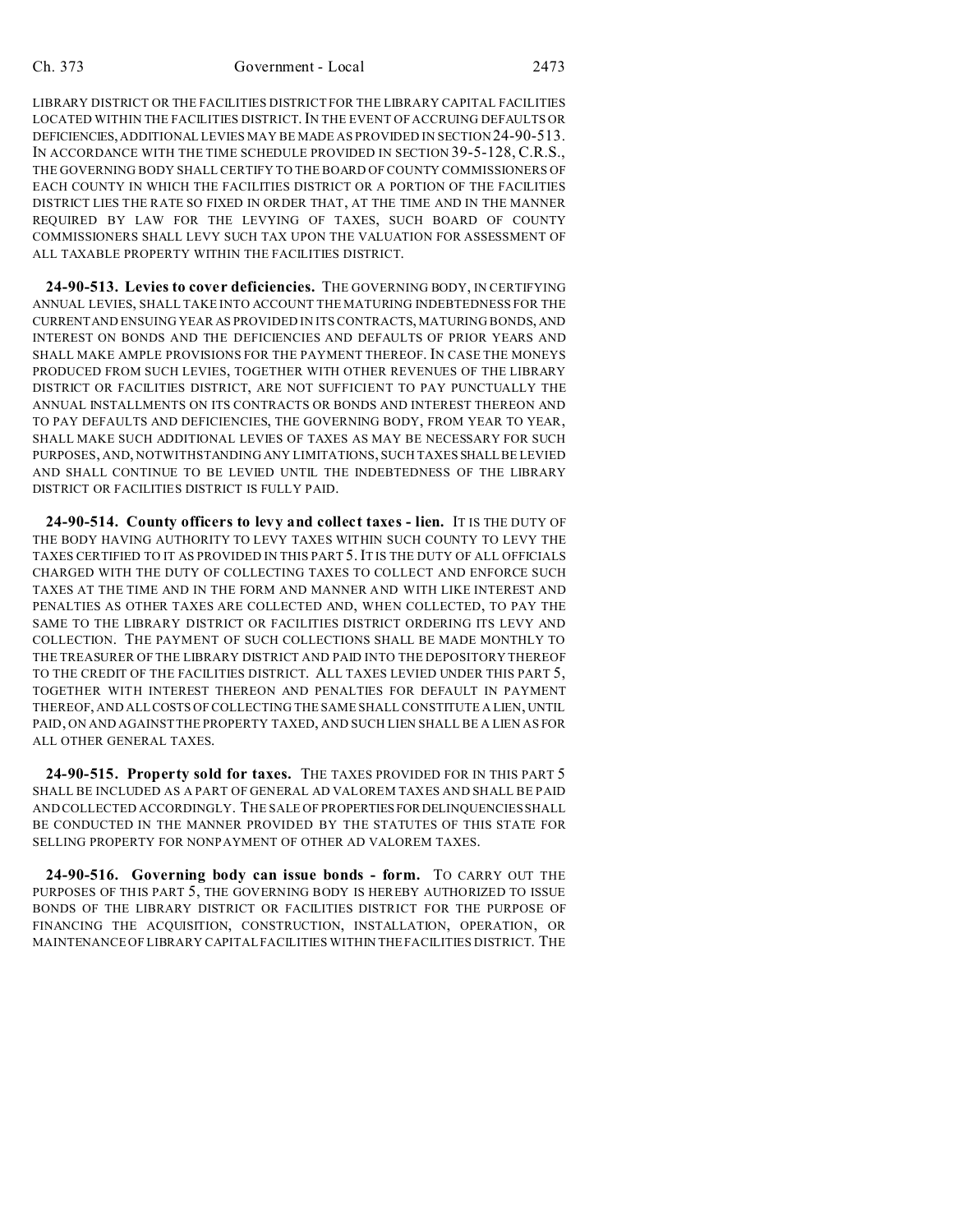2474 Government - Local Ch. 373

BONDS SHALL BEAR INTEREST AT A RATE SUCH THAT THE NET EFFECTIVE INTEREST RATE OF THE ISSUE OF BONDS DOES NOT EXCEED THE MAXIMUM NET EFFECTIVE INTEREST RATE AUTHORIZED, PAYABLE AT SUCH TIMES AS DETERMINED BY THE GOVERNING BODY, AND SHALL BE DUE AND PAYABLE IN INSTALLMENTS AT SUCH TIMES AS DETERMINED BY THE GOVERNING BODY EXTENDING NOTMORE THAN THIRTY YEARS FROM THE DATE OF ISSUANCE. THE FORM AND TERMS OF THE BONDS, INCLUDING PROVISIONS FOR THEIR SALE, PAYMENT, AND REDEMPTION, SHALL BE DETERMINED BY THE GOVERNING BODY. IF THE BONDS ARE PAYABLE FROM THE GENERAL AD VALOREM TAXES LEVIED ON PROPERTY LOCATED WITHIN THE FACILITIES DISTRICT, THE BONDS SHALL NOT BE ISSUED UNLESS FIRST APPROVED AT AN ELECTION HELD FOR THAT PURPOSE PURSUANT TO SECTION 24-90-507 (3). IF THE GOVERNING BODY SO DETERMINES, BONDS ISSUED PURSUANT TO THIS SECTION MAY BE REDEEMABLE PRIOR TO MATURITY, WITH OR WITHOUT PAYMENT OF A PREMIUM, BUT NO PREMIUM SHALL EXCEED THREE PERCENT OF THE PRINCIPAL THEREOF. THE BONDS SHALL BE EXECUTED IN THE NAME OF THE LIBRARY DISTRICT OR THE FACILITIES DISTRICT AND SIGNED BY THE PRESIDING OFFICER OF THE GOVERNING BODY WITH THE SEAL OF THE LIBRARY DISTRICT OR FACILITIES DISTRICT AFFIXED THERETO AND ATTESTED BY THE SECRETARY OF THE GOVERNING BODY. THE BONDS SHALL BE IN SUCH DENOMINATIONS AS THE GOVERNING BODY SHALL DETERMINE. UNDER NO CIRCUMSTANCES SHALL ANY OF THE BONDS BE HELD TO BE AN INDEBTEDNESS, OBLIGATION, OR LIABILITY OF THE MUNICIPALITIES OR COUNTIES IN WHICH THE AREA IS LOCATED, AND BONDS ISSUED PURSUANT TO THE PROVISIONS OF THIS PART 5 SHALL CONTAIN A STATEMENT TO THAT EFFECT.

**24-90-517. Dissolution procedures.** ANY FACILITIES DISTRICT ORGANIZED PURSUANT TO THIS PART 5 MAY BE DISSOLVED AFTER NOTICE IS GIVEN, PUBLICATION IS MADE, AND A HEARING IS HELD IN THE MANNER PRESCRIBED BY SECTIONS 24-90-506 AND 24-90-507. THE DISSOLUTION SHALL BE COMMENCED WITH A FILING BY THE GOVERNING BODY WITH THE CLERK OR SECRETARY OF THE GOVERNING BODY OF A RESOLUTION OF THE GOVERNING BODY APPROVING THE DISSOLUTION. AFTER HEARING ANY PROTEST AGAINST OR OBJECTION TO THE DISSOLUTION, AND IF THE GOVERNING BODY DETERMINES THAT IT IS FOR THE BEST INTERESTS OF ALL CONCERNED TO DISSOLVE THE FACILITIES DISTRICT, THE GOVERNING BODY SHALL SO PROVIDE BY AN EFFECTIVE RESOLUTION, A CERTIFIED COPY OF WHICH SHALL BE FILED IN THE OFFICE OF THE COUNTY CLERK AND RECORDER IN EACH COUNTY IN WHICH THE FACILITIES DISTRICT OR ANY PART OF THE FACILITIES DISTRICT IS LOCATED. UPON THE FILING, THE DISSOLUTION SHALL BE COMPLETE. HOWEVER, NO FACILITIES DISTRICT SHALL BE DISSOLVED UNTIL IT HAS SATISFIED OR PAID IN FULL ALL OUTSTANDING INDEBTEDNESS, OBLIGATIONS, AND LIABILITIES ISSUED TO PROVIDE LIBRARY CAPITAL FACILITIES OR UNTIL FUNDS ARE ON DEPOSIT AND AVAILABLE THEREFOR.

**24-90-518. Exemption from taxation - securities laws.** THE INCOME OR OTHER REVENUES OF THE LIBRARY DISTRICT OR FACILITIES DISTRICT, ANY PROPERTY OWNED BY THE LIBRARY DISTRICT OR FACILITIES DISTRICT, ANY BONDS ISSUED BY THE LIBRARY DISTRICT OR FACILITIES DISTRICT, AND THE TRANSFER OF AND ANY INCOME FROM ANY BONDS ISSUED BY THE LIBRARY DISTRICT OR FACILITIES DISTRICT SHALL BE EXEMPT FROM ALL TAXATION AND ASSESSMENTS BY THE STATE.

**24-90-519. Limitation of actions.** ANY LEGAL OR EQUITABLE ACTION BROUGHT WITH RESPECT TO ANY ACTS OR PROCEEDINGSOFTHE LIBRARY DISTRICT OR FACILITIES DISTRICT, THE CREATION OF A FACILITIES DISTRICT, THE AUTHORIZATION OR ISSUANCE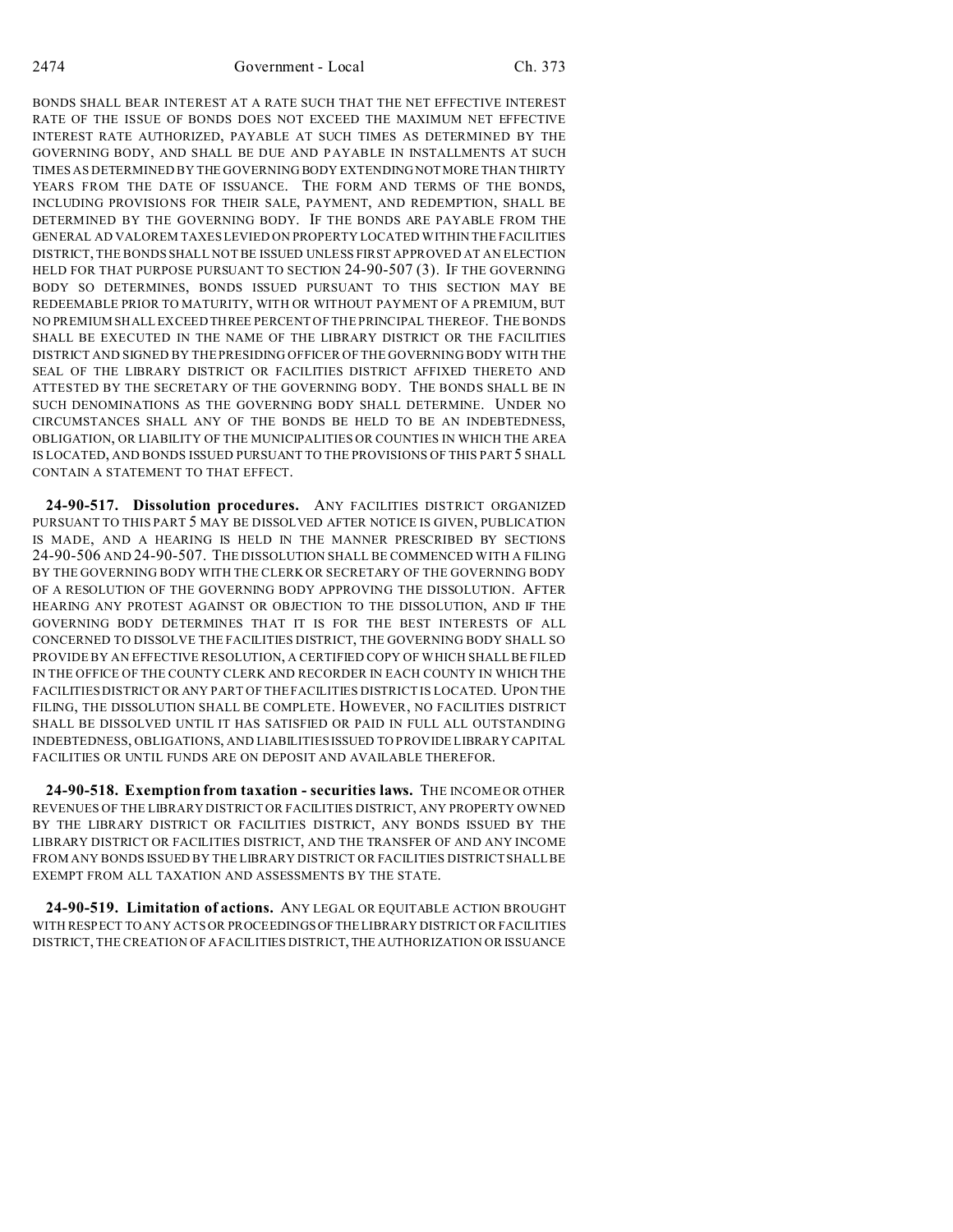OF ANY BONDS, OR ANY OTHER ACTION TAKEN UNDER THIS PART 5 SHALL BE COMMENCED WITHIN THIRTY DAYS AFTER THE PERFORMANCE OF SUCH ACTION OR ELSE SHALL BE THEREAFTER PERPETUALLY BARRED.

**SECTION 30.** 29-2-108 (3), Colorado Revised Statutes, is amended to read:

**29-2-108. Limitation on amount.** (3) Any tax imposed pursuant to sections 29-1-204.5 (3) (f.1), 30-11-107.5, and 30-11-107.7, SECTIONS 24-90-110.7 (3) (f), 29-1-204.5 (3) (f.1), 30-11-107.5, AND 30-11-107.7, C.R.S., and the additional tax authorized by section 30-20-604.5, C.R.S., if imposed, shall be exempt from the six and ninety one-hundredths percent limitation imposed by subsection (1) of this section.

**SECTION 31.** Title 22, Colorado Revised Statutes, is amended BY THE ADDITION OF A NEW ARTICLE to read:

## **ARTICLE 87 Children's Internet Protection**

**22-87-101. Short title.** THIS ARTICLE SHALL BE KNOWN AND MAY BE CITED AS THE "CHILDREN'S INTERNET PROTECTION ACT".

**22-87-102. Legislative declaration.** (1) THE GENERAL ASSEMBLY HEREBY FINDS AND DECLARES THAT:

(a) USE OF THE INTERNET IN THE PUBLIC SCHOOLS OF THE STATE PROVIDES AN EXTRAORDINARY, UNIQUE, AND UNPARALLELED EDUCATIONAL RESOURCE.

(b) REASONABLE MEASURES MUST BE ADOPTED AND IMPLEMENTED TO PROTECT THE CHILDREN WHO USE INTERNET SERVICES IN PUBLIC SCHOOLS FROM ACCESS TO MATERIAL THAT IS HARMFUL TO THEIR BENEFICIAL DEVELOPMENT AS RESPONSIBLE ADULTS AND CITIZENS.

(2) IT IS THE INTENT OF THE GENERAL ASSEMBLY BY ENACTING THIS ARTICLE THAT PUBLIC SCHOOLS BE REQUIRED TO ADOPT AND ENFORCE REASONABLE POLICIES OF INTERNET SAFETY THAT WILL PROTECT CHILDREN FROM ACCESS TO HARMFUL MATERIAL WITHOUT COMPROMISING EITHER THE USE OF THE INTERNET AS AN EDUCATIONAL RESOURCE OR RESPONSIBLE ADULT USE OF INTERNET SERVICES IN SUCH SCHOOLS.

(3) THE GENERAL ASSEMBLY FAVORS THE ADOPTION BY PUBLIC LIBRARIES ACROSS THE STATE OF POLICIES FOR CHILDREN'S INTERNET PROTECTION THAT MIRROR THE POLICIES FOR PUBLIC SCHOOLS REQUIRED TO BE ADOPTED PURSUANT TO THE PROVISIONS OF THIS ARTICLE. RECOGNIZING THAT LIMITED STATE RESOURCES AS OF THE EFFECTIVE DATE OF THIS ARTICLE PRECLUDE AN APPROPRIATION TO EXPAND THE REQUIREMENTS OF THIS ARTICLE TO INCLUDE PUBLIC LIBRARIES, THE GENERAL ASSEMBLY URGES PUBLIC LIBRARIES TO, AND HOPES SUCH LIBRARIES WILL, ADOPT THE POLICIES SPECIFIED IN THIS ARTICLE ON THEIR OWN INITIATIVE.

**22-87-103. Definitions.** AS USED IN THIS ARTICLE, UNLESS THE CONTEXT OTHERWISE REQUIRES: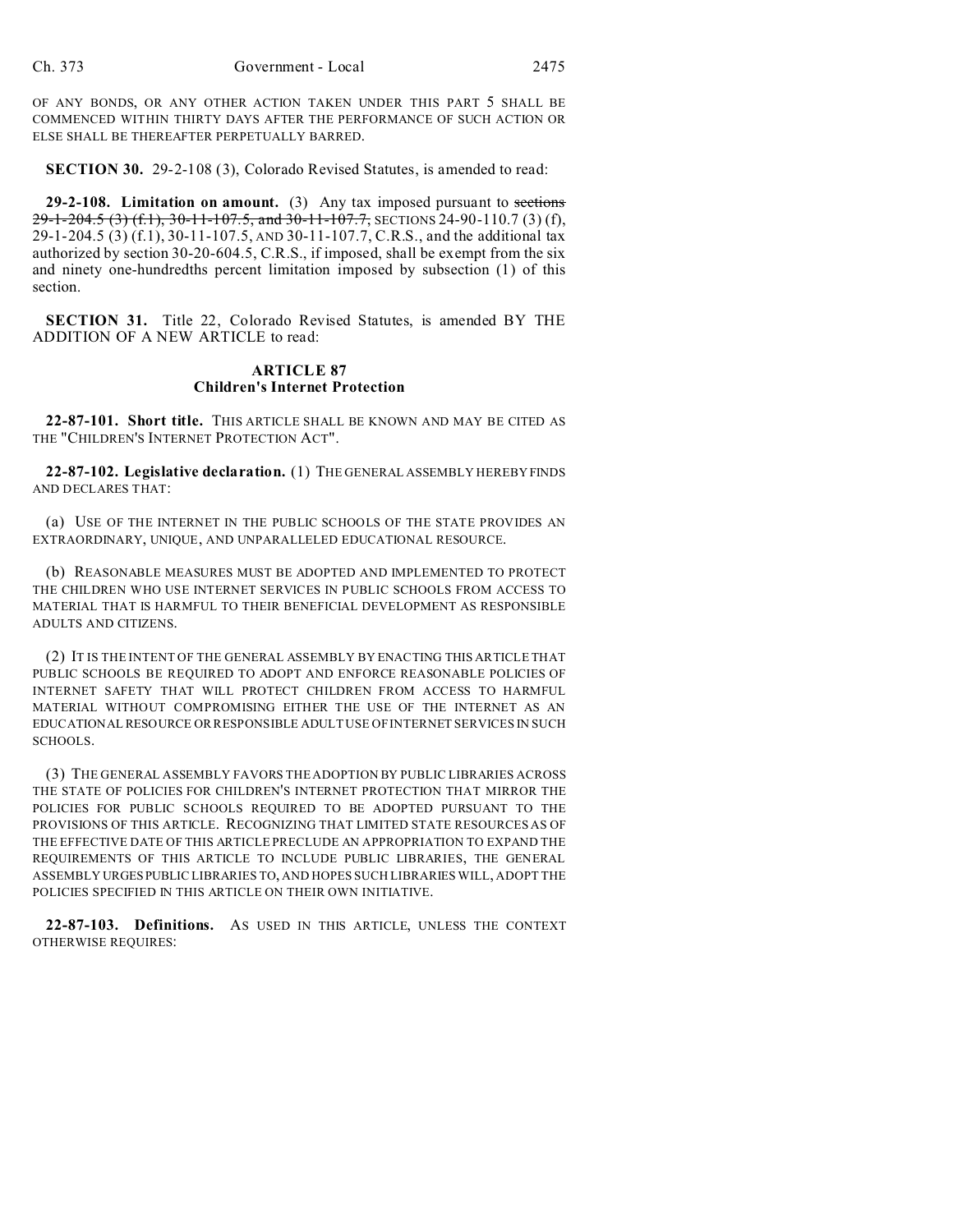(1) "ACCESS TO THE INTERNET" MEANS, WITH REFERENCE TO A PARTICULAR COMPUTER, THAT THE COMPUTER IS EQUIPPED WITH A MODEM OR IS CONNECTED TO A COMPUTER NETWORK THAT PROVIDES ACCESS TO THE INTERNET.

(2) "COMPUTER" INCLUDES ANY HARDWARE, SOFTWARE, OR OTHER TECHNOLOGY ATTACHED OR CONNECTED TO, INSTALLED IN, OR OTHERWISE USED IN CONNECTION WITH A COMPUTER.

(3) "DISTRICT" MEANS ANY PUBLIC SCHOOL DISTRICT ORGANIZED UNDER THE LAWS OF COLORADO, EXCEPT A JUNIOR COLLEGE DISTRICT.

(4) "HARMFUL TO MINORS" MEANS ANY PICTURE, IMAGE, GRAPHIC IMAGE FILE, OR OTHER VISUAL DEPICTION THAT:

(a) TAKEN AS A WHOLE AND WITH RESPECT TO MINORS, APPEALS TO A PRURIENT INTEREST IN NUDITY, SEX, OR EXCRETION;

(b) DEPICTS, DESCRIBES, OR REPRESENTS, IN A PATENTLY OFFENSIVE WAY WITH RESPECT TO WHAT IS SUITABLE FOR MINORS, AN ACTUAL OR SIMULATED SEXUAL ACT OR SEXUAL CONTACT, ACTUAL OR SIMULATED NORMAL OR PERVERTED SEXUAL ACTS, OR A LEWD EXHIBITION OF THE GENITALS; AND

(c) TAKEN AS A WHOLE, LACKS SERIOUS LITERARY, ARTISTIC, POLITICAL, OR SCIENTIFIC VALUE AS TO MINORS.

(5) "MINOR" MEANS AN INDIVIDUAL WHO HAS NOT ATTAINED THE AGE OF SEVENTEEN.

(6) "SEXUAL ACT" OR "SEXUAL CONTACT" SHALL HAVE THE SAME MEANINGS AS SET FORTH IN 18 U.S.C. SEC. 2246 (2) AND (3).

(7) "TECHNOLOGY PROTECTION MEASURE" MEANS A SPECIFIC TECHNOLOGY, INCLUDING WITHOUT LIMITATION, COMPUTER SOFTWARE THAT BLOCKS OR FILTERS ACCESS TO THE INTERNET TO VISUAL DEPICTIONS THAT ARE:

(a) OBSCENE, AS DEFINED IN SECTION 18-7-101, C.R.S.;

(b) CHILD PORNOGRAPHY, AS DEFINED IN 18 U.S.C. SEC. 2256 (8); OR

(c) HARMFUL TO MINORS.

**22-87-104. Adoption and enforcement of policy of internet safety for minors including technology protection measures - public schools.** (1) NO LATER THAN DECEMBER 31, 2003, THE GOVERNING BODY OF EACH DISTRICT SHALL ADOPT AND IMPLEMENT A POLICY OF INTERNET SAFETY FOR MINORS THAT INCLUDES THE OPERATION OF A TECHNOLOGY PROTECTION MEASURE FOR EACH COMPUTER OPERATED BY THE DISTRICT THAT ALLOWS FOR ACCESS TO THE INTERNET BY A MINOR.

(2) AFTER THE ADOPTION AND IMPLEMENTATION OF THE POLICY OF INTERNET SAFETY REQUIRED BY SUBSECTION (1) OF THIS SECTION, THE GOVERNING BODY OF EACHDISTRICT SHALL CONTINUE TO ENFORCE THE POLICY AND THE OPERATION OF THE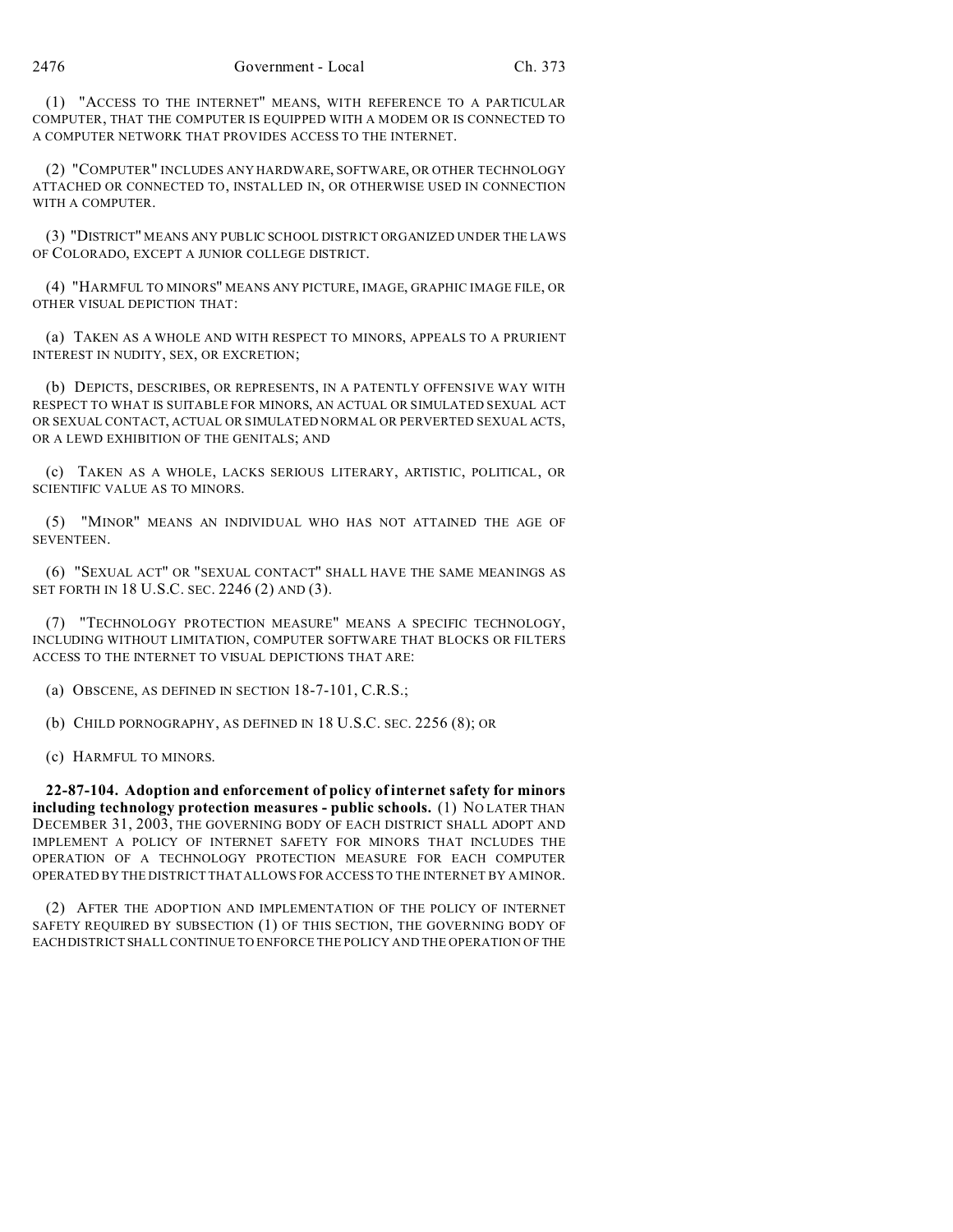TECHNOLOGY PROTECTION MEASURE FOR EACH COMPUTER OPERATED BY THE DISTRICT THAT ALLOWS FOR ACCESS TO THE INTERNET BY A MINOR.

**22-87-105. Temporary disabling of technology protection measure.** (1) AN ADMINISTRATOR, SUPERVISOR, OR ANY OTHER PERSON AUTHORIZED BY THE DISTRICT TO ENFORCE THE OPERATION OF THE TECHNOLOGY PROTECTION MEASURE ADOPTED AND IMPLEMENTED IN ACCORDANCE WITH THE REQUIREMENTS OF SECTION 22-87-104 MAY TEMPORARILY DISABLE THE TECHNOLOGY PROTECTION MEASURE TO ENABLE ACCESS TO THE INTERNET ON A PARTICULAR COMPUTER BY:

(a) AN ADULT FOR BONA FIDE RESEARCH OR OTHER LAWFUL PURPOSES; OR

(b) A MINOR FOR BONA FIDE RESEARCH OR OTHER LAWFUL PURPOSES WHERE THE INTERNET USE IN CONNECTION WITH THE RESEARCH OR OTHER LAWFUL PURPOSE IS SUPERVISED BY AN ADMINISTRATOR, SUPERVISOR, OR OTHER PERSON AUTHORIZED BY THE DISTRICT TO PERFORM SUCH FUNCTION.

**22-87-106. No restrictions on blocking access to the internet of other material.** NOTHING IN THIS ARTICLE SHALL BE CONSTRUED AS PROHIBITING A LOCAL BOARD OF EDUCATION, OR AN ELEMENTARY OR SECONDARY SCHOOL, FROM BLOCKING ACCESS TO THE INTERNET ON COMPUTERS OWNED OR OPERATED BY THAT BOARD OR SCHOOL TO MATERIAL OTHER THAN THE MATERIAL FOR WHICH A TECHNOLOGY PROTECTION MEASURE IS EXPLICITLY REQUIRED IN ACCORDANCE WITH THE REQUIREMENTS OF THIS ARTICLE.

**22-87-107. No effect on library maintained by postsecondary educational institution - no requirement of additional action for public schools already in compliance.** (1) NOTHING IN THIS ARTICLE SHALL BE CONSTRUED TO APPLY TO ANY LIBRARY FACILITY MAINTAINED BY ANYPOSTSECONDARY EDUCATIONAL INSTITUTION. FOR PURPOSES OF THIS SUBSECTION (1), "POSTSECONDARY" SHALL HAVE THE SAME MEANING AS IS PROVIDED IN SECTION 23-1-119 (4), C.R.S.

(2) NOTHING IN THIS ARTICLE SHALL BE CONSTRUED TO REQUIRE ANY ADDITIONAL ACTION ON THE PART OF ANY SCHOOL DISTRICT THAT IS ALREADY IN COMPLIANCE WITH THE REQUIREMENTS OF THIS ARTICLE AS OF JULY 1, 2003.

**SECTION 32.** 22-2-117 (1) (b), Colorado Revised Statutes, is amended BY THE ADDITION OF A NEW SUBPARAGRAPH to read:

**22-2-117. Additional power - state board - waiver of requirements - rules.** (1) (b) The state board shall not waive any of the requirements specified in any of the following statutory provisions:

(IV) THE "CHILDREN'S INTERNET PROTECTION ACT", ARTICLE 87 OF THIS TITLE.

**SECTION 33.** 22-30.5-104 (6), Colorado Revised Statutes, is amended to read:

**22-30.5-104. Charter school - requirements - authority.** (6) Pursuant to contract, a charter school may operate free from specified school district policies and state regulations; EXCEPT THAT A CHARTER SCHOOL SHALL NOT, BY CONTRACT OR OTHERWISE, OPERATE FREE OF THE REQUIREMENTS CONTAINED IN THE "CHILDREN'S